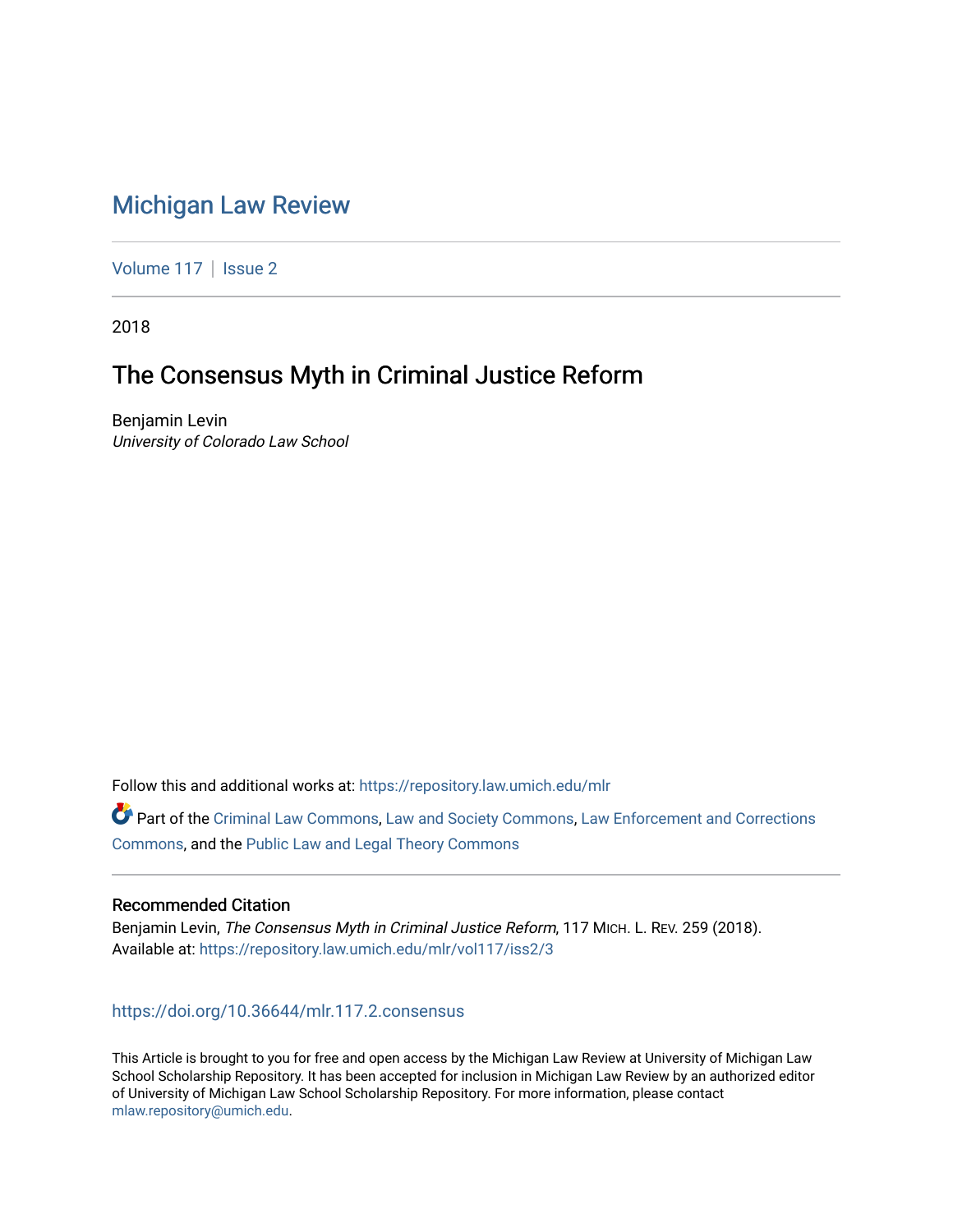# **THE CONSENSUS MYTH IN CRIMINAL JUSTICE REFORM**

# *Benjamin Levin\**

*It has become popular to identify a "consensus" on criminal justice reform, but how deep is that consensus, actually? This Article argues that the purported consensus is much more limited than it initially appears. Despite shared reformist vocabulary, the consensus rests on distinct critiques that*  identify different flaws and justify distinct policy solutions. The underlying *disagreements transcend traditional left/right political divides and speak to deeper disputes about the state and the role of criminal law in society.* 

*The Article maps two prevailing, but fundamentally distinct, critiques of criminal law: (1) the quantitative approach (what I call the "over" frame); and (2) the qualitative approach (what I call the "mass" frame). The "over" frame grows from a belief that criminal law has an important and legitimate function, but that the law's operations have exceeded that function. This critique assumes that there are optimal rates of incarceration and criminalization, but the current criminal system is suboptimal in that it has criminalized too much and incarcerated too many. In contrast, the "mass" frame focuses on criminal law as a sociocultural phenomenon. This reformist frame indicates that the issue is not a mere miscalculation; rather, reforms should address how the system marginalizes populations and exacerbates both power imbalances and distributional inequities.*

<sup>\*</sup> Associate Professor, University of Colorado Law School. For helpful comments, thanks to Amna Akbar, Hadar Aviram, David Ball, Rachel Barkow, Monica Bell, Fred Bloom, Paul Butler, Jack Chin, Beth Colgan, Andrew Crespo, Seth Davis, Justin Desautels-Stein, Sharon Dolovich, Don Dripps, Jessica Eaglin, Dan Epps, Jeff Fagan, Dan Farbman, Thomas Frampton, Trevor Gardner, John Goldberg, Aya Gruber, Eve Hanan, Bernard Harcourt, Carissa Byrne Hessick, Sharon Jacobs, Irene Joe, Liz Kamali, Craig Konnoth, Sarah Krakoff, Alex Kreit, Corinna Lain, Maximo Langer, Adriaan Lanni, Leah Litman, Tracey Meares, Chris Muller, Erin Murphy, Shakeer Rahman, Carolyn Ramsey, Dan Richman, Alice Ristroph, Pierre Schlag, Jocelyn Simonson, Shirin Sinnar, Scott Skinner-Thompson, David Sklansky, Ji Seon Song, Carol Steiker, Jordan Steiker, Susannah Barton Tobin, Matthew Tokson, Ahmed White, and members of the Colorado Law Faculty Workshop, the 2018 Criminal Justice Roundtable at Harvard Law School, the Southwest Criminal Law Workshop, the Climenko Fellows Workshop, the Becoming a Law Professor Reading Group at Harvard Law School, and the 2017 Rocky Mountain Junior Scholars' Forum. I am deeply indebted to my students at Harvard Law School and the University of Colorado Law School. The commitment to justice and abiding skepticism they brought to discussions of criminal law helped inspire this Article. Colin Reeves provided exceptional research assistance.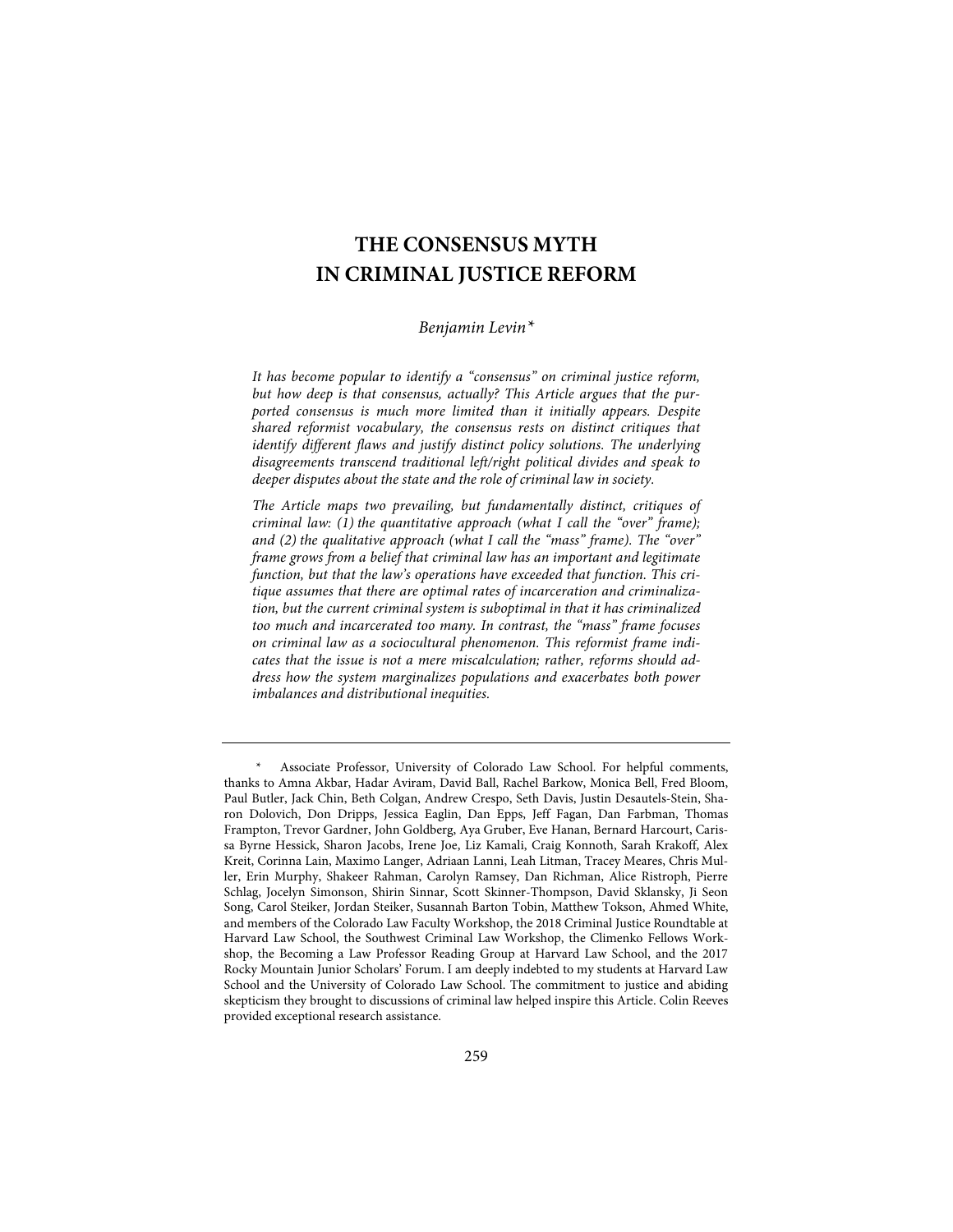*To show how these frames differ, this Article applies the "over" and the "mass" critique, in turn, to the maligned phenomena of mass incarceration and overcriminalization. The existing literature on mass incarceration and overcriminalization displays an elision between these two frames. Some scholars and reformers have adopted one frame exclusively, while others use the two interchangeably. No matter how much scholars and critics bemoan the troubles of mass incarceration and overcriminalization, it is hard to believe that they can achieve meaningful reform if they are talking about fundamentally different problems.* 

*While many scholars may adopt an "over" frame in an effort to attract a broader range of support or appeal to politicians, "over" policy proposals do not necessarily reach deeper "mass" concerns. Ultimately, this Article argues that a pragmatic turn to the "over" frame may have significant costs in legitimating deeper structural flaws and failing to address distributional issues of race, class, and power at the heart of the "mass" critique.*

# TABLE OF CONTENTS

| $\Pi$ .  |  |  |
|----------|--|--|
|          |  |  |
|          |  |  |
|          |  |  |
|          |  |  |
|          |  |  |
| $IV_{-}$ |  |  |
|          |  |  |
|          |  |  |
|          |  |  |

# **INTRODUCTION**

We live in an era of mass incarceration. Since the early 1970s, the criminal justice system has expanded rapidly, disproportionately affecting poor people of color.<sup>1</sup> A growing chorus of criminal law scholars, judges, policymakers, and activists increasingly agree that "too many Americans go to too

<sup>1.</sup> *See generally* Devah Pager, Marked: Race, Crime, and Finding Work in an Era of Mass Incarceration (2007); William J. Stuntz, The Collapse of American Criminal Justice (2011); Bruce Western, Punishment and Inequality in America (2006); Rachel Barkow, *The Criminal Regulatory State*, *in* The New Criminal Justice Thinking 33 (Sharon Dolovich & Alexandra Natapoff eds., 2017).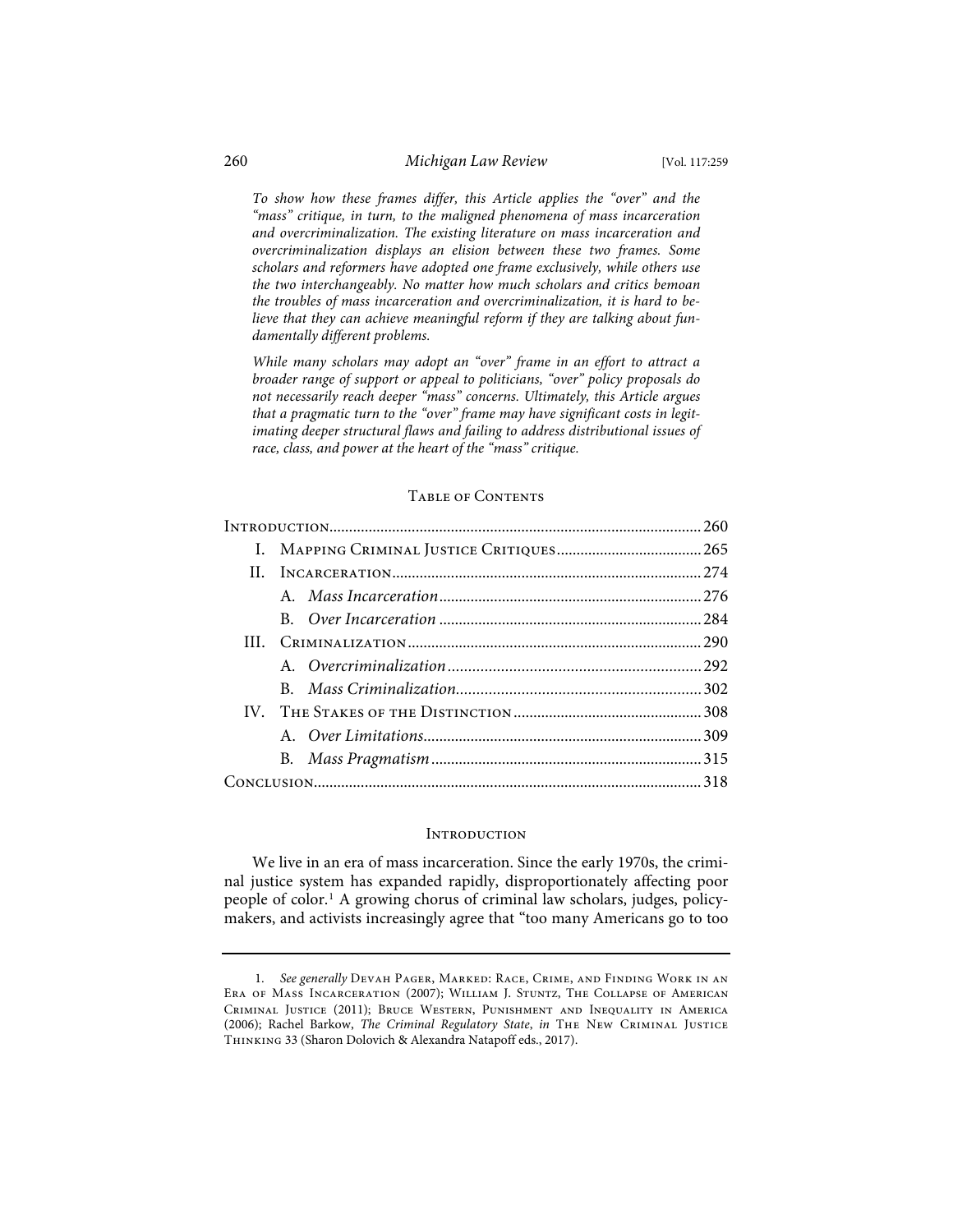many prisons for far too long."<sup>2</sup> We also live in an era of overcriminalization. During this same time period, state and federal criminal codes have expanded rapidly to the point where no one knows how many criminal laws actually are on the books.<sup>3</sup> Most adults have—knowingly or unknowingly committed a jailable offense.<sup>4</sup>

But what are "mass incarceration" and "overcriminalization"? They undoubtedly are significant concepts in both policy and academic circles, not to mention in the popular imagination. Michelle Alexander's *The New Jim Crow: Mass Incarceration in the Age of Colorblindness*, <sup>5</sup> the critically acclaimed documentary *13th*, <sup>6</sup> and a growing body of legal scholarship have popularized "mass incarceration" as a description of the current structure and operation of the criminal system.<sup>7</sup> Similarly, overcriminalization as a concept has gained traction. Congress has convened a task force on overcriminalization,<sup>8</sup> and the Heritage Foundation, the Association of Criminal Defense Attorneys, and other groups have produced extensive reports diagnosing overcriminalization as one of the primary pathologies afflicting the

4. *See generally* Harvey A. Silverglate, Three Felonies a Day: How the Feds Target the Innocent (2009).

5. Michelle Alexander, The New Jim Crow: Mass Incarceration in the Age of Colorblindness (2010).

<sup>2.</sup> Attorney General Eric Holder, Address at the American Bar Association Annual Meeting (Aug. 12, 2013), *quoted in* Charlie Savage, *Justice Dept. Seeks to Curtail Stiff Drug Sentences*, N.Y. Times (Aug. 12, 2013), https://www.nytimes.com/2013/08/12/us/justice-deptseeks-to-curtail-stiff-drug-sentences.html (on file with the *Michigan Law Review*). *See generally* United States v. Young, 766 F.3d 621, 630–34 (6th Cir. 2014) (Stranch, J., concurring); United States v. Valdovinos, 760 F.3d 322, 330–41 (4th Cir. 2014) (Davis, J., dissenting); Nat'l Research Council, The Growth of Incarceration in the United States: Exploring Causes and Consequences (2014); Barack Obama, Commentary, *The President's Role in Advancing Criminal Justice Reform*, 130 Harv. L. Rev. 811 (2017); Jed S. Rakoff, *Why Innocent People Plead Guilty*, N.Y. Rev. Books (Nov. 20, 2014), http://www.nybooks.com/articles/2014/ 11/20/why-innocent-people-plead-guilty/ [https://perma.cc/9PVM-KSD8].

<sup>3.</sup> *See, e.g.*, Douglas Husak, Overcriminalization: The Limits of the Criminal Law (2008); Andrew Ashworth, *Conceptions of Overcriminalization*, 5 Ohio St. J. Crim. L. 407 (2008).

<sup>6.</sup> 13th (Kandoo Films 2016).

<sup>7.</sup> *See, e.g.*, Devon W. Carbado, *Predatory Policing*, 85 UMKC L. Rev. 545, 549 (2017) ("Today, mass incarceration rolls comfortably off the tongues of people of all ideological stripes."); James Forman, Jr., *Racial Critiques of Mass Incarceration: Beyond the New Jim Crow*, 87 N.Y.U. L. Rev. 21 (2012) [hereinafter Forman, *Racial Critiques*]; Ian F. Haney López, *Post-Racial Racism: Racial Stratification and Mass Incarceration in the Age of Obama*, 98 Calif. L. Rev. 1023 (2010); Dorothy E. Roberts, *The Social and Moral Cost of Mass Incarceration in African American Communities*, 56 Stan. L. Rev. 1271 (2004); Andrew E. Taslitz, *The Criminal Republic: Democratic Breakdown as a Cause of Mass Incarceration*, 9 Ohio St. J. Crim. L. 133 (2011).

<sup>8.</sup> *See Defining the Problem and Scope of Over-Criminalization and Over-Federalization: Hearing Before the Over-Criminalization Task Force of 2013 of the H. Comm. on the Judiciary*, 113th Cong. (2013).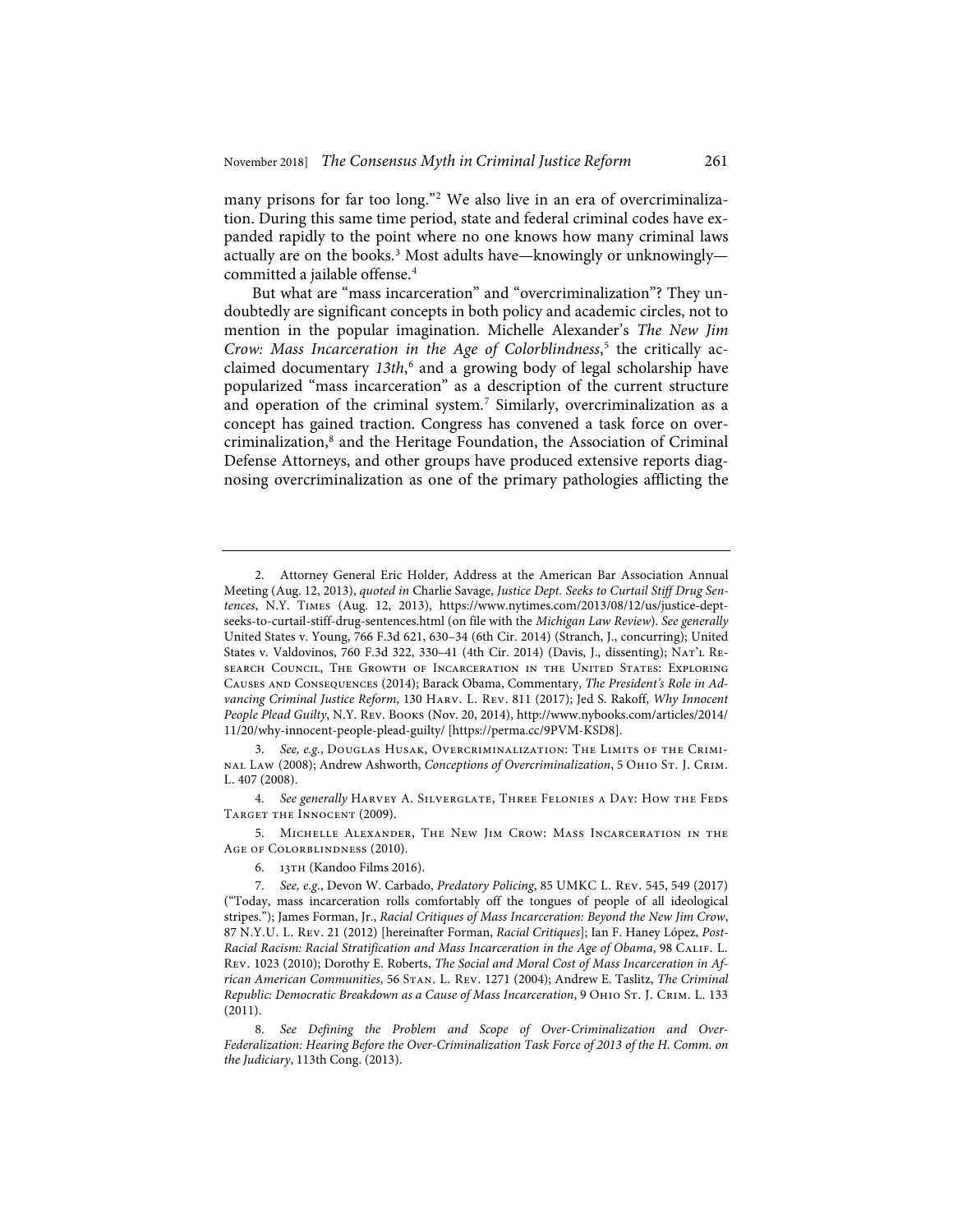U.S. criminal system.<sup>9</sup> Legal scholars have organized numerous overcriminalization conferences,<sup>10</sup> and the phrase appears in law review articles written by academics of differing political and methodological commitments.<sup>11</sup>

Yet, despite their prevalence in scholarly and policy discussions, these two phenomena are ill-defined. In different debates they appear to have very different meanings. And it is not uncommon for a single article to contain a great deal of slippage in its treatment of what constitutes overcriminalization or mass incarceration. While there are a plethora of definitions and approaches, two stand out: (1) a quantitative approach focused on calibration (i.e., there may be an optimal rate of incarceration or criminalization, but the current rate is *too* high); and (2) a more qualitative or sociological approach (i.e., the phenomena reflect a flawed method of managing populations via criminal law, resulting in significant social costs reflected across axes of class, gender, sexuality, and race). This definitional inconsistency is not simply a matter of theoretical or semantic imprecision. As descriptive terms (i.e., "mass incarceration" and "overcriminalization") that carry significant normative weight, their definitions matter. Uncertainty as to the nature of the phenomena poses significant real-world problems—fixing either of these problems requires an accurate understanding of the problem itself, and definitional differences yield vastly different policy solutions.

This Article seeks to address the inconsistency by mapping the two prevalent critiques or critical tendencies: (1) the quantitative approach (what I will call the "*over*" frame); and (2) the qualitative approach (what I will call the "*mass*" frame). The *over* frame takes many forms but—at its core—is rooted in a belief that the criminal law has an important and legitimate function, but that it has exceeded that function. There is an optimal rate of incarceration and an optimal rate of criminalization, but the current criminal sys-

<sup>9.</sup> *Heritage Explains: Overcriminalization*, HERITAGE FOUND., https://www. heritage.org/crime-and-justice/heritage-explains/overcriminalization [https://perma.cc/L6DB-TXMT]; *Overcriminalization*, Nat'l Ass'n Crim. Def. Law., http://www.nacdl.org/overcrim [https://perma.cc/B22H-GLD5]; *Overcriminalization*, Right on Crime, http://rightoncrime .com/category/priorityissues/overcriminalization/ [https://perma.cc/K8SX-NY5W]; *Overcrim*inalization, TEX. PUB. POL'Y FOUND., http://old.texaspolicy.com/issues/overcriminalization [https://perma.cc/RE5A-4LMB]; *Task Force on Overcriminalization*, Am. B. Ass'n, https:// www.americanbar.org/groups/litigation/initiatives/overcriminalization.html [https://perma.cc/ 54MP-D7AZ].

<sup>10.</sup> Inst. for Humane Studies & The Tex. Pub. Policy Found., The Shared Burden of Overcriminalization (2017), http://theihs.org/wp-content/uploads/2017/07/IHS\_Booklet \_TPPF\_Full.pdf [https://perma.cc/9XQ5-82BL].

<sup>11.</sup> *See, e.g.*, Sara Sun Beale, Essay, *The Many Faces of Overcriminalization: From Morals and Mattress Tags to Overfederalization*, 54 Am. U. L. Rev. 747 (2005); Jennifer M. Chacón, *Overcriminalizing Immigration*, 102 J. Crim. L. & Criminology 613 (2012); Erik Luna, *The Overcriminalization Phenomenon*, 54 Am. U. L. Rev. 703 (2005); Glenn Harlan Reynolds, *Ham Sandwich Nation: Due Process When Everything Is a Crime, 113 COLUM. L. REV. SIDE*bar 102 (2013), https://columbialawreview.org/content/ham-sandwich-nation-due-processwhen-everything-is-a-crime/ [https://perma.cc/VZW9-TXEG].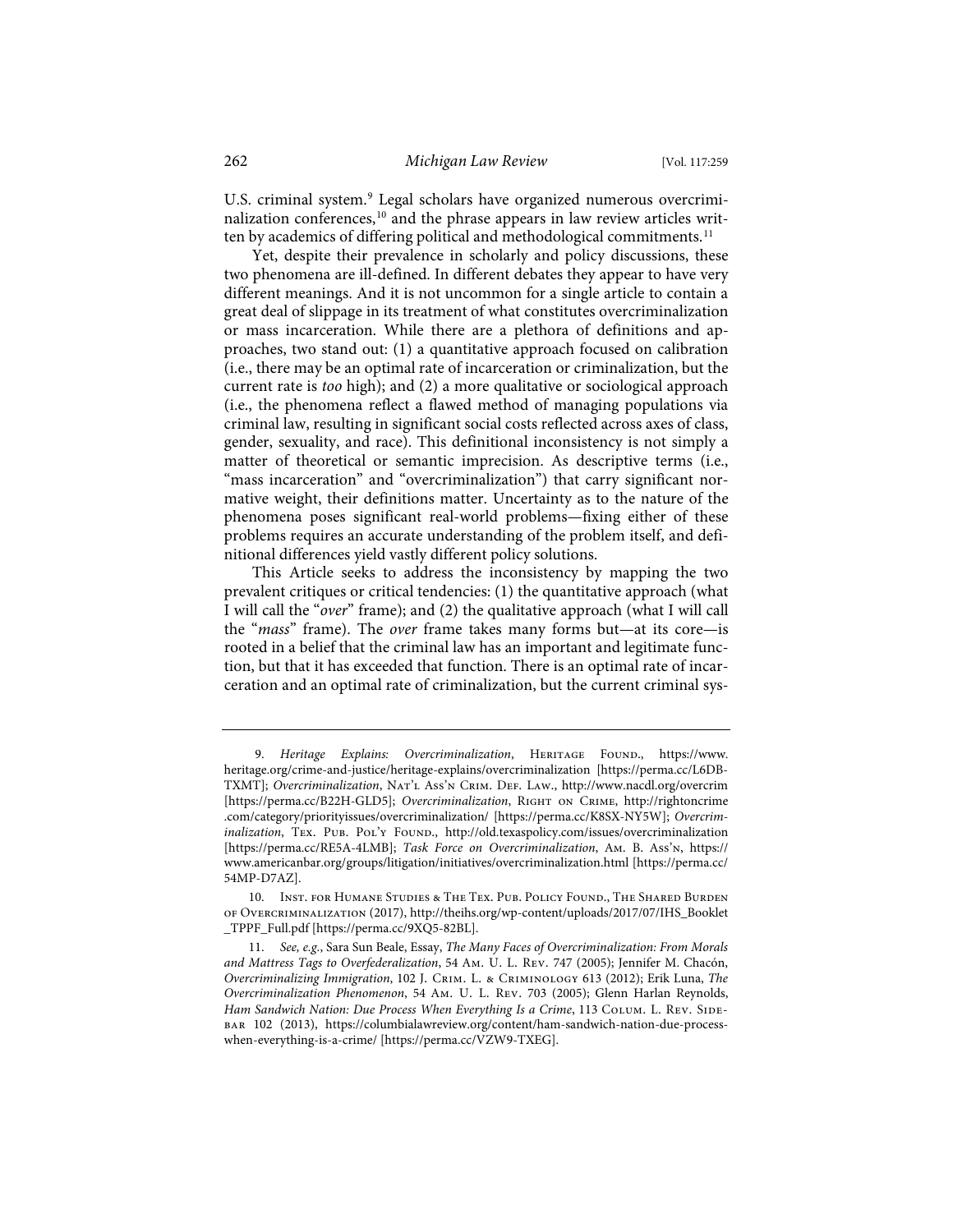tem is sub- (or, perhaps extra-) optimal in that it has criminalized too much and incarcerated too many. The *mass* frame, on the other hand, focuses on the criminal system as a sociocultural phenomenon.<sup>12</sup> The issue is not a miscalibration;13 rather, it is that criminal law is doing ill by marginalizing populations and exacerbating troubling power dynamics and distributional inequities.14 Every incarcerated person might have been guilty of the charged offense, and the critique would still hold.

The existing literature on mass incarceration and overcriminalization displays a troubling elision between these two frames. Some scholars and reformers have adopted one frame exclusively, while others use the two interchangeably. While it has become popular to identify the current moment as one of "bipartisan consensus" on criminal justice reform,15 it is important to recognize how tenuous this consensus is and how much it relies upon different frames and different goals.<sup>16</sup> No matter how much scholars bemoan the troubles of mass incarceration and overcriminalization, it is hard to believe that meaningful reform can occur if they are talking about fundamentally different problems.

To be clear, my claim is not that these two frames or approaches are wholly distinct or incompatible. Indeed, the *over* approach might (and does) add specificity and substance to the *mass* approach—data puts meat on the bones of what might otherwise be a gestural skeleton.17 Likewise, the *mass* approach might add theoretical backing to the *over* approach, helping to il-

<sup>12.</sup> *See* Alexandra Natapoff, *The Penal Pyramid*, *in* The New Criminal Justice Thinking, *supra* note 1, at 71 ("[S]ocio-legal theories of power, social control, race, and institutional structure better explain the criminal process and predict its outcomes.").

<sup>13.</sup> *See generally* Paul Butler, *The System Is Working the Way It Is Supposed to: The Limits of Criminal Justice Reform*, 104 Geo. L.J. 1419 (2016).

<sup>14.</sup> *See* Stephanos Bibas, *Improve, Dynamite, or Dissolve the Criminal Regulatory State?*, *in* THE NEW CRIMINAL JUSTICE THINKING, *supra* note 1, at 61, 64-65 (describing this view).

<sup>15.</sup> *See, e.g.*, Jessica M. Eaglin, *The Drug Court Paradigm*, 53 Am. Crim. L. Rev. 595, 636 n.298 (2016); Carl Takei, *From Mass Incarceration to Mass Control, and Back Again: How Bipartisan Criminal Justice Reform May Lead to a For-Profit Nightmare*, 20 U. Pa. J.L. & Soc. Change 125, 126–27 (2017); Attorney General Eric Holder, Remarks at the National Press Club (Feb. 17, 2015), *in* 27 Fed. Sent'g Rep. 297, 299 (2015) ("[I]n the preliminary data we've seen—and the growing, bipartisan consensus surrounding the work that's underway—they prove unequivocally that criminal justice reform is an idea whose time has finally come."); Alex Altman, *Criminal Justice Reform Is Becoming Washington's Bipartisan Cause*, Time (Feb. 19, 2015), http://time.com/3714876/criminal-justice-reform-is-becoming-washingtons-bipartisancause/ (on file with the *Michigan Law Review*).

<sup>16.</sup> See generally MARIE GOTTSCHALK, CAUGHT: THE PRISON STATE AND THE LOCKDOWN OF AMERICAN POLITICS (2015) (critiquing the consensus narrative and offering a skeptical treatment of conservative reform movements).

<sup>17.</sup> *See, e.g.*, Benjamin Levin, *Values and Assumptions in Criminal Adjudication*, 129 Harv. L. Rev. F. 379, 387 (2016); Tracey L. Meares & Bernard E. Harcourt, *Foreword: Transparent Adjudication and Social Science Research in Constitutional Criminal Procedure*, 90 J. Crim. L. & Criminology 733, 735 (2000).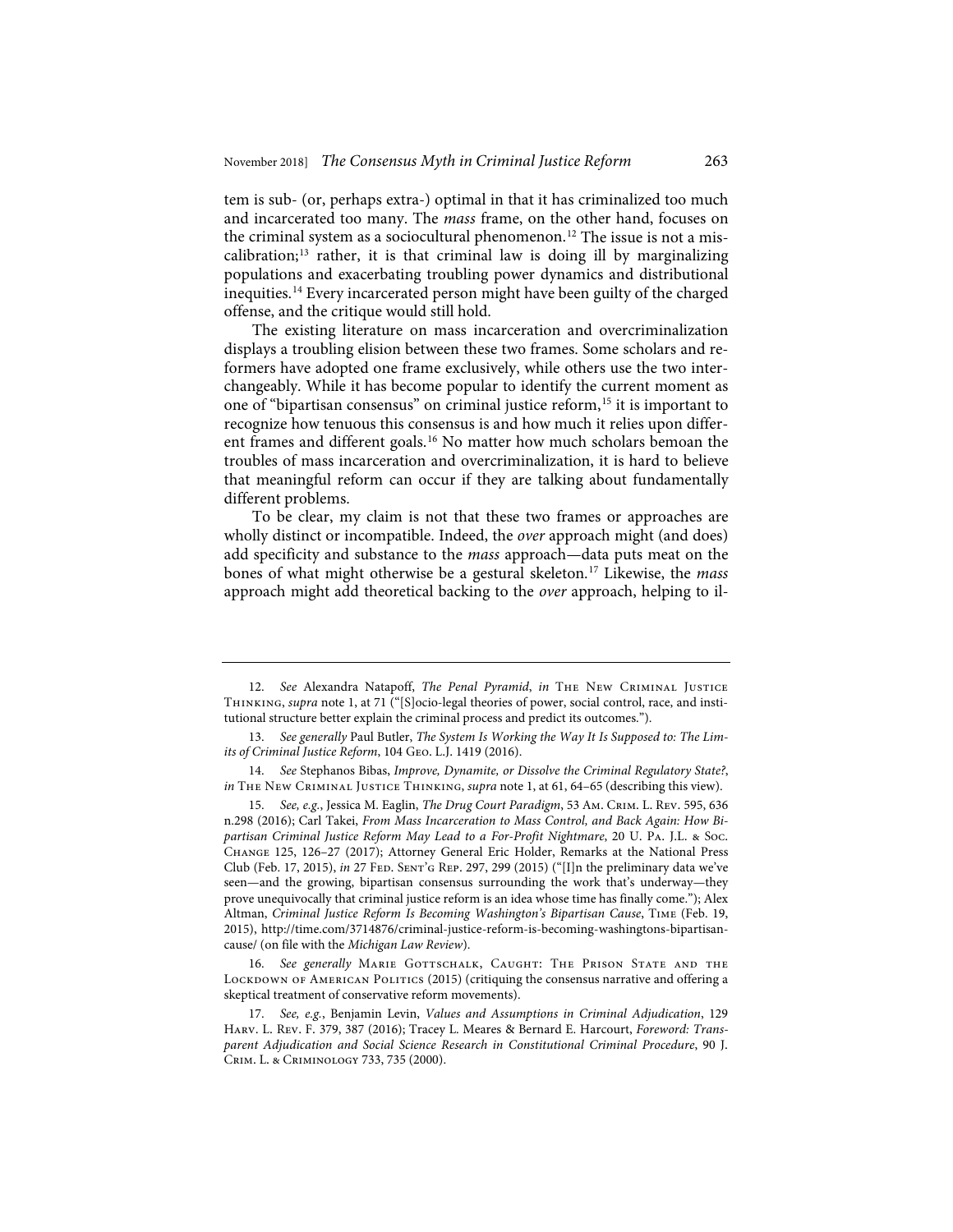lustrate the effects of an error in calculation.<sup>18</sup> And many scholars, articles, and books may reflect sympathy or affinity for different tendencies when faced with different issues or different audiences.

But just because the two approaches might be complementary does not mean that they are consistent or congruent. Thinking in *over* terms means constructing policy solutions designed to reach optimal rates. In turn, reaching optimal rates requires a consensus on what an optimal rate is. Thinking in *mass* terms, on the other hand, invites a more radical or totalizing critique of the current system and its institutions. If criminal law inherently functions to marginalize or subjugate poor people of color, it is not clear that imprisoning fewer black men or increasing enforcement in affluent white neighborhoods, for example, would remedy deeper structural inequalities in society. Instead, the *mass* frame invites a deeper reckoning with questions of political economy to address the levers of power and the distribution of resources in society. *Over* solutions might help *mass* problems, but they need not.<sup>19</sup> And, importantly, the two critiques operate on different planes and invite solutions of vastly different magnitudes.

In setting up the typology, this Article proceeds in four Parts. First, Part I introduces the *mass* and *over* frames, situating them (and the typology itself) within the growing critical literature on the criminal system. Next, Part II describes scholarly critiques of the criminal system rooted in the language of mass incarceration. This Part presents a brief genealogy of the phrase "mass incarceration" before teasing out the critiques that fall into the *mass* and *over* frames. Part III employs a similar approach to overcriminalization. This Part addresses economistic language and approach, while also noting the ways in which moral philosophers and some theories-of-punishment scholars have adopted a similar discourse on optimal rates of punishment. The literature on overcriminalization (unsurprisingly) generally adopts the *over* frame, but I argue that some of the overcriminalization literature can (or should) be read as focusing not on *over*criminalization, but on *mass*criminalization. In Part IV, I argue that the *over* frame has gained ground, particularly in discussions of mass incarceration. This Part examines the ways in which this mis-framing has led to a flawed "standard story"<sup>20</sup> of what is wrong with the criminal system. Further, this Part contends that the *over* frame conceals hard and deeply politicized questions about the role of the state and the proper function of criminal law. The *over* frame intuitively may

<sup>18.</sup> *Cf.* Deborah Jones Merritt, Correspondence, *Constitutional Fact and Theory: A Response to Chief Judge Posner*, 97 Mich. L. Rev. 1287, 1287 (1999) ("[E]mpirical knowledge is most useful in unmasking the theoretical assumptions that undergird constitutional law . . . ."). Further *mass* critiques still rest on an empirical claim about the size and scope of the problem. *See infra* note 76 and accompanying text.

<sup>19.</sup> But, as this Article discusses, *over* solutions are not always responsive to *mass* concerns, and may even exacerbate *mass* problems. *See generally infra* Section IV.A.

<sup>20.</sup> *See* John F. Pfaff, Locked In: The True Causes of Mass Incarceration and How to Achieve Real Reform (2017).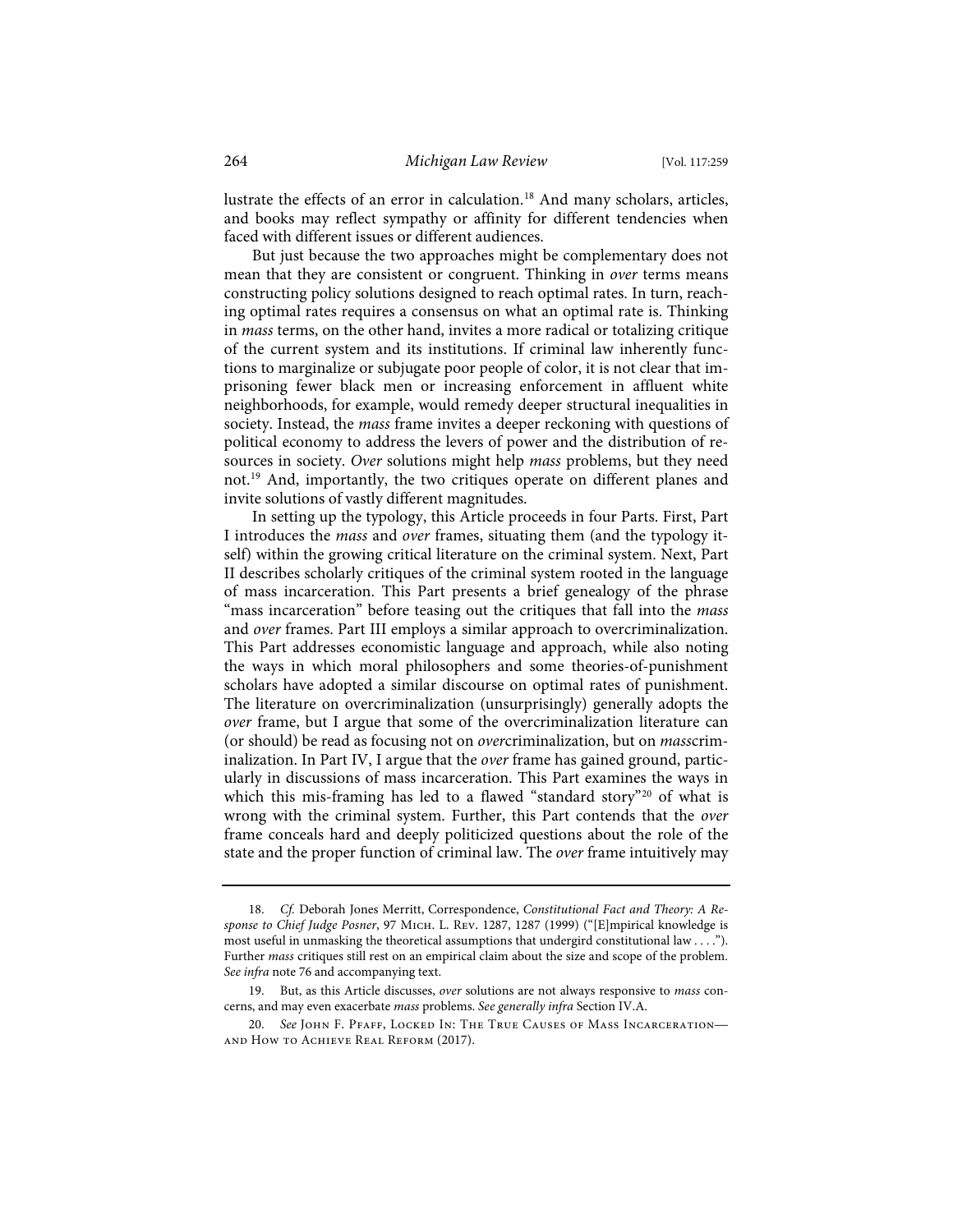have a pragmatic appeal, but ultimately, I argue that the turn to an *over* frame is not costless—it legitimates deep structural flaws in the criminal system and misses the opportunity to consider larger reform projects.<sup>21</sup>

# I. Mapping Criminal Justice Critiques

The conventional account of criminal law scholarship is that it operates as a sort of echo chamber: there is a consensus that the criminal system is (with a few notable exceptions)<sup>22</sup> too harsh and should be reformed.<sup>23</sup> Scholars focused on larger institutional questions tend to decry the current regime as ineffective, racially disparate, and "broken."24 This Article challenges that conventional account. Many scholars undoubtedly begin from this critical posture,25 but that baseline agreement belies deeper disagreements with real

22. *See* William J. Stuntz, *The Pathological Politics of Criminal Law*, 100 Mich. L. Rev. 505, 507 (2001) (noting the "important exception of sexual assault"). Notably, these exceptions tend to be areas in which progressive or left-leaning scholars favor criminalization that they frame as exceptional—notably, sexual assault, domestic violence, hate crimes, and environmental and financial crimes. *See, e.g.*, Susan Estrich, *Rape*, 95 Yale L.J. 1087 (1986); Mary Kreiner Ramirez, *Prioritizing Justice: Combating Corporate Crime from Task Force to Top Priority*, 93 Marq. L. Rev. 971, 972 (2010) (criticizing "[i]nadequate law enforcement against corporate criminals"); Amy J. Sepinwall, *Guilty by Proxy: Expanding the Boundaries of Responsibility in the Face of Corporate Crime*, 63 Hastings L.J. 411 (2012); Deborah Tuerkheimer, *Underenforcement as Unequal Protection*, 57 B.C. L. Rev. 1287, 1289 (2016). In the context of each of these crimes, support tends to rest on arguments that the victims are particularly powerless or marginalized by the legal system and/or that criminal law is necessary to help advance desirable social ends. *See, e.g.*, RANDALL KENNEDY, RACE, CRIME, AND THE LAW 19 (1997); Aya Gruber, *The Feminist War on Crime*, 92 Iowa L. Rev. 741, 825 (2007); Tania Tetlow, *Discriminatory Acquittal*, 18 Wm. & MARY BILL RTS. J. 75, 78 (2009).

23. Throughout the Article, I refer to the structures of criminal law's enforcement and administration as a "system." I do so mindful of the compelling critiques of systems theory in this context. *See, e.g.*, Benjamin Levin, *Rethinking the Boundaries of "Criminal Justice*,*"* 15 Ohio St. J. Crim. L. 619 (2018) (reviewing The New Criminal Justice Thinking, *supra* note 1); Sara Mayeux, *The Idea of the "Criminal Justice System*,*"* Am. J. Crim. L. (forthcoming 2018), https://papers.ssrn.com/sol3/papers.cfm?abstract\_id=3050263 [https://perma.cc/M7 WR-BEUW] (same); Bernard E. Harcourt, *The Influence of Systems Analysis on Criminal Law and Procedure: A Critique of a Style of Judicial Decision-Making* (Columbia Pub. Law Research Paper No. 14-562, 2017), https://papers.ssrn.com/sol3/papers.cfm?abstract\_id=3062900 [https://perma.cc/ZP4W-LH72] (tracing the use of "criminal justice system" as a concept in legal and social thought). However, given that most of the literature and activism that I analyze adopts that formulation and offers a "systemic" critique, I continue to use the terms "criminal system" or "criminal justice system."

24. See generally STUNTZ, *supra* note 1.

25. There certainly are scholars and commentators active in criminal justice debates who do not share these baseline critiques, or who do so only very narrowly. *See, e.g.*, William G. Otis, *The Case Against the Smarter Sentencing Act*, 26 Fed. Sent'g Rep. 302 (2014); William Otis, *Sentencing Reform: Let's Keep What We Know Works and Avoid What We Know Fails*, 28

<sup>21.</sup> On the concept of "legitimation" in criminal law, see generally Paul D. Butler, Essay, *Poor People Lose:* Gideon *and the Critique of Rights*, 122 Yale L.J. 2176, 2189 (2013), and Carol S. Steiker & Jordan M. Steiker, *Sober Second Thoughts: Reflections on Two Decades of Constitutional Regulation of Capital Punishment*, 109 Harv. L. Rev. 355, 429–32 (1995).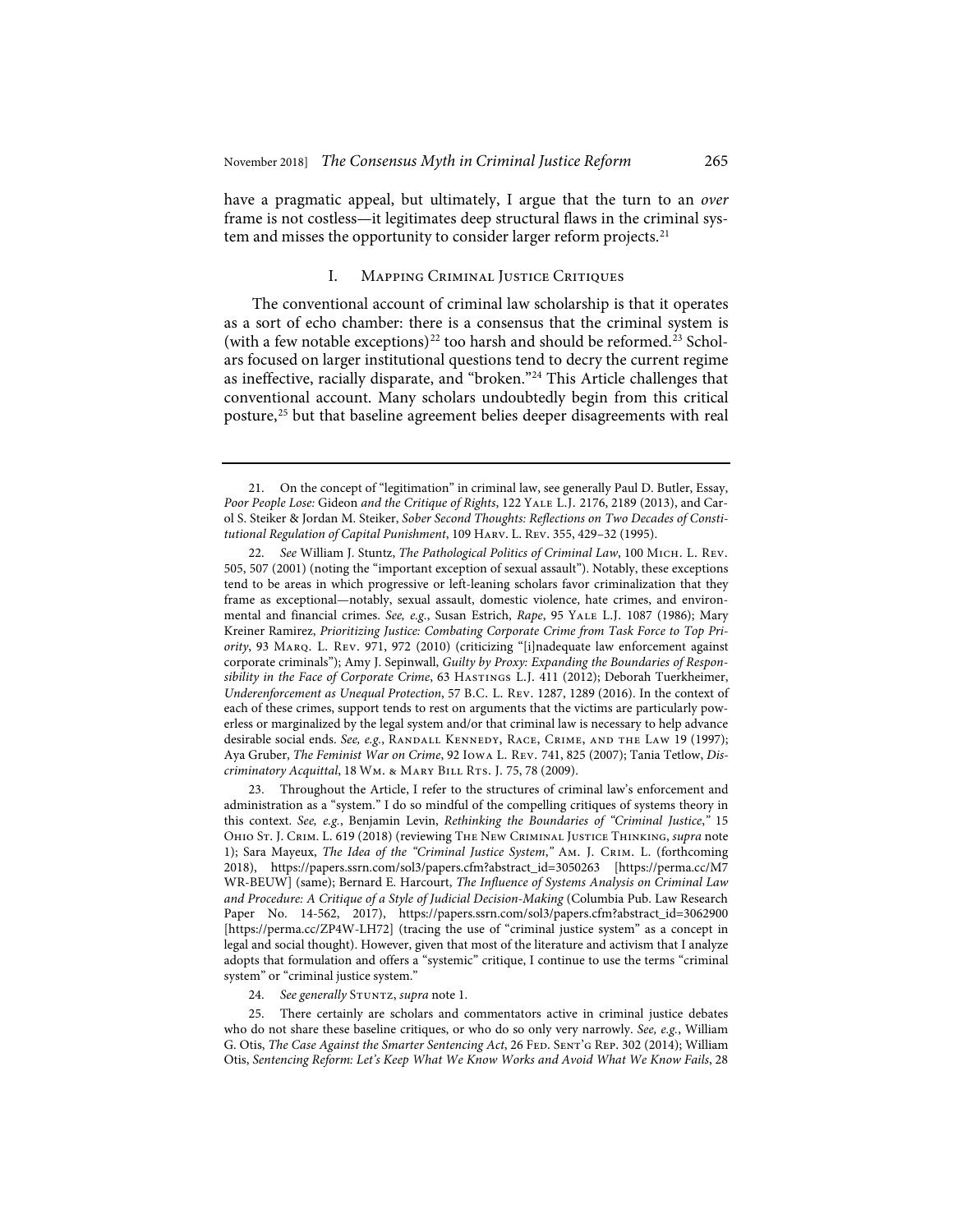consequences for criminal justice reform.<sup>26</sup> Further, to the extent that other scholars and commentators have questioned the "bipartisan consensus," they have done so along predictable left/right grounds.<sup>27</sup> That is, this skeptical literature tends to conclude that mapping disagreement boils down to differences between political left and right.<sup>28</sup> But that account is not quite right. The *mass* and *over* critiques that this Article describes do not accord neatly with U.S. political parties or conventional packages of views.<sup>29</sup> Instead, they reflect deeper beliefs about the role of the state and the proper function of the criminal system that reject easy political categorization.

To tease out these points of disagreement, this Article examines two phenomena that have received widespread scholarly and political criticism: mass incarceration and overcriminalization. Both "mass incarceration" and "overcriminalization" have become common buzzwords in criminal law scholarship and in criminal justice policy circles,<sup>30</sup> but neither phrase appears to have a fixed meaning.<sup>31</sup> Instead, each phrase has a fluid definition,

27. *But see* Joshua Kleinfeld, *Reconstructivism: The Place of Criminal Law in Ethical Life*, 129 Harv. L. Rev. 1485, 1551 (2016) (arguing that differences among utilitarians, retributivists, and others complicate the consensus).

28. See, e.g., GOTTSCHALK, *supra* note 16, at xv.

29. That said, as I discuss later, the *mass* frame tends to reflect some sort of left critique of social and economic inequality (broadly conceived). *See infra* notes 58–59. It is conceivable to me that there could be some right-leaning version of the *mass* critique (i.e., identifying a different set of deep structural issues in U.S. political economy and criminal justice policy), but I have been unable to identify such a critique in the literature. As discussed later, the *over* critique transcends traditional political distinction and is as much the province of the rightsfocused libertarian and the technocratic, progressive consequentialist.

30. *See, e.g.*, Marie Gottschalk, The Prison and the Gallows: The Politics of Mass Incarceration in America (2006); James Forman, Jr., *Why Care About Mass Incarceration*?, 108 MICH. L. Rev. 993 (2010) (reviewing PAUL BUTLER, LET'S GET FREE: A HIP-HOP Theory of Justice (2009)); López, *supra* note 7, at 1028 n.21; Taslitz, *supra* note 7, at 133 ("That the last several decades have seen an explosion of Americans' reliance on imprisonment as a penal sanction is unquestioned. So vast has this expansion been that the term 'mass incarceration' has entered scholarly vocabulary as a way of describing this phenomenon.") (footnote omitted).

31. *See, e.g.*, Pfaff, *supra* note 20, at 8 ("Although widely used, [mass incarceration] has no precise definition . . . ."); Todd Haugh, *Overcriminalization's New Harm Paradigm*, 68 VAND. L. REV. 1191, 1197 (2015) ("For a phenomenon that has received so much sustained attention by legal scholars, identifying an accepted definition of overcriminalization is surpris-

Fed. Sent'g Rep. 219 (2016); J. Harvie Wilkinson III, Essay, *In Defense of American Criminal Justice*, 67 VAND. L. REV. 1099 (2014).

<sup>26.</sup> *See* Nicola Lacey, *Humanizing the Criminal Justice Machine: Re-Animated Justice or Frankenstein's Monster?*, 126 Harv. L. Rev. 1299, 1299 (2013) (reviewing Stephanos Bibas, The Machinery of Criminal Justice (2012)) ("[T]hat the system is in urgent need of reform marks the limit of scholarly consensus. As soon as one moves to specifics—to analysis of the particular ways in which the system is defective or problematic; to interpretation of why these defects or problems have arisen; and perhaps above all, to elaboration of possible solutions and institutional reforms—one encounters not only the sort of variety that is to be expected in any vibrant field of scholarship, but also fundamental differences of diagnosis and prescription.").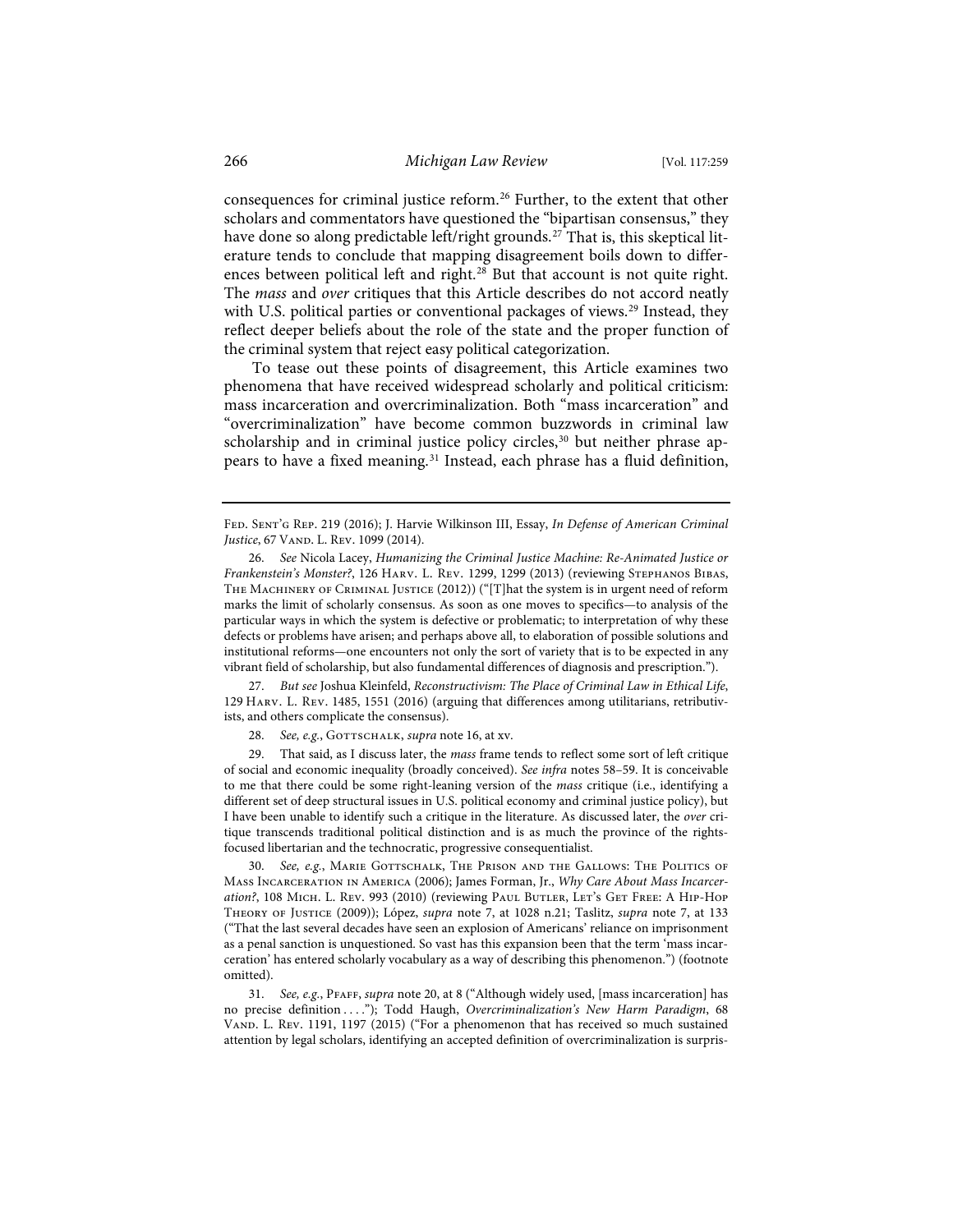reflecting different critiques, concerns, and normative commitments in different contexts. This Part introduces what I take to be the two dominant approaches to these pathologies of the criminal system: *over* and *mass*. These approaches, frames, or tendencies reflect two different ways of conceptualizing what is wrong with the criminal system and how to address reform projects. To be clear, there are many ways to criticize the system, and the two frames I introduce here are not exhaustive and do not capture every critique. Further, scholars and commentators who generally apply one frame may sometimes apply another frame or may use different approaches for different audiences or different desired results.<sup>32</sup>

Nevertheless, the typology offered here maps the two major ideological frames through which scholars discuss the criminal justice system. The typology is an attempt to understand an otherwise fluid literature and to fix the commitments and approaches that currently dominate the field. To the extent that "criminal justice reform" has become a catchall category for a range of critiques, proposals, scholarship, and activism,<sup>33</sup> it is critical that we understand what exactly needs to be reformed and to what end.<sup>34</sup>

Movements to alter sentencing policy, to address police violence, and to rewrite substantive criminal codes find support in declarations about scholarly and bipartisan consensus.<sup>35</sup> But how broad and real is that consensus?<sup>36</sup>

34. *Cf.* Sharon Dolovich & Alexandra Natapoff, *Introduction: Mapping the New Criminal Justice Thinking*, *in* The New Criminal Justice Thinking, *supra* note 1, at 1 (making a similar argument regarding the definition of the criminal system's scope); Harcourt, *supra* note 23, at 5–7 (same); Mayeux, *supra* note 23, at 5–7 (same).

ingly difficult."); Mona Lynch, *Mass Incarceration, Legal Change, and Locale: Understanding and Remediating American Penal Overindulgence*, 10 Criminology & Pub. Pol'y 673, 673 n.2 (2011) ("The concept of 'mass incarceration,' or 'mass imprisonment,' is not fully defined in the literature . . . ."); Kimberly Thomas, *Interpersonal Power in the Criminal System*, 50 Am. Crim. L. Rev. 247, 268 n.120 (2013); Anne R. Traum, *Mass Incarceration at Sentencing*, 64 Hastings L.J. 423, 427 (2013) (tracking scholarly debate regarding the meaning and use of "mass incarceration").

<sup>32.</sup> *See generally infra* Part IV. And, as noted above, every criminal law scholar is not necessarily critical of the system. *See supra* note 25.

<sup>33.</sup> *See generally* Katherine Beckett et al., *The End of an Era? Understanding the Contradictions of Criminal Justice Reform, 664 ANNALS AM. ACAD. POL. & Soc. Sci. 238 (2016).* 

<sup>35.</sup> *See, e.g.*, Samuel W. Buell, *The Upside of Overbreadth*, 83 N.Y.U. L. Rev. 1491, 1497–98 (2008); I. Bennett Capers, *The Under-Policed*, 51 Wake Forest L. Rev. 589, 590 (2016); Erin R. Collins, *Status Courts*, 105 Geo. L.J. 1481, 1516 (2017); Andrew Manuel Crespo, *Regaining Perspective: Constitutional Criminal Adjudication in the U.S. Supreme Court*, 100 Minn. L. Rev. 1985, 1997 (2016); Mary D. Fan, *Beyond Budget-Cut Criminal Justice: The Future of Penal Law*, 90 N.C. L. Rev. 581, 648 (2012); Kleinfeld, *supra* note 27, at 1550–51; Perry L. Moriearty, *Implementing Proportionality*, 50 U.C. Davis L. Rev. 961, 991 (2017) (describing "a broad-based consensus that criminal justice reform is needed"); Obama, *supra* note 2, at 822; Michelle S. Phelps, *Possibilities and Contestation in Twenty-First-Century US Criminal Justice Downsizing*, 12 Ann. Rev. L. & Soc. Sci. 153, 154 (2016); Norman L. Reimer, *Will a Summer of Unease Halt the Momentum for Criminal Justice Reform?*, Champion, Sept–Oct. 2016, at 10, Westlaw, 40-Oct Champion 9; Christine S. Scott-Hayward, *Shadow Sentencing: The Imposition of Federal Supervised Release*, 18 Berkeley J. Crim. L. 180, 228 (2013); Stuntz, *supra* note 22, at 507; Wilkinson, *supra* note 25, at 1099–1100; Rachael Bade, *Criminal Justice*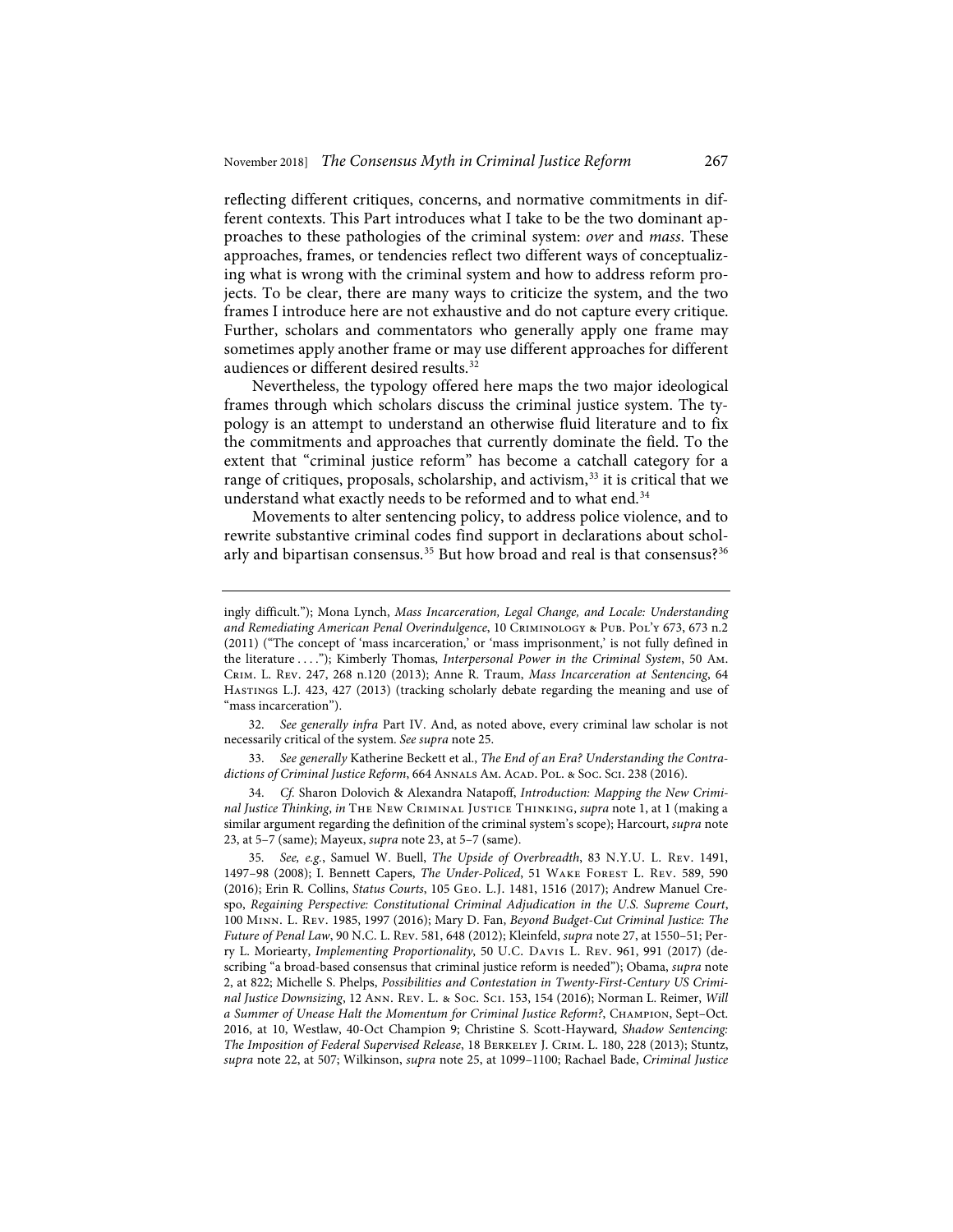Viewed from thirty thousand feet, one critique of criminal justice policy looks very similar to the next. And overstating nuance and difference might have an effect of stymieing change or discouraging cooperation among reformers and scholars with varying politics, methods, and commitments. But glossing over real differences and ignoring nuance ultimately undercuts cooperation and effective reform as well.<sup>37</sup> Without a clear diagnosis of the disease, how can anyone propose a cure? And, without appreciating differences in normative commitments and goals, how can we tell if a proposed reform is making the problem worse or moving the system in the right direction?

In response to these questions, this Article maps the critical literature on the criminal system in terms of *over* and *mass*. <sup>38</sup> The following chart pro-

Reform Gains Bipartisan Momentum, POLITICO (July 15, 2015, 5:15 AM), http://www.politico .com/story/2015/07/criminal-justice-reform-gains-bipartisan-momentum-120125 [https:// perma.cc/6AMV-7GLN]; Radley Balko, Opinion, *Here's What Presidential Candidates' Websites Say About Criminal Justice Reform*, Wash. Post: The Watch (Aug. 6, 2015), https:// www.washingtonpost.com/news/the-watch/wp/2015/08/06/heres-what-presidential-

candidates-websites-say-about-criminal-justice-reform/ (on file with the *Michigan Law Review*) ("Criminal justice reform is the one issue that just about everyone seems to agree on right now.").

<sup>36.</sup> See, e.g., GOTTSCHALK, *supra* note 16; David Jaros, *Flawed Coalitions and the Politics of Crime*, 99 Iowa L. Rev. 1473, 1507 (2014); Scott-Hayward, *supra* note 35, at 228; Douglas A. Berman, *Is It Really True that "Conservatives and Liberals Are Increasingly United" on Criminal Justice Reform?*, SENT'G L. & POL'Y (Aug. 17, 2012, 10:07 AM), http://sentencing.typepad.com/ sentencing\_law\_and\_policy/2012/08/is-it-really-true-that-conservatives-and-liberals-areincreasingly-united-on-criminal-justice-reform.html [https://perma.cc/9N5E-QLME].

<sup>37.</sup> *See, e.g.*, Allegra M. McLeod, *Beyond the Carceral State*, 95 Tex. L. Rev. 651, 664 (2017) (reviewing GOTTSCHALK, *supra* note 16); Takei, *supra* note 15, at 127 ("The left and the right, however, each come to this alliance with distinct and, ultimately, incompatible interests. Recently, the progressive advocacy community has begun to seriously grapple with the limits of the left-right alliance. This includes differences over whether and how to address policing practices and racial disparities in prosecutions, suspicions that conservatives are using decarceration as a Trojan Horse to protect white-collar criminals, and disagreement about whether decarceration should be accompanied by increased societal investment in housing, employment opportunities, health care, and other social services.").

<sup>38.</sup> To be clear, for some readers, *over* and *mass* as terms may carry the baggage of their association with other literatures. Nevertheless, in the analysis that follows, I use both terms advisedly to describe broader trends in or approaches to criminal justice critique.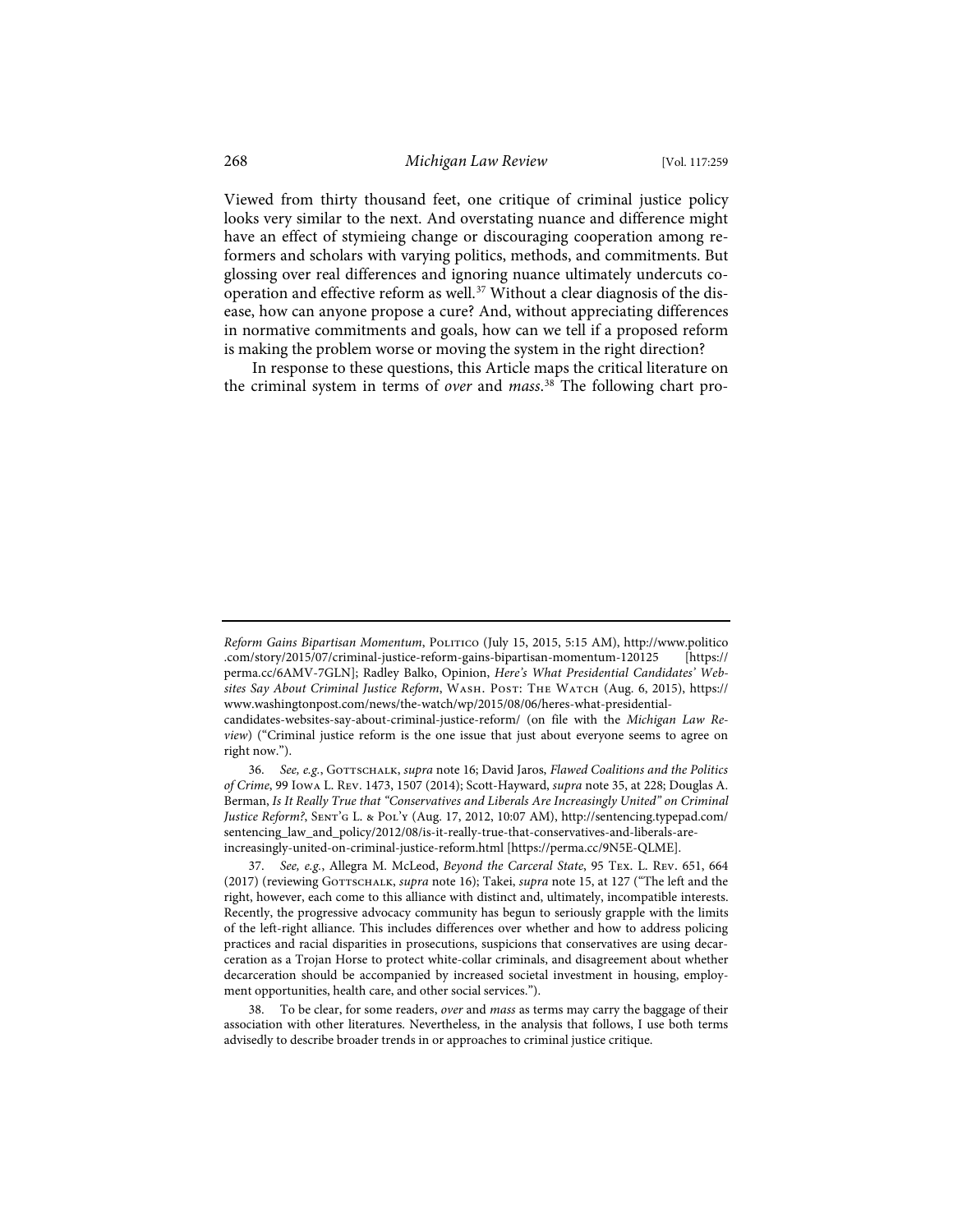| Over                                                                                                                                                                                          | Mass                                                                                                                                                                           |
|-----------------------------------------------------------------------------------------------------------------------------------------------------------------------------------------------|--------------------------------------------------------------------------------------------------------------------------------------------------------------------------------|
| Concerned about the culpability of the<br>defendant (i.e., that individuals who are not<br>morally blameworthy or who do not pose a<br>direct threat to public safety are being<br>punished). | Concerned about the culpability of the state<br>(i.e., that individuals are suffering because<br>of the mode of punishment and policing<br>and the effects of state violence). |
| Accepts policing, prosecution, and                                                                                                                                                            | Fundamentally questions policing,                                                                                                                                              |
| punishment as parts of society, but argues                                                                                                                                                    | prosecution, and punishment, and asks                                                                                                                                          |
| that the rates are suboptimal and/or the                                                                                                                                                      | whether recalibration is possible or whether                                                                                                                                   |
| various actors' incentives require                                                                                                                                                            | the system is inextricably tied to flawed                                                                                                                                      |
| recalibration.                                                                                                                                                                                | incentives and troubling outcomes.                                                                                                                                             |

vides a rough description of the key properties that I associate with each frame:

To put a finer point on it and to understand how the frames play out, the following chart provides a rough overview of this typology as it applies to several salient issues in criminal justice scholarship and criminal law reform:

|                            | Over                                                                                                                                                                                                                                      | Mass                                                                                                                                                                                                               |
|----------------------------|-------------------------------------------------------------------------------------------------------------------------------------------------------------------------------------------------------------------------------------------|--------------------------------------------------------------------------------------------------------------------------------------------------------------------------------------------------------------------|
| Criminalization            | The state has criminalized too<br>much conduct, leading to a<br>situation in which there are too<br>many substantive criminal laws<br>on the books.                                                                                       | The state has used the criminal<br>system selectively to address<br>social problems, leading to a<br>situation in which certain<br>individuals and communities are<br>(or perceive that they are)<br>criminalized. |
| Incarceration              | The state incarcerates people for<br>longer than necessary and locks<br>up people who pose little danger<br>to the public.                                                                                                                | The state uses jails and prisons<br>to manage populations,<br>effectively increasing<br>marginalization across lines of<br>gender, race, and class.                                                                |
| Collateral<br>Consequences | The state imposes too many<br>form al collateral consequences<br>that fail to distinguish between<br>truly dangerous individuals with<br>criminal records and individuals<br>who are no longer a public<br>safety threat.                 | By imposing formal collateral<br>consequences, the state treats<br>individuals as though they are<br>branded and cannot change,<br>extending the effects of<br>punishment.                                         |
| Policing                   | The state "over polices" a<br>neighborhood or community<br>when police aggressively stop<br>individuals who have not<br>committed crimes or where<br>police activity reflects prejudice<br>or assumptions, rather than the<br>crime rate. | The state "over polices" a<br>neighborhood or community<br>when aggressive or intrusive<br>police tactics systematically<br>inconvenience or marginalize<br>certain members of the<br>community.                   |

I will return to this chart later when I examine the potential policy proposals that respond to each frame. And I will address questions of incarceration and criminalization at much greater length and in much greater detail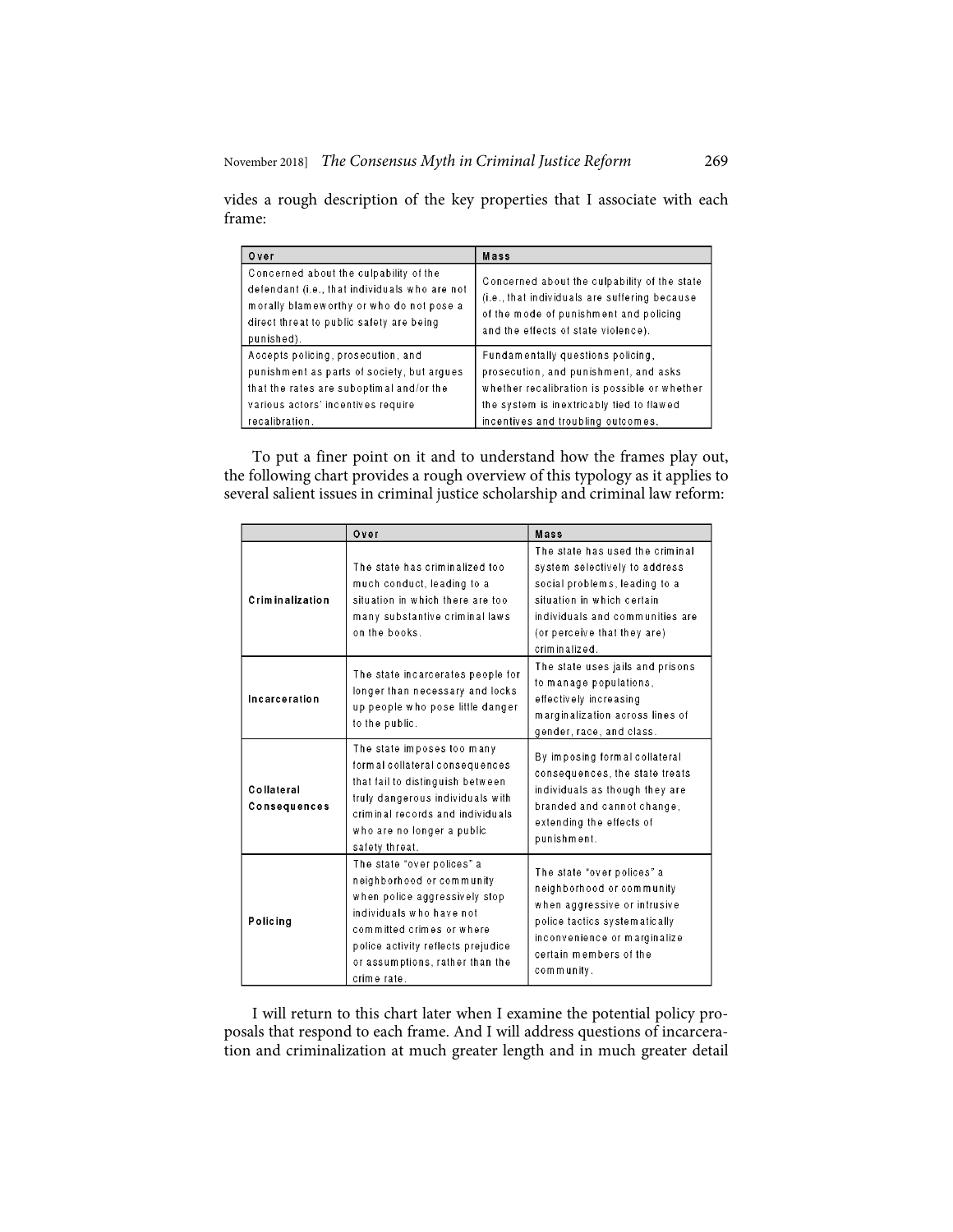in Parts II and III. But, for the time being, the chart is meant to illustrate that these frames may identify closely related problems but identify the core evil or the desired intervention in very different terms.

The *over* frame treats criminal justice problems as a matter of degree that can be remedied by recalibrating the way that the system sorts among defendants, categorizes conduct, and punishes wrongdoing.<sup>39</sup> The core problem to be addressed is one of scope. This line of critique emphasizes scope over structure. Former Attorney General Eric Holder's claim that "too many Americans go to too many prisons for far too long"<sup>40</sup> provides perhaps the most pithy encapsulation of the critique.<sup>41</sup> Similarly, the mantra of conservative criminal justice reform activists—that the state should be "right on crime," not "tough on crime"—speaks to a preference for "right sizing" the criminal system.42 The state has criminalized more conduct than traditional justifications for punishment warrant, so the problem might be remedied by criminalizing less conduct.43 An ideal legislature would adopt the proper theory of punishment and abolish all criminal statutes that do not serve that theory or justification. For example, if society were to adopt the harm principle, then the legislature would be correct to criminalize conduct that caused harm, regardless of the harm to the defendant caused by punishment.<sup>44</sup> Similarly, the state incarcerates for too long because the desired ben-

<sup>39.</sup> *See* Stephen F. Smith, *Overcoming Overcriminalization*, 102 J. Crim. L. & Criminology 537, 539 (2012) (describing and critiquing this "quantitative" view of overcriminalization).

<sup>40.</sup> Holder, *supra* note 2; *see also* Shon Hopwood, *Clarity in Criminal Law*, 54 Am. Crim. L. Rev. 695, 702 (2017) (describing "Congress's penchant for passing too many criminal laws carrying sentences that are too long").

<sup>41.</sup> *See also* Todd R. Clear, *The Effects of High Imprisonment Rates on Communities*, 37 Crime & Just. 97, 125 (2008) ("The problem of mass incarceration is entirely produced by the simple mathematics of two pressure points—how many people enter prison and how long they stay there.").

<sup>42.</sup> *See, e.g.*, McLeod, *supra* note 37, at 668; Ellen S. Podgor, *Introduction: Overcriminalization; New Approaches to a Growing Problem, 102 J. CRIM. L. & CRIMINOLOGY 529, 534* (2012); Vikrant P. Reddy & Marc A. Levin, *Right on Crime: A Return to First Principles for American Conservatives*, 18 Tex. Rev. L. & Pol. 231 (2014); *Statement of Principles*, Right on Crime, http://www.rightoncrime.com/the-conservative-case-for-reform/statement-ofprinciples/ [https://perma.cc/ZX8Y-FP4E].

<sup>43.</sup> *See, e.g.*, Husak, *supra* note 3, at 3–4; Sanford H. Kadish, *The Crisis of Overcriminalization*, 374 ANNALS AM. ACAD. POL. & Soc. Sc1. 157 (1967); Paul J. Larkin, Jr., Regulation, *Prohibition, and Overcriminalization: The Proper and Improper Uses of the Criminal Law*, 42 Hofstra L. Rev. 745, 745 (2014); Luna, *supra* note 11, at 712–13.

<sup>44.</sup> *Cf.* Michal Buchhandler-Raphael, *Drugs, Dignity, and Danger: Human Dignity as a Constitutional Constraint to Limit Overcriminalization*, 80 Tenn. L. Rev. 291, 294–95 (2013) (advocating for decriminalization of "victimless" crimes). As Bernard Harcourt has shown, however, applying such a principle is easier said than done. *See* Bernard E. Harcourt, *The Collapse of the Harm Principle*, 90 J. Crim. L. & Criminology 109, 194 (1999); *see also* Harmelin v. Michigan, 501 U.S. 957, 1002 (1991) (Kennedy, J., concurring in part and concurring in the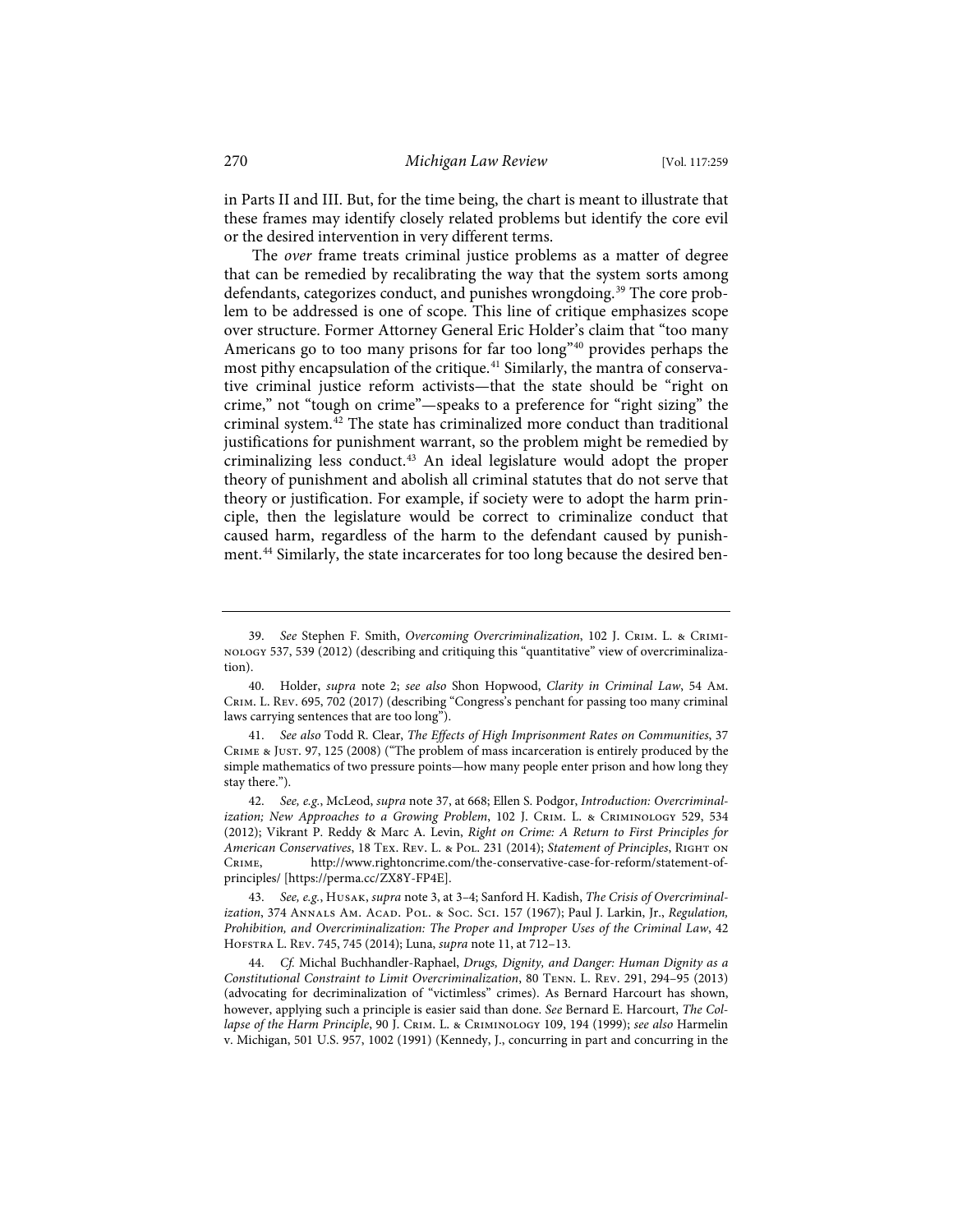efits of incarceration could be obtained more quickly or without such an extreme degree of punishment.<sup>45</sup> Therefore, the state should recalibrate punishment to achieve the desired effect while reducing inefficient or unjustified incarceration.46

Perhaps the easiest way to appreciate and understand the *over* frame is to consider its poster child: the "nonviolent"<sup>47</sup> drug offender.<sup>48</sup> Viewed through this frame, the individual serving an extended prison sentence for a drug offense represents the apotheosis of the criminal system's ills. She is being punished for conduct that is not necessarily morally blameworthy and does not necessarily have a victim (*contra* "violent" crime).<sup>49</sup> Her conduct has been overcriminalized (because it could be regulated effectively non-

46. *See* Clear, *supra* note 41, at 125–26 ("If the problem of mass incarceration is the large number of people who go into prison and how long they stay there, then the solution is for fewer to go in and for shorter stays. In other words, the solution is not programmat $ic \dots$ ").

47. While such a discussion falls largely outside the scope of this Article, the distinction between violent and nonviolent crimes (and defendants) remains far from certain. *See generally* Alice Ristroph, *Criminal Law in the Shadow of Violence*, 62 Ala. L. Rev. 571, 621 (2011). Therefore, even though categorizing a certain crime as "violent" and attaching severe punishment and collateral consequences may have some intuitive appeal, it is not clear that courts and legislators have been successful in drawing these lines. *See generally id.*; Benjamin Levin, *It's Time to Rethink "Violent" Crime: How Mislabeling Misconduct Contributes to Our Bloated Criminal Justice System*, Salon (June 19, 2016, 2:30 PM), http://www.salon.com/2016/06/19/ its\_time\_to\_rethink\_violent\_crime\_how\_mislabeling\_misconduct\_contributes\_to\_our\_

bloated\_criminal\_justice\_system/ [https://perma.cc/4CD3-ZL6F]. Indeed, the Supreme Court continues to grapple with what constitutes a "crime of violence" for purpose of "career offender" statutes. *See, e.g.*, Beckles v. United States, 137 S. Ct. 886 (2017); Welch v. United States, 136 S. Ct. 1257 (2016); Johnson v. United States, 135 S. Ct. 2551 (2015).

48. *See* James Forman Jr., Locking Up Our Own: Crime and Punishment in Black America 221–22, 228–31 (2017) [hereinafter Forman, Locking Up Our Own] (critiquing the "non-violent only" approach to criminal justice reform); GOTTSCHALK, *supra* note 16, at 165– 69 (criticizing reformers' focus on those who have committed "nonviolent, nonserious, and nonsexual" crimes).

49. *See, e.g.*, Buchhandler-Raphael, *supra* note 44, at 294–95; Floyd, *supra* note 45, at 203; Stuart P. Green, *Vice Crimes and Preventive Justice*, 9 Crim. L. & Phil. 561, 561–62 (2015); Susan L. Pilcher, *Ignorance, Discretion and the Fairness of Notice: Confronting "Apparent Innocence" in the Criminal Law*, 33 Am. Crim. L. Rev. 1, 35 (1995).

judgment); Eugene Volokh, Essay, *Crime Severity and Constitutional Line-Drawing*, 90 Va. L. Rev. 1957, 1969 (2004).

<sup>45.</sup> *See, e.g.*, Frank O. Bowman, III, *Beyond Band-Aids: A Proposal for Reconfiguring Federal Sentencing After* Booker, 2005 U. Chi. Legal F. 149, 164; John Conyers, Jr., *The Incarceration Explosion*, 31 YALE L. & POL'Y REV. 377, 378 (2013) ("This mass incarceration is overincarceration. . . . [A] criminal justice system based on mass incarceration, in which we lock up more and more people, and particularly more people of color, with no crime reduction impact, and at a tremendous financial cost to our federal and state budgets, accomplishes none of those goals." (emphasis omitted)); Chad Flanders, Reply, *Can Retributivism Be Progressive?: A Reply*  to Professor Gray and Jonathan Huber, 70 Mp. L. Rev. 166, 170 (2010); Timothy W. Floyd, Ste*ven's Choice*, 10 Ohio St. J. Crim. L. 203, 203 (2012) ("Although prisons are a necessary evil, we imprison far too many people in our society, and for far too long."); Jennifer Seltzer Stitt, *Worth Fighting For: Keeping the Promise of Sentencing Reform, 23 FED. SENT'G REP. 126, 128* (2010).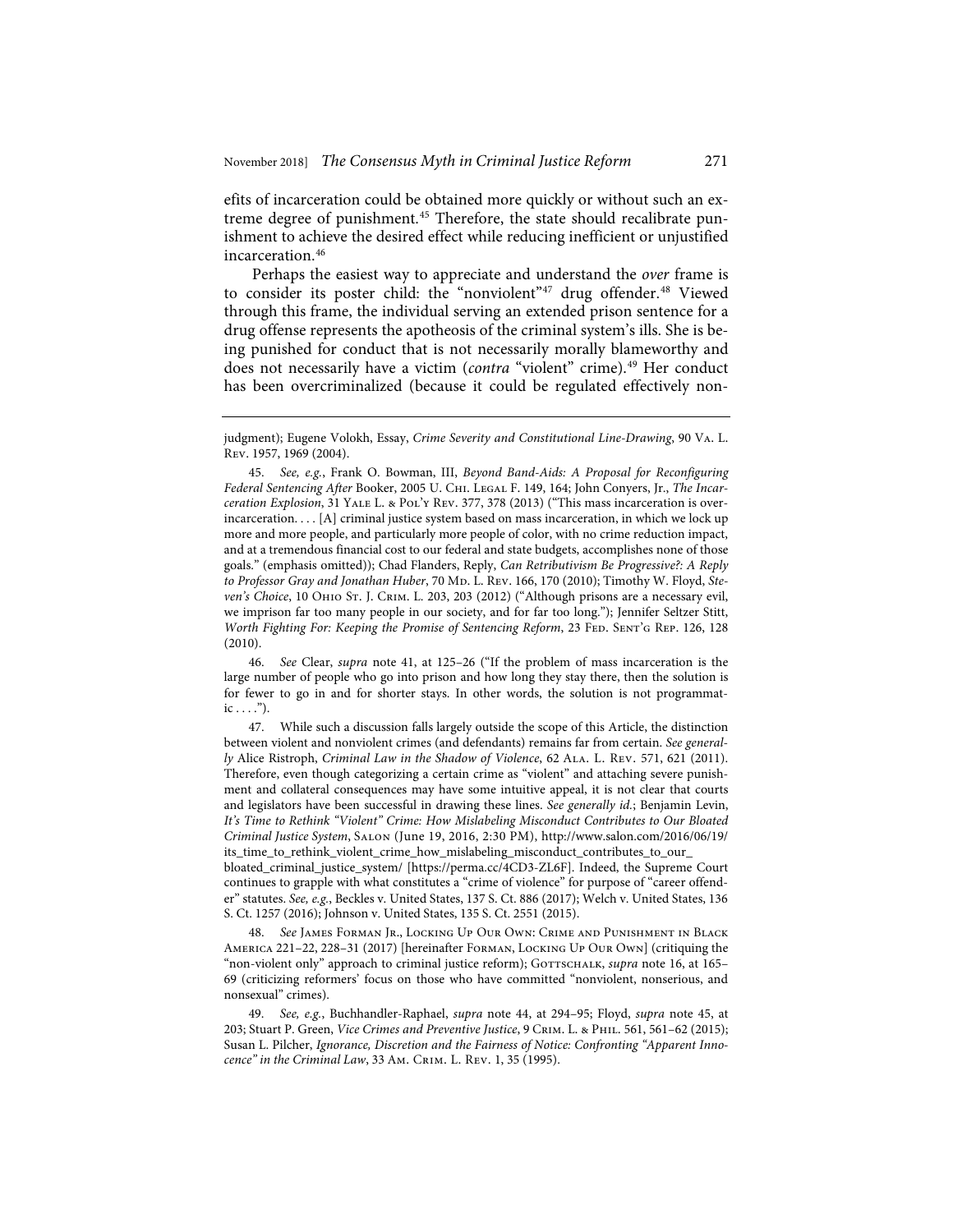criminally) and she has been overincarcerated (because she does not deserve the punishment).<sup>50</sup>

The *mass* frame, on the other hand, is less concerned with the culpability of the individual defendant.<sup>51</sup> Instead, this frame is rooted in an inherent skepticism about the operation and goals of the criminal system as embedded in a larger model of governance.52 Where the *over* frame emphasizes scope, the *mass* frame prioritizes structure. The *mass* critique asks why criminal law has replaced other regulatory models and what the consequences of criminal regulation are (e.g., arrest, conviction, and collateral consequences of both).53 In this respect, *mass* accounts are largely phenomenological. This line of critique focuses on the ways in which the criminal system marginalizes not only individual defendants, but also communities that bear the brunt of criminalization.54 The *mass* frame would also lead to a critique of the nonviolent drug offender's treatment, but it would not rest on the offender's lack of culpability.<sup>55</sup> Indeed, this frame also can encompass (or invite) critiques of criminalizing violent conduct.<sup>56</sup> That is, this critical tendency transcends a focus on "nonviolent" offenders or "nonserious" offenses. Generally, this frame stresses the ways in which the criminal system contributes to, and

50. *See* Stuart P. Green, *Why It's a Crime to Tear the Tag Off a Mattress: Overcriminalization and the Moral Content of Regulatory Offenses*, 46 Emory L.J. 1533, 1536 (1997).

53. See, e.g., Kaaryn Gustafson, *The Criminalization of Poverty*, 99 J. CRIM. L. & CRIMInology 643, 716 (2009); Eisha Jain, *Arrests as Regulation*, 67 Stan. L. Rev. 809 (2015).

54. *See, e.g.*, Jonathan Simon, *Wechsler's Century and Ours: Reforming Criminal Law in a Time of Shifting Rationalities of Government*, 7 BUFF. CRIM. L. REV. 247, 265 (2003) ("Mass imprisonment abandons the individual as a target of penal power in favor of dangerous classes. The careful calibration of the social interest in sanctioning certain behaviors is replaced by a zero tolerance model in which those designated as dangerous are subjected to long-term containment on the model of waste management. Imprisonment remains a plausible if unpredictable strategy to deal with serious crime, but mass imprisonment promotes something different, the indiscriminate use of imprisonment as a response to even modest levels of criminality when they are associated with feared or despised groups.").

55. *See, e.g.*, Forman, Locking Up Our Own, *supra* note 48, at 221–22.

56. *See, e.g.*, *id.*; Ristroph, *supra* note 47, at 621 ("The criminal law is a necessary feature of any society of vulnerable embodied persons. We must punish violence. Or so it seems, until we discover that we are not always sure what counts as violence, and the criminal law doesn't always punish what seems to be violence, and in fact, the greatest source of violence might be the criminal law itself." (emphasis omitted)).

<sup>51.</sup> *See, e.g.*, David Garland, *Introduction: The Meaning of Mass Imprisonment*, *in* Mass Imprisonment: Social Causes and Consequences 1, 2 (David Garland ed., 2001); Traum, *supra* note 31, at 427.

<sup>52.</sup> *See, e.g.*, Alexander, *supra* note 5, at 4 ("I came to see that mass incarceration in the United States had, in fact, emerged as a stunningly comprehensive and well-disguised system of racialized social control that functions in a manner strikingly similar to Jim Crow."); Marsha Weissman, *Aspiring to the Impracticable: Alternatives to Incarceration in the Era of Mass Incarceration*, 33 N.Y.U. Rev. L. & Soc. Change 235, 237 (2009) ("Mass incarceration is a symptom of grave structural problems in the United States. . . . The reliance on incarceration for social control is . . . due to . . . larger socio-economic issues and structural racism that have marginalized a large percentage of the U.S. population.").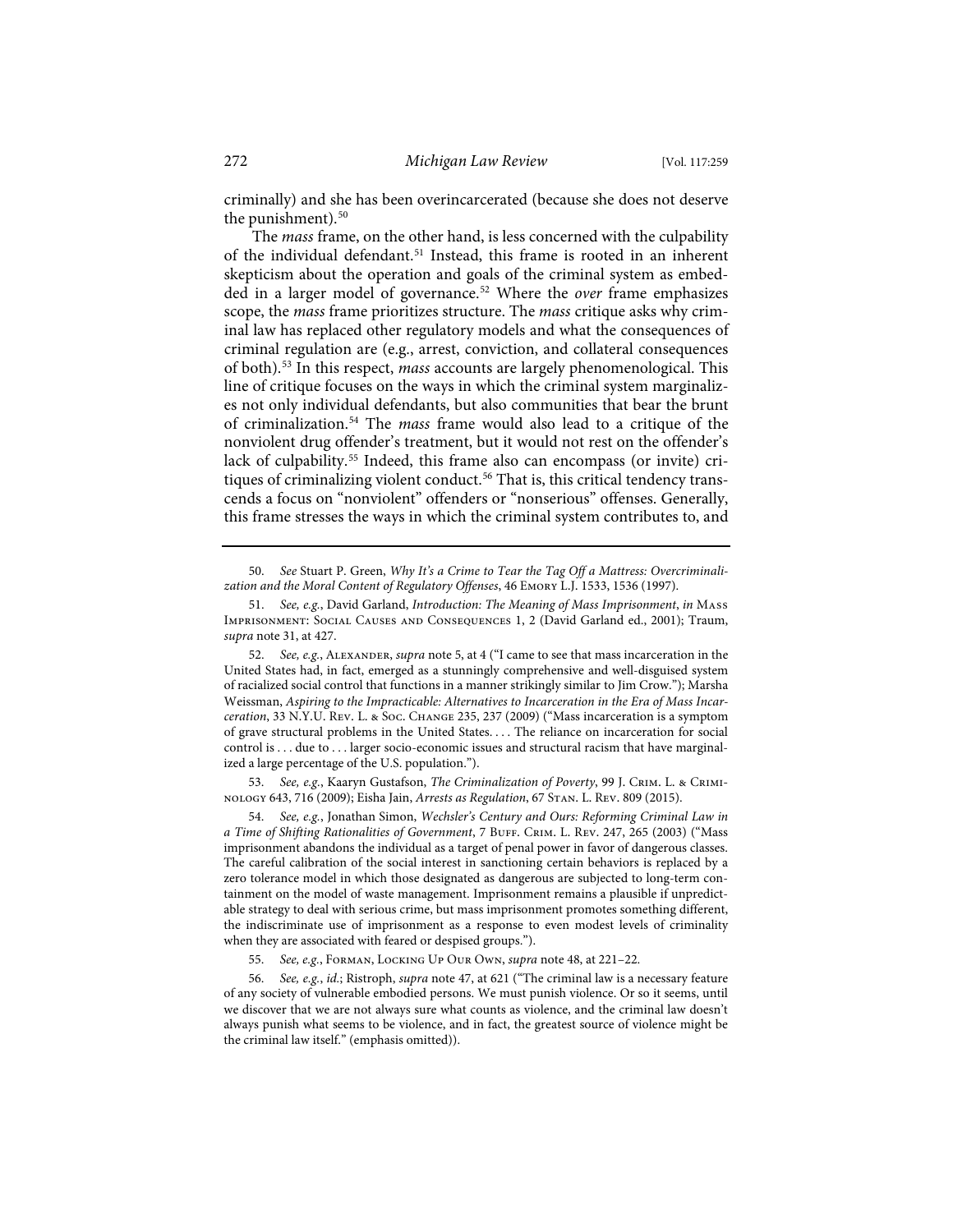is a part of, greater structural inequalities in society.57 In this respect, the *mass* frame is less a critique of the criminal system as such than it is a critique of legal, social, economic, and racial injustice that uses the criminal system as an example or a point of entry.<sup>58</sup>

Ultimately, then, the *mass* frame is more (or at least more explicitly) an ideological critique. In contrast, the *over* frame is more ideologically indeterminate—the fiscal conservative, the libertarian, and the liberal/progressive egalitarian all might adopt it. The project of recalibrating or "right sizing" might (and does) bring together groups whose normative commitments and vision of the optimal rate of criminalization or incarceration vary. In contrast, the *mass* frame—at least in its strong form—is rooted in a particular (left) ideological critique of neoliberalism, capitalism, and structures of governance. Of course, there are different flavors of "left," and *mass* critiques and critics have different political valences and endorse different policy solutions. Some critics adopting a *mass* frame might embrace what Allegra McLeod describes as a "prison abolitionist ethic,"59 while others might hold less radical views and be more open to prisons, police, and prosecutors who served different sociopolitical ends or who were directly responsible to marginalized communities. Regardless, these critiques seem to retain a certain affinity (broadly defined) and a certain commitment to a more radical reimagining of the state and the criminal system.<sup>60</sup>

This Part has offered only a rough sketch of two complicated, nuanced visions of the criminal system's flaws. In doing this, I am not suggesting that either frame is monolithic. At times, in this Part and in this Article, the strong form of either frame may appear unfamiliar or extreme, but—to be

<sup>57.</sup> *See* Alexander, *supra* note 5, at 185 (describing mass incarceration as a "set of structural arrangements that locks a racially distinct group into a subordinate political, social, and economic position"); López, *supra* note 7, at 1028.

<sup>58.</sup> *See, e.g.*, Emily Hughes, *Investigating* Gideon*'s Legacy in the U.S. Courts of Appeals*, 122 Yale L.J. 2376, 2386 (2013) (conceptualizing "mass incarceration as a social justice or civil rights issue and not simply a criminal justice issue").

<sup>59.</sup> Allegra M. McLeod, *Prison Abolition and Grounded Justice*, 62 UCLA L. Rev. 1156, 1156 (2015); *see also* Amna A. Akbar, *Toward a Radical Imagination of Law*, 93 N.Y.U. L. Rev. 405 (2018); Dorothy E. Roberts, *Democratizing Criminal Law As an Abolitionist Project*, 111 Nw. U. L. Rev. 1597, 1604–05 (2017) ("My criminal law scholarship has not claimed that criminalizing pregnant black women, loitering laws, order-maintenance policing, mass incarceration, capital punishment, and police terror enforce a democratic system in a discriminatory manner. Rather, I have argued that these institutions enforce an undemocratic racial caste system originating in slavery. Making criminal law democratic, then, requires something far more radical than reducing bias or increasing inclusion in this anti-democratic system. Democratizing criminal law requires dismantling its anti-democratic aspects altogether and reconstituting the criminal justice system without them. I therefore have joined calls for an abolitionist approach.").

<sup>60.</sup> Because of its phenomenological orientation, the *mass* frame encompasses not only normative critiques of prison and the carceral state, but also descriptive and theoretical work in a range of disciplines from history to political science and criminology. *See generally* Levin, *supra* note 23 (describing the shifting and overlapping terms of interdisciplinary "criminal justice" scholarship).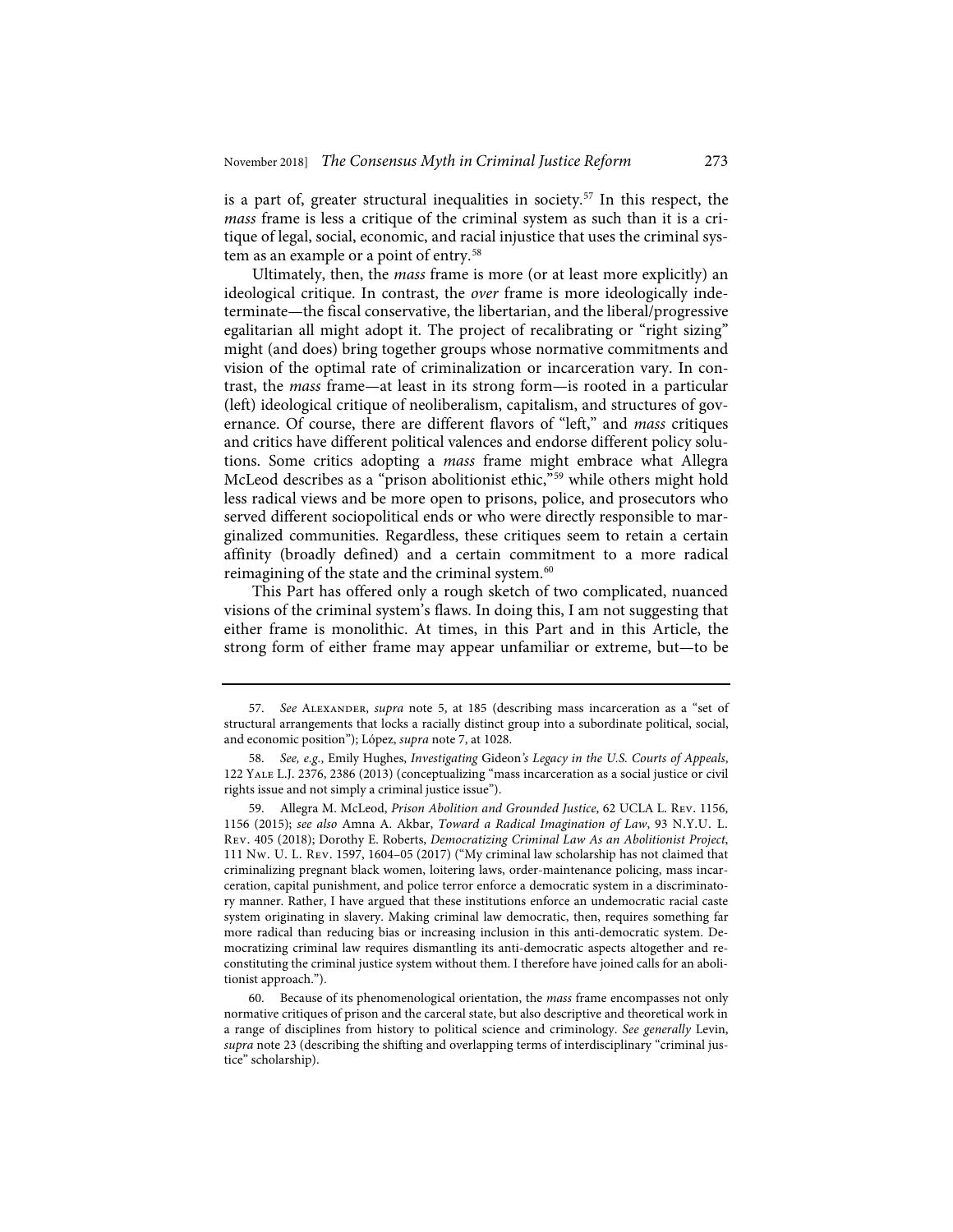clear—I am not suggesting that each author or article cited would endorse that strong form. Nor am I suggesting that a given author or article adopts only one approach. Instead, my hope is to use this strong form of the typology to map the prevailing critiques of the criminal system and to emphasize the ways in which very different legal, political, and institutional reforms might flow from different frames. In the next two Parts, I explain the two frames using as examples the lively scholarly debates about mass incarceration and overcriminalization.

# II. Incarceration

While the first law journal article to use the term "mass incarceration" appeared in 1938,<sup>61</sup> the use of the phrase to denote a distinct phenomenon did not gain significant traction for over half a century. In the intervening decades, the phrase appeared occasionally in passing, mostly in reference to the imprisonment of Japanese Americans during World War II.<sup>62</sup> Notably, "mass incarceration" in these articles appears to reflect the state's focus on using incarceration to target a discrete racial or ethnic group.<sup>63</sup> The phrase/ concept crops up—with a similar connotation—in the early 1980s.<sup>64</sup> But its use appears to take off in the 1990s,<sup>65</sup> led by the work of David Garland.<sup>66</sup>

63. *See, e.g.*, Roger Daniels, *The Japanese American Cases, 1942–2004: A Social History*, 68 Law & Contemp. Probs. 159, 163–64 (2005); Nash, *supra* note 62, at 753.

<sup>61.</sup> *See* Joseph N. Ulman, *A National Program to Develop Probation and Parole*, 29 J. Crim. L. & Criminology 517, 524–25 (1938) ("[I]f a prison term is imposed the young criminal goes to a reformatory or a prison in which the mass incarceration of hundreds or even thousands of inmates makes almost impossible any effective work of rehabilitation.").

<sup>62.</sup> *See, e.g.*, Roger Daniels, *American Historians and East Asian Immigrants*, 43 Pac. Hist. Rev. 449, 465 n.47 (1974); Walter F. Murphy, *Civil Liberties and the Japanese American*  Cases: A Study in the Uses of Stare Decisis, 11 W. Pol. Q. 3, 6, 12 (1958); Philip Tajitsu Nash, *Moving for Redress*, 94 YALE L.J. 743, 744, 753 (1985) (reviewing JOHN TATEISHI, AND JUSTICE for All: An Oral History of the Japanese American Detention Camps (1984)); William L. Richter, *"The Revolver Rules the Day!": Colonel DeWitt C. Brown and the Freedmen's Bureau in Paris, Texas, 1867-1868, 93 Sw. Hist. Q. 303 (1990).* 

<sup>64.</sup> *See, e.g.*, Francis Cullen & John Wozniak, *Fighting the Appeal of Repression*, 18 Crime & Soc. Just. 23, 23 (1982) ("It is not too much to assert that Americans have long felt comfortable with the notion that the best solution to the crime problem is to put criminals in jail. While our role in founding the modern penitentiary is often overstated, it is nevertheless true that we were the first people to embrace the practice of mass incarceration and to proselytize others to the merits of this crime control strategy."); Richard L. Rubenstein, *Moral Outrage as False Consciousness*, 9 Theory & Soc'y 745, 746 (1980) (arguing that "institutions of mass incarceration and enslavement" helped define twentieth century politics); Peter H. Schuck, *The Transformation of Immigration Law*, 84 Colum. L. Rev. 1, 41 (1984) ("[M]ass asylum claims have encouraged the INS to adopt an explicit policy of mass incarceration of undocumented aliens . . . .").

<sup>65.</sup> *See, e.g.*, David Cole, No Equal Justice: Race and Class in the American Criminal Justice System (1999); Tracey L. Meares & Dan M. Kahan, *Law and (Norms of) Order in the Inner City*, 32 Law & Soc'y Rev. 805, 813 (1998); Louis Michael Seidman, *Akhil Amar and the (Premature?) Demise of Criminal Procedure Liberalism*, 107 Yale L.J. 2281, 2323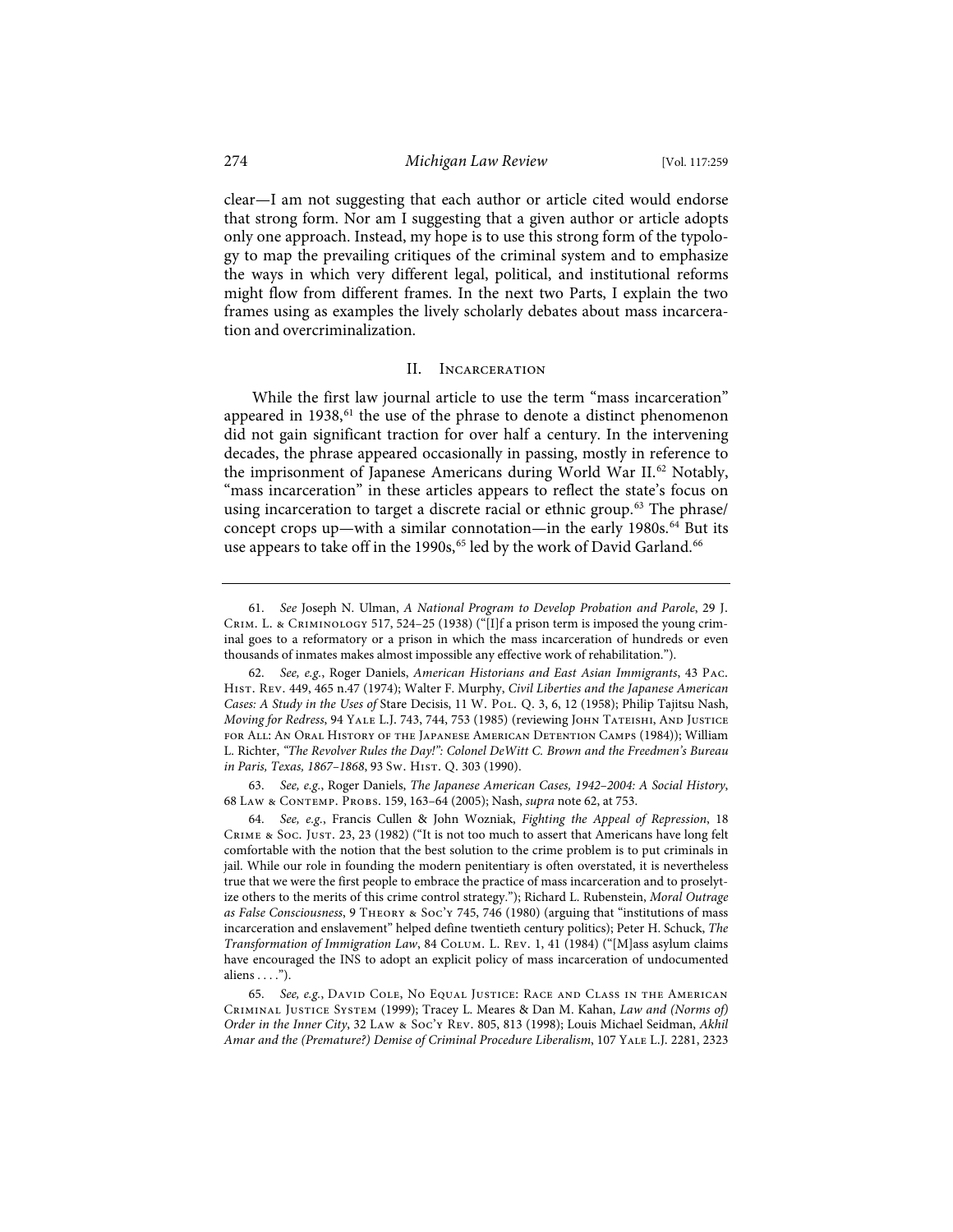Twenty years, later, "mass incarceration" has become a commonplace phrase (or concept)<sup>67</sup> used by academics,<sup>68</sup> judges,<sup>69</sup> and politicians alike.<sup>70</sup> The following chart constructed from Google Ngram data reflects the spike in use of "mass incarceration" and "mass imprisonment" during the 1990s and 2000s.<sup>71</sup>

66. *See* David Garland, *The Limits of the Sovereign State: Strategies of Crime Control in Contemporary Society*, 36 Brit. J. Criminology 445, 461 (1996) ("In a society which manifests deep social and racial divisions, which experiences high crime rates and levels of insecurity, where welfare solutions have been politically discredited, and in which a developing commercial sector encourages and facilitates the expansion of imprisonment—in other words in societies such as the USA or the UK—a punitive political and legal culture soon gives rise to mass incarceration, with all of its social and financial consequences.").

67. As this Part—and this Article, generally—suggests, it is not clear that the phrase always has a clear theoretical content. Or, to the extent that it does, it is not clear that "mass incarceration" is a single concept or phenomenon, rather than a catchall for a range of critiques or pathologies.

68. *See, e.g.*, Vincent Chiao, *Mass Incarceration and the Theory of Punishment*, 11 Crim. L. & Phil. 431 (2017); David Cole, *Turning the Corner on Mass Incarceration?*, 9 Ohio St. J. Crim. L. 27 (2011); Bernard E. Harcourt, *Reducing Mass Incarceration: Lessons from the Deinstitutionalization of Mental Hospitals in the 1960s*, 9 Ohio St. J. Crim. L. 53 (2011); Mona Lynch, *Mass Incarceration, Legal Change, and Locale*, 10 Criminology & Pub. Pol'y 673 (2011); Alexander Shalom, *Bail Reform as a Mass Incarceration Reduction Technique*, 66 Rutgers L. Rev. 921 (2014); Jonathan Simon, *Consuming Obsessions: Housing, Homicide, and*  Mass Incarceration Since 1950, 2010 U. CHI. LEGAL F. 165; Michael Tonry, *Remodeling American Sentencing: A Ten-Step Blueprint for Moving Past Mass Incarceration*, 13 Criminology & Pub. Pol'y 503 (2014).

69. *See, e.g.*, United States v. Anglin, 846 F.3d 954, 967 (7th Cir. 2017) ("Citing Professor Alexander's seminal work on mass incarceration, the judge assured Anglin that he 'does not approach sentencing blindly or without due regard for the consequences of substantial incarceration, particularly in a case like this with a young man age 25.' "); United States v. Valdovinos, 760 F.3d 322, 339 (4th Cir. 2014) (Davis, J., dissenting); United States v. Black, 750 F.3d 1053, 1057 (9th Cir. 2014) (Reinhardt, J., dissenting) ("In this era of mass incarceration, in which we already lock up more of our population than any other nation on Earth, it is especially curious that the government feels compelled to invent fake crimes and imprison people for long periods of time . . . ."); United States v. Young, 960 F. Supp. 2d 881, 903 (N.D. Iowa 2013) (describing "our Nation's mass incarceration problems"); United States v. Bannister, 786 F. Supp. 2d 617, 649–51 (E.D.N.Y. 2011); United States v. Haynes, 557 F. Supp. 2d 200, 202–03 (D. Mass. 2008).

70. *See, e.g.*, Conyers, *supra* note 45; Obama, *supra* note 2; Juleyka Lantigua-Williams, *Cory Booker Takes Justice Reform Personally*, Atlantic (May 22, 2016), https://www.the atlantic.com/politics/archive/2016/05/what-cory-booker-criminal-reform/483794/ [https:// perma.cc/83KW-AEXX]; *Leahy: Congress Must Address the Nation's Exploding Prison Population This Year*, Patrick Leahy (July 22, 2015), https://www.leahy.senate.gov/press/leahycongress-must-address-the-nations-exploding-prison-population-this-year [https://perma.cc/ HQA2-GUSD].

71. Google Ngram of "Mass Incarceration," "Mass Imprisonment," "Over Incarceration," and "Over Imprisonment," Google Books Ngram Viewer, http://bit.ly/2t2qSXJ [https://perma.cc/8VKE-NTRJ].

<sup>(1998) (</sup>reviewing Akhil Reed Amar, The Constitution and Criminal Procedure: First Principles (1997)).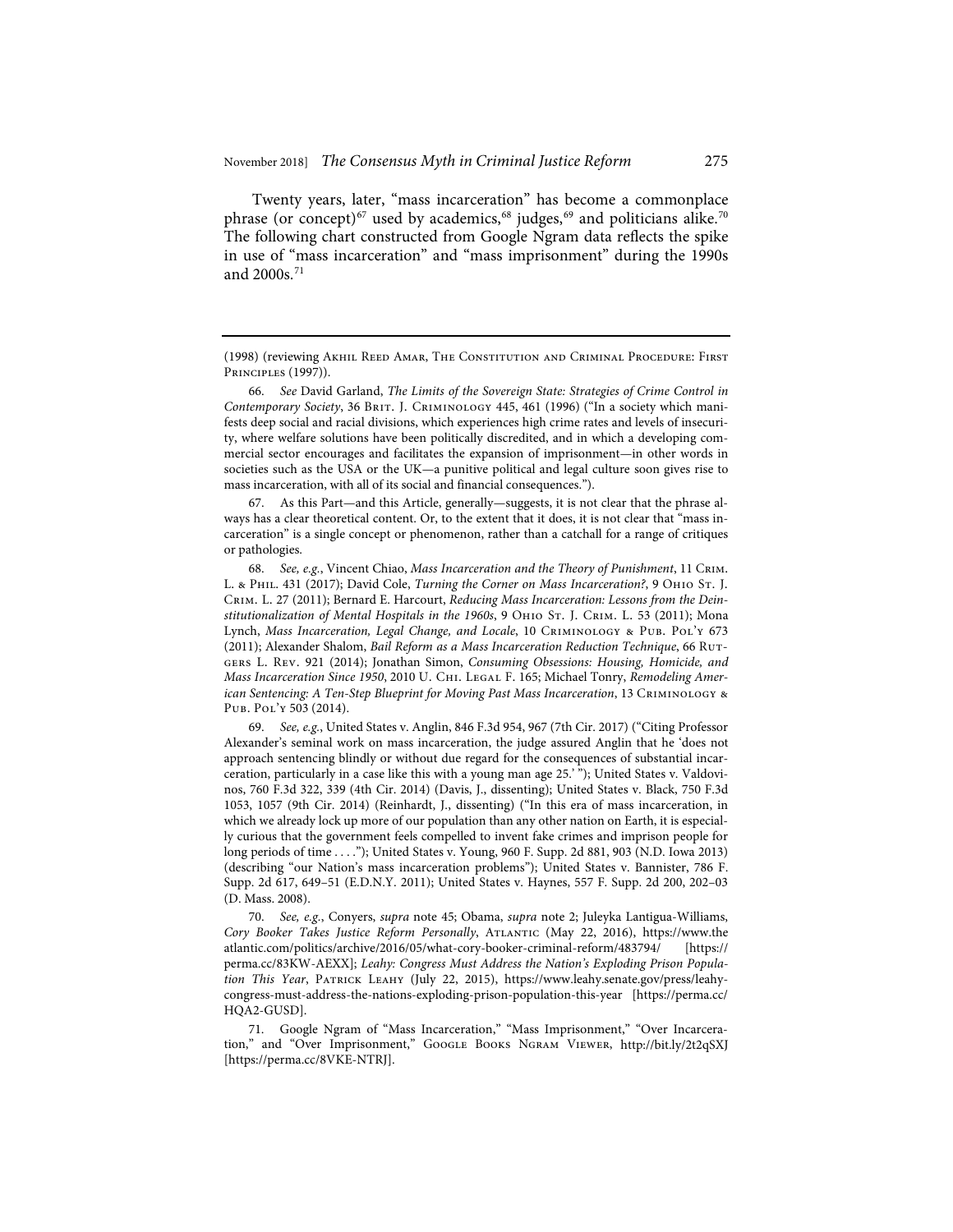

Of course, this chart hardly paints a complete picture.<sup>72</sup> The data only runs through 2008, so it fails to capture the Obama years and the spike in criminal justice reform literature following the release of *The New Jim Crow*. <sup>73</sup> And, critically, it includes books, rather than law review articles. But it does help illustrate just how important the "mass incarceration" critique is. But what is that critique?74 This Part argues that there is both an *over* and a *mass* iteration of the mass incarceration critique, and that these two critiques have very different focal points, suggesting very different possible solutions.

# A*. Mass Incarceration*

As noted above, the early uses of the phrase to characterize Japanese incarceration appear to reflect a *mass* frame—the focus is the social function of imprisonment, more so than the sheer number of Japanese Americans who suffered. But Garland—in what might be the clearest and most cited definition of the phenomenon75—offers a precise statement of the *mass* frame:

What are the defining features of mass imprisonment? There are, I think, two that are essential. One is sheer numbers. Mass imprisonment implies a rate of imprisonment and a size of prison population that is markedly

<sup>72.</sup> While the Google Ngram viewer remains a helpful way of tracking usage across time, its limitations are well-documented. *See, e.g.*, Eitan Adam Pechenick et al., *Characterizing the Google Books Corpus: Strong Limits to Inferences of Socio-Cultural and Linguistic Evolution*, 10 PLoS ONE: e0137041 (2015), https://doi.org/10.1371/journal.pone.0137041 [https:// perma.cc/6UY4-GDKG]; Sarah Zhang, *The Pitfalls of Using Google Ngram to Study Language*, Wired (Oct. 12, 2015, 7:00 AM), https://www.wired.com/2015/10/pitfalls-of-studyinglanguage-with-google-ngram/ [https://perma.cc/869E-9VNJ].

<sup>73.</sup> A Westlaw search indicates that *The New Jim Crow* has been cited by 973 law review articles since its publication. (Search conducted on August 23, 2018 using search term: "The New Jim Crow: Mass Incarceration in the Age of Colorblindness").

<sup>74.</sup> *Cf.* Robert Weisberg, *Reality-Challenged Philosophies of Punishment*, 95 Marq. L. Rev. 1203, 1203–04 (2012) ("Over the past decade, the humanities and social sciences have yielded substantial literature examining the rise of mass incarceration from various perspectives, ranging from econometric analyses of contributory factors to cultural critiques of American exceptionalism in penal policy.").

<sup>75.</sup> *See* Forman, *Racial Critiques*, *supra* note 7, at 23 n.6. ("David Garland is credited with coining 'mass imprisonment . . . . " (quoting Garland, *supra* note 51, at 1-2)).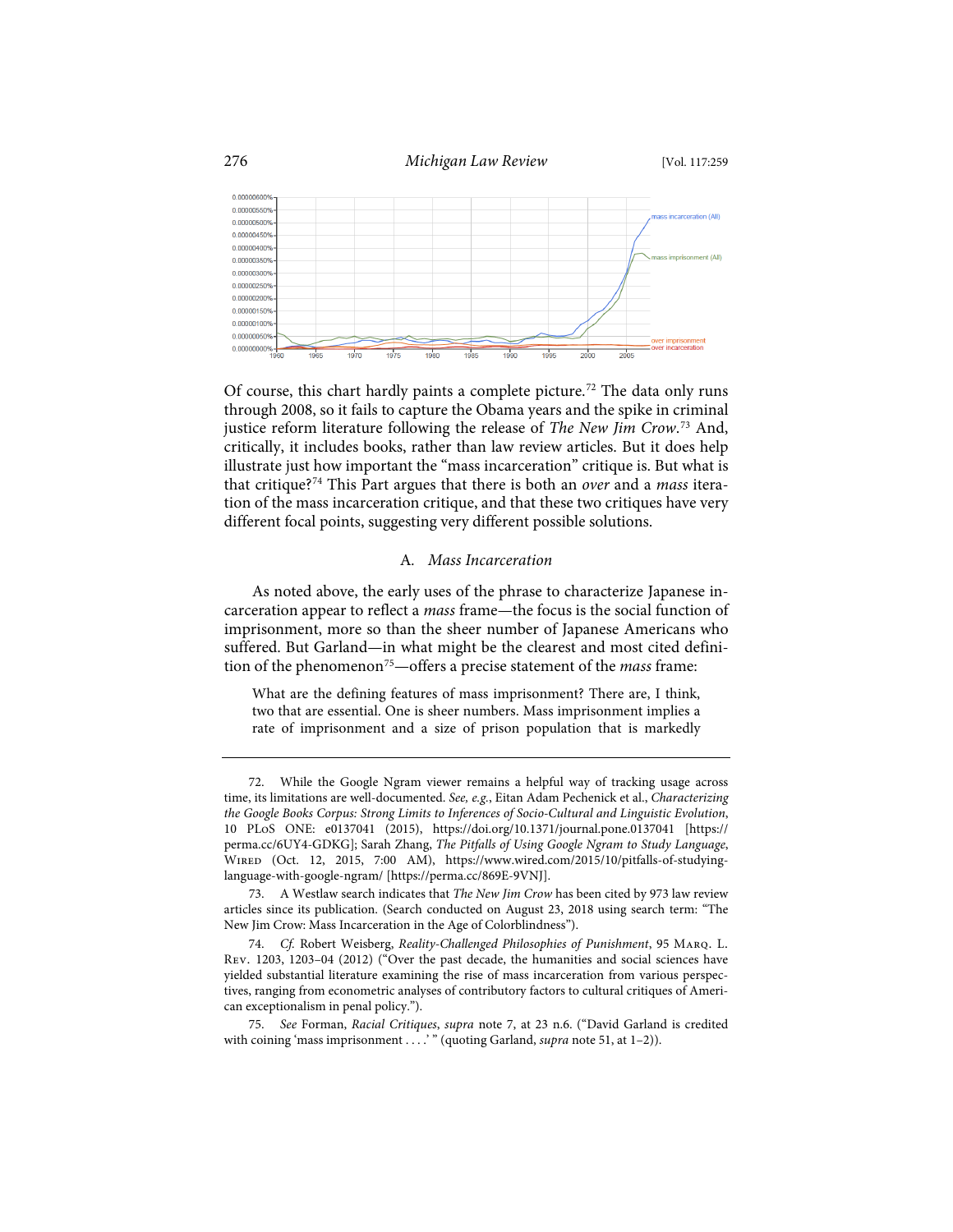above the historical and comparative norm for societies of this type. The US prison system clearly meets these criteria. The other feature is the social concentration of imprisonment's effects. Imprisonment becomes mass imprisonment when it ceases to be the incarceration of individual offenders and becomes the systematic imprisonment of whole groups of the population. In the case of the USA, the group concerned is, of course, young black males in large urban centres. For these sections of the population, imprisonment has become normalized. It has come to be a regular, predictable part of experience, rather than a rare and infrequent event.<sup>76</sup>

This two-part definition first provides a quantitative statement that—taken alone—might serve as the basis for the *over* frame. But, critically, Garland pairs that concern (i.e., too many people in prison) with a deeper critique of incarceration's social function.

From a *mass* perspective, perhaps the most important word in Garland's definition in "systemic." That is, the critique is not about one-off interactions between individuals and the legal system; rather, the phenomenon is a phenomenon because of its structural or systemic dimensions.<sup>77</sup> The quantitative critique or element is a means of understanding the larger structural point—that the criminal system is a form of social control that creates and exacerbates societal inequalities. It is this element of Garland's definition that helps explain the *mass* definition and how it differs from a purely quantitative account of mass incarceration.

Critiques applying a *mass* frame (and even those critical and agnostic about it) tend to characterize mass incarceration much like Garland does.<sup>78</sup> Such critiques have stressed that punishment and marginalization operate collectively, rather than simply on an individual basis.79 Jonathan Simon has described mass incarceration as a set of structures that imposes "systemic inhumanity and racialized violence."80 Similarly, in *The New Jim Crow*,

<sup>76.</sup> Garland, *supra* note 51, at 5–6. While Garland uses the phrase "mass imprisonment," "[t]he terms 'mass incarceration' and 'mass imprisonment' are used synonymously in the criminal justice literature." Forman, *Racial Critiques*, *supra* note 7, at 23 n.6.

<sup>77.</sup> *See also* Simon, *supra* note 54, at 256–58. *But see* United States v. Tarango, No. CR 07–2443, 2015 WL 10401775, at \*22 (D.N.M. Oct. 29, 2015) ("While many criticize the federal courts for 'mass incarceration,' surely this phrase is a hyperbole, or at least a poor shorthand for the problem being addressed; there is no 'mass incarceration'—each defendant was separately convicted and sentenced, one at a time.").

<sup>78.</sup> *See* Nicole P. Dyszlewski et al., *Mass Incarceration: An Annotated Bibliography*, 21 Roger Williams U. L. Rev. 471, 476–77 (2016) ("Among mass incarceration scholars, David Garland is the father of mass incarceration.").

<sup>79.</sup> *See, e.g.*, Traum, *supra* note 31, at 427 (identifying mass incarceration as "a group and systemic problem, not merely an individual problem"); Bruce Western & Christopher Muller, *Mass Incarceration, Macrosociology, and the Poor, 647 ANNALS AM. ACAD. POL. & Soc.* Sci. 166, 168 (2013) ("[I]ncarceration must be so extensive and concentrated that it imprisons not just the individual but the group.").

<sup>80.</sup> Jonathan Simon, *Amnesty Now! Ending Prison Overcrowding Through a Categorical Use of the Pardon Power*, 70 U. Miami L. Rev. 444, 475 (2016); *see also* Jonathan Simon, *The Return of the Medical Model: Disease and the Meaning of Imprisonment from John Howard to*  Brown v. Plata, 48 Harv. C.R.-C.L. L. Rev. 217, 220 (2013).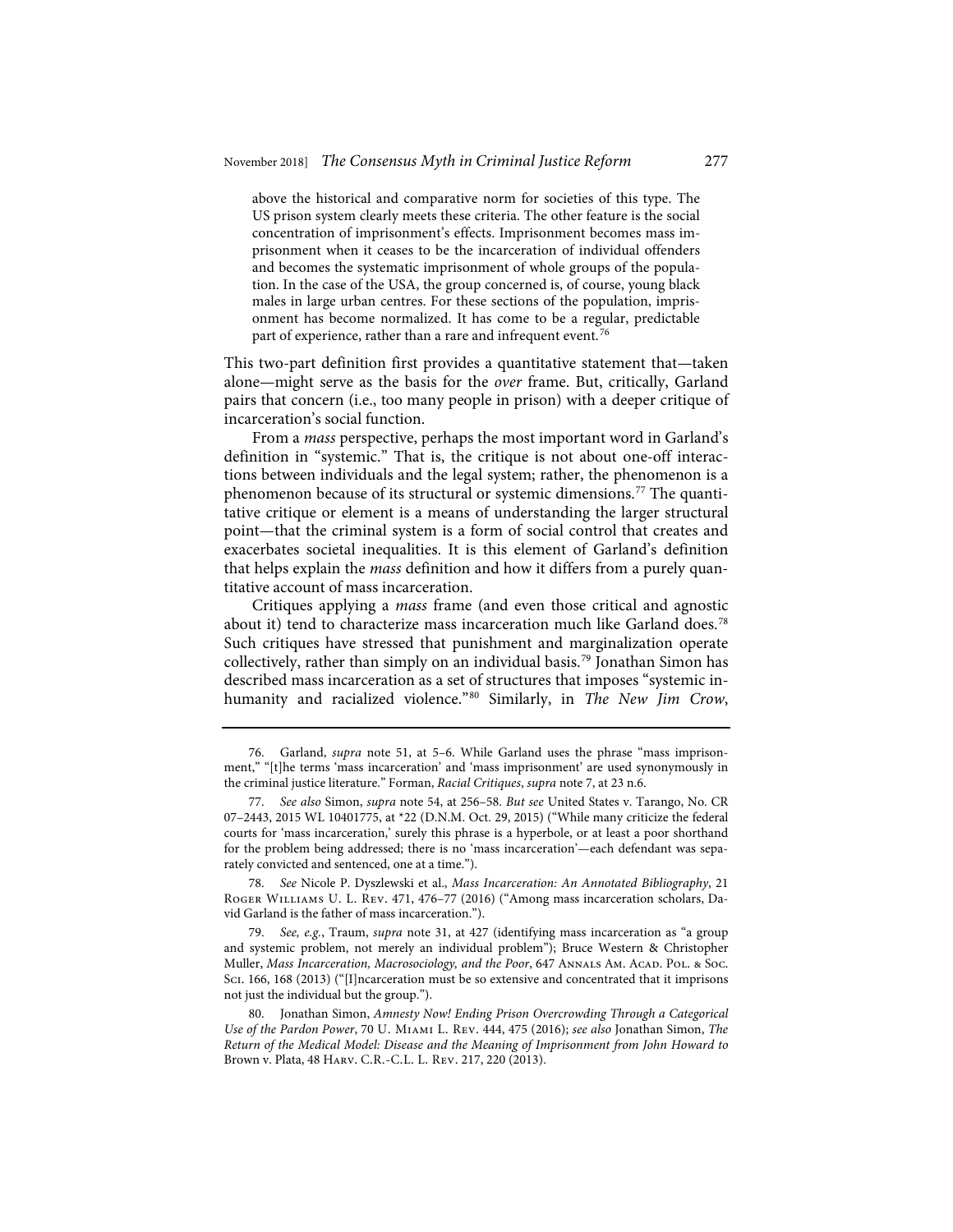Michelle Alexander argues that mass incarceration has operated as a "stunningly comprehensive and well-disguised system of racialized social control."81

Much as Garland's definition is essential to understanding the *mass* critique, so too is *The New Jim Crow* (and the critical response to it). *The New Jim Crow* delivers a searing critique of the criminal system as a model of marginalizing and subjugating people of color, particularly black men.82 And the book helped herald a growing public awareness of the criminal system's flaws.83 As James Forman, Jr. puts it, Alexander's book "played a crucial role in providing advocates with a framework for understanding, and a rhetoric for criticizing, the War on Drugs. Published in 2010, the book quickly became required reading for anyone concerned about mass incarceration."84 Forman recounts how the D.C. City Council's 2014 decision to decriminalize marijuana possession rested—at least in part—on the resonance of the book: "various witnesses [at hearings] cit[ed] *The New Jim Crow* and one city council member explain[ed] that the book had 'compelled me to be heavily engaged in this conversation.' "85

In this respect, *The New Jim Crow* operates as one of the most recognizable critiques of mass incarceration. But that doesn't mean that its approach or arguments have been embraced by other academic critics of mass incarceration. Scholars have leveled a number of criticisms at *The New Jim Crow*86: the book overstates the role of the War on Drugs and understates the role of violent crime;<sup>87</sup> the book overemphasizes the federal system when, in

82. See generally ALEXANDER, *supra* note 5.

83. See, e.g., GOTTSCHALK, *supra* note 16, at 3 ("[T]he contributions of Alexander's The *New Jim Crow* cannot be underestimated. No other book has been so vital in making the problem of the carceral state starkly visible to the wider public and in rallying members of disadvantaged communities and other groups to take on the project of dismantling it."); Richard Delgado & Jean Stefancic, *Critical Perspectives on Police, Policing, and Mass Incarceration*, 104 Geo. L.J. 1531, 1534–37 (2016) (describing the book as "a modern classic" and observing that "*The New Jim Crow* makes a notable contribution to public discourse, shedding light on how society became trapped in the current web of overzealous punishment and then pointing the way out").

84. Forman, Locking Up Our Own, *supra* note 48, at 220.

85. *Id.* (quoting *Public Hearing Before the Comm. on the Judiciary and Public Safety on the Simple Possession of Small Quantities of Marijuana Decriminalization Amendment Act of 2013*, D.C. Council 3, 50 (Oct. 24, 2013) (statement of David Grosso, Council Member)).

86. This list is not meant to be exhaustive. *See generally* Jonathan Wood, Note, *The Old Boss the Same as the New Boss?: Critiques and Plaudits of Michelle Alexander's New Jim Crow Metaphor*, 7 Geo. J.L. & Mod. Critical Race Persp. 175 (2015) (collecting critiques).

87. See, e.g., GOTTSCHALK, *supra* note 16, at 126-30; PFAFF, *supra* note 20, at 5-6, 21; Forman, Racial Critiques, *supra* note 7, at 23; Benjamin Levin, Guns and Drugs, 84 FORDHAM

<sup>81.</sup> Alexander, *supra* note 5, at 4; *see also* Kimberlé W. Crenshaw, *From Private Violence to Mass Incarceration: Thinking Intersectionally About Women, Race, and Social Control*, 59 UCLA L. Rev. 1418, 1446 (2012) ("[T]he current crisis that we call mass incarceration or punishment comprises multiple intersections—not just of identity and power but of systemic dynamics that themselves do the work of subordination.").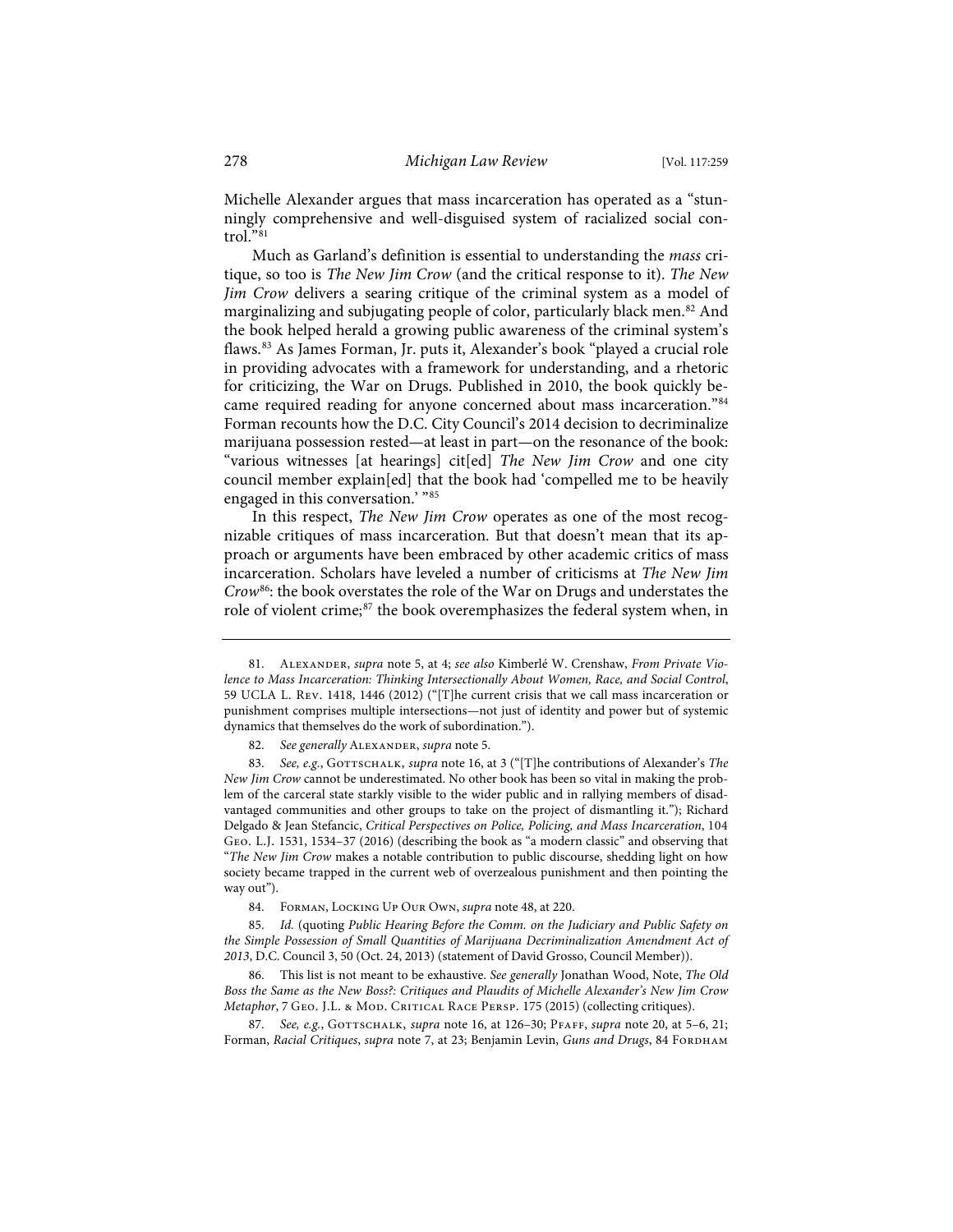fact, states incarcerate vastly more individuals than the federal government;<sup>88</sup> the book paints race in the United States as black and white, understating the criminal system's impact on Latinos and other racial and ethnic groups;<sup>89</sup> the book focuses on the role of white conservatives and understates the role of liberals and black lawyers, lawmakers, and activists in constructing the apparatus of mass incarceration;<sup>90</sup> and the book stretches the historical analogy to Jim Crow.91 These critiques certainly have some merit and add important and much-needed nuance to the discussion of the criminal system's flaws. But some of the critiques of *The New Jim Crow* appear to be rooted less in any problem with Alexander's arguments than in a difference of frame or perhaps even a fundamental disagreement as to what mass incarceration is.

Granted, some scholars' criticisms operate as internal critiques—*mass* concerns that Alexander might have overstated, understated, or missed. But from an *over* perspective, the critique is essentially empirical; for example, the laws that Alexander blames (primarily drug crimes) actually account for a comparatively small portion of all prosecutions, arrests, and convictions.<sup>92</sup> Instead, jails and prisons are filled disproportionately with people who have committed violent crimes.<sup>93</sup>

This critique serves as the backbone for John Pfaff's well-received book Locked In: The True Causes of Mass Incarceration—And How to Achieve Real *Reform*. <sup>94</sup> To Pfaff, *The New Jim Crow* has helped popularize a flawed "standard story" of mass incarceration.<sup>95</sup> The standard story is misleading, according to Pfaff, as it presents the War on Drugs as the true enemy and convinces reformers and scholars that rethinking drug prohibition would reverse or end mass incarceration.<sup>96</sup>

This critique of the drug-centric narrative is right as far as it goes. To the extent that *The New Jim Crow*'s contribution is the argument that drug arrests and prosecutions directly caused the spike in U.S. prison populations,

L. Rev. 2173, 2194 (2016); Anders Walker, *The New Jim Crow? Recovering the Progressive Origins of Mass Incarceration*, 41 Hastings Const. L.Q. 845, 846 (2014).

<sup>88.</sup> *See generally* Pfaff, *supra* note 20; German Lopez, *Why You Can't Blame Mass Incarceration on the War on Drugs*, Vox (May 30, 2017, 9:00 AM), https://www.vox.com/policyand-politics/2017/5/30/15591700/mass-incarceration-john-pfaff-locked-in [https://perma.cc/ C4NV-8GP3].

<sup>89.</sup> *See, e.g.*, Forman, *Racial Critiques*, *supra* note 7, at 60.

<sup>90.</sup> *See, e.g.*, Forman, Locking Up Our Own, *supra* note 48; Michael Javen Fortner, Black Silent Majority: The Rockefeller Drug Laws and the Politics of Punishment (2015); Naomi Murakawa, The First Civil Right: How Liberals Built Prison America (2014); Forman, *Racial Critiques*, *supra* note 7, at 23.

<sup>91.</sup> *See, e.g.*, Forman, *Racial Critiques*, *supra* note 7, at 23; Walker, *supra* note 87, at 848–55.

<sup>92.</sup> *See, e.g.*, Pfaff, *supra* note 20, at 5–6, 21.

<sup>93.</sup> *See id.*

<sup>94.</sup> *See generally* id. at 21–51.

<sup>95.</sup> *See id.* at 5.

<sup>96.</sup> *See generally id.* at 21–51.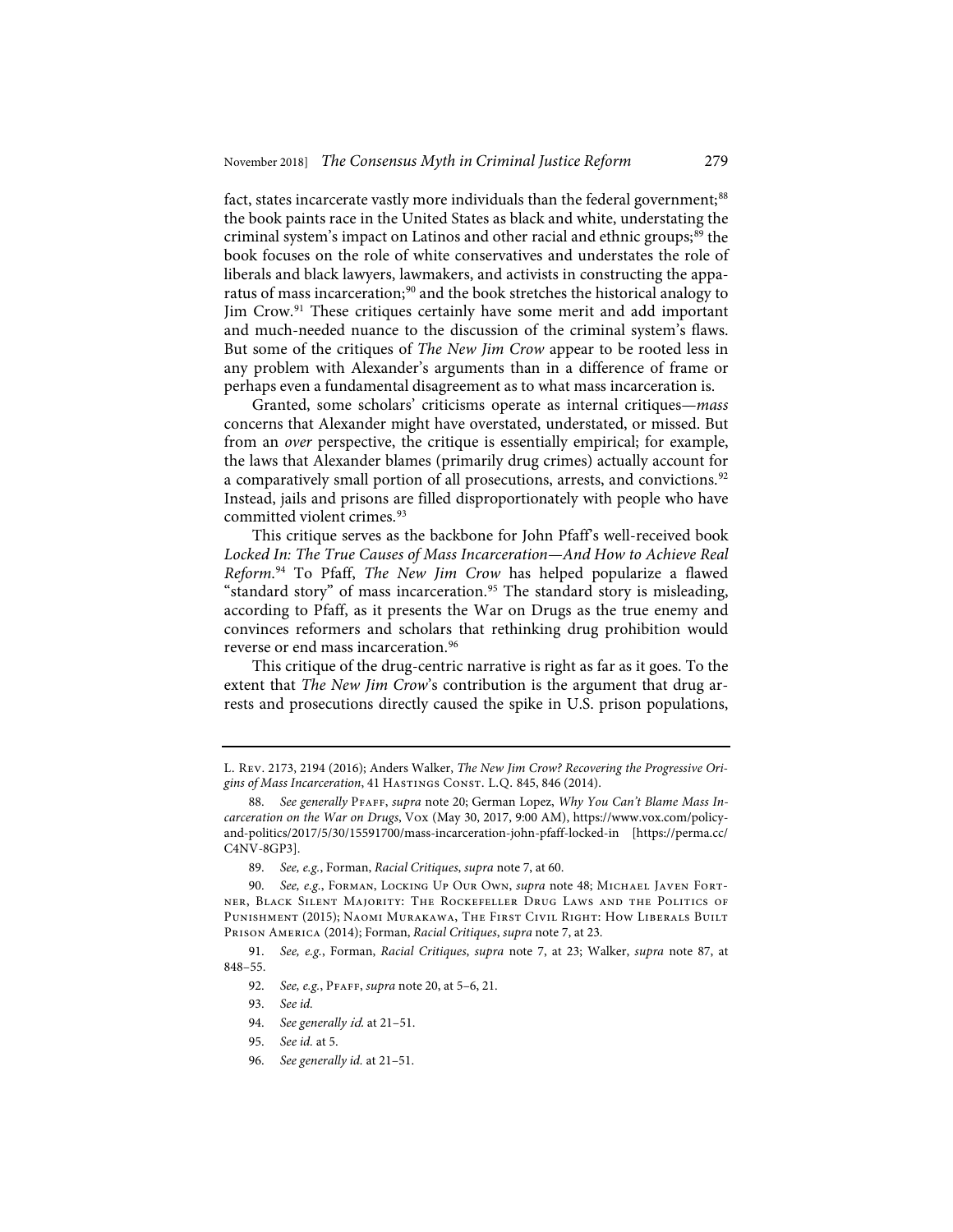then Pfaff (and others) are spot on and have done an important service by offering such a corrective.97 Reading *The New Jim Crow* through an *over* frame renders some of its core claims contestable at best and dramatically reduces its effect. But, despite its importance, Pfaff's critique assumes only one mode of critique—an *over* mode. *Mass* critiques of the book identify other issues but recognize that Alexander's critique is about more than arrest numbers; it also operates as a *mass* account of the criminal system.<sup>98</sup>

In other words, we might read the book as more of a sociological or cultural claim—the War on Drugs (as a component of the broader War on Crime) served to marginalize generations of people of color, particularly young black men. This marginalization occurs via formal legal structures collateral consequences in the labor market, in housing, and in voting rights<sup>99</sup>—and also via social and legal estrangement.<sup>100</sup> So, the impact of the War on Drugs transcends any data that we could track using the Bureau of Justice Statistics. Insofar as the criminal system serves a function of social control, of public education, and of constructing social meaning,<sup>101</sup> the War on Drugs and aggressive policing of poor people of color sends a critical message—a message of second-class citizenship and othering.102 Borrowing Garland's formulation, "[P]enal exclusion has been layered on top of economic and racial exclusion, ... ensuring that social divisions are deep-

<sup>97.</sup> I will return to Pfaff's account (and definition) of mass incarceration *infra* in Section II.B.

<sup>98.</sup> In a sense, *The New Jim Crow* demonstrates how *mass* and *over* approaches can coexist in the same work. The book rests on both an empirical claim and a cultural claim. *See* Alexander, *supra* note 5, at 16–19.

<sup>99.</sup> *See id.* at 143, 158, 187, 193. *Cf.* Pager, *supra* note 1, at 28–41; Western, *supra* note 1, at 6 (describing the process of "social exclusion").

<sup>100.</sup> *Cf.* Monica C. Bell, *Police Reform and the Dismantling of Legal Estrangement*, 126 Yale L.J. 2054, 2083 (2017) (describing the social construction of "legal estrangement").

<sup>101.</sup> See, e.g., EMILE DURKHEIM, THE DIVISION OF LABOR IN SOCIETY 102 (W.D. Halls trans., 1984) (1893); Michel Foucault, Discipline & Punish: The Birth of the Prison 138 (Alan Sheridan trans., 2d ed. 1995); Benjamin Levin, *Inmates for Rent, Sovereignty for Sale: The Global Prison Market*, 23 S. Cal. Interdisc. L.J. 509, 554 n.90 (2014); *cf.* Raymond Geuss, The Idea of a Critical Theory: Habermas and the Frankfurt School 59 (1981) ("To say that the members of the society take a basic social institution to be 'legitimate' is to say that they take it to 'follow' from a system of norms they all accept[,] . . . a set of general beliefs (normative beliefs and other kinds of beliefs) which are organized into a world-picture which they assume all members of the society hold. So a social institution is considered legitimate if it can be shown to stand in the right relation to the basic world-picture of the group."); Duncan Kennedy, *The Stakes of Law, or Hale and Foucault!*, 15 LeGAL STUD. F. 327, 347 (1991) ("[T]he legal system creates as well as reflects consensus (this is true both of legislation and of adjudication). Its institutional mechanism 'legitimates,' in the sense of exercising normative force on the citizenry.").

<sup>102.</sup> *See* Bell, *supra* note 100, at 2083.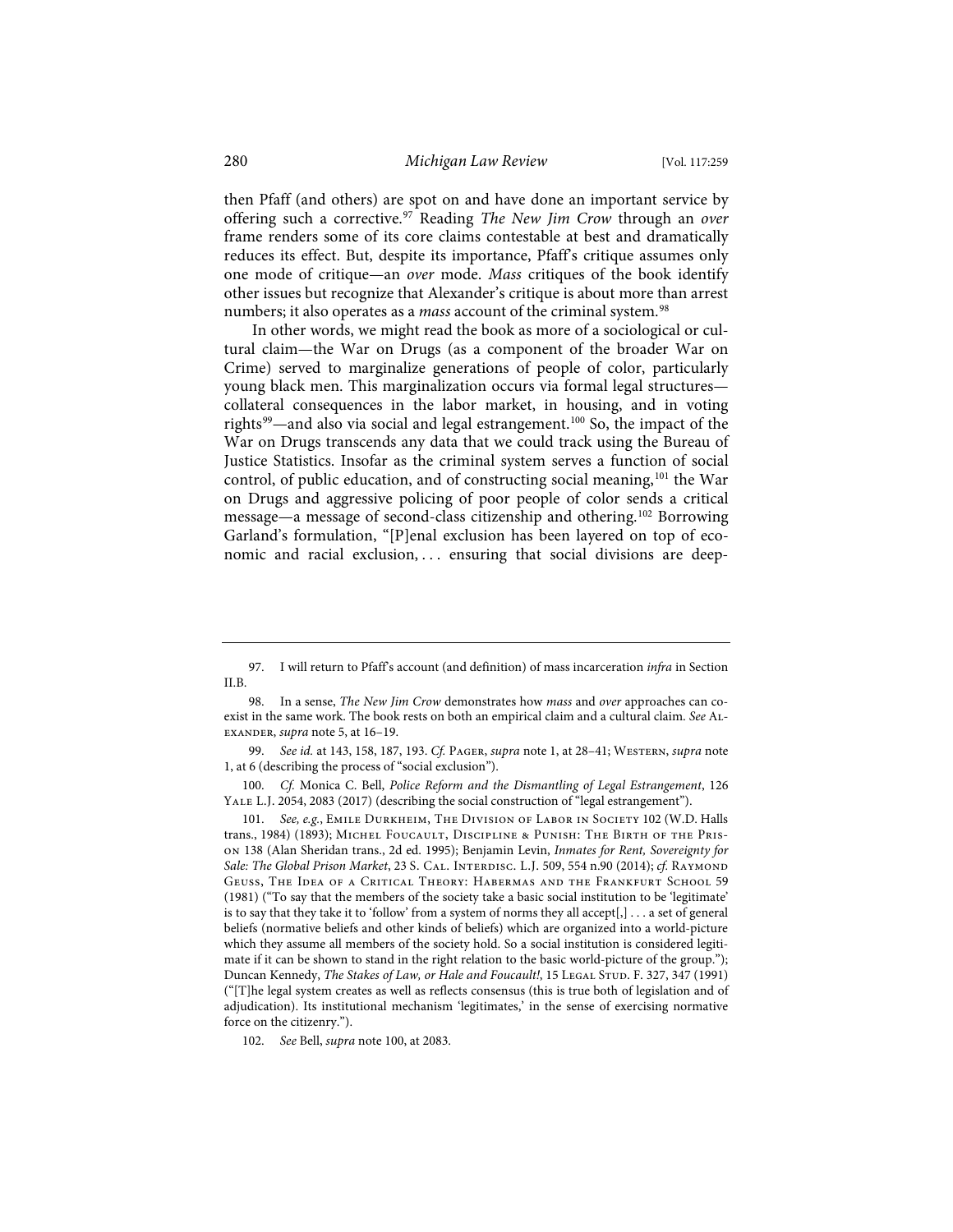ened . . . and that a criminalized underclass is brought into existence and systematically perpetuated."103

Viewed through the *mass* frame, then, mass incarceration comprises a system of making and enforcing criminal law, as much as it consists of individual case outcomes or numbers of people incarcerated.104 Paul Butler describes "[m]ass incarceration's process of control" as "the social and legal apparatus by which poor people [and black people] become losers in criminal justice."105 Butler identifies "five steps" that make up the process of exclusion:

- (1) The spaces that poor people, especially poor African Americans, live in receive more law enforcement in the form of police stops and arrests.
- (2) The criminal law deliberately ignores the social conditions that breed some forms of law-breaking. Deprivations associated with poverty are usually not "defenses" to criminal liability, although they may be factors considered in sentencing.
- (3) African Americans, who are disproportionately poor, are the target of explicit and implicit bias by key actors in the criminal justice system, including police, prosecutors, and judges.
- (4) Once any person is arrested, she becomes part of a crime control system of criminal justice, in which guilt is presumed. Prosecutors, using the legal apparatus of expansive criminal liability, recidivist statutes, and mandatory minimums, coerce guilty pleas by threatening defendants with vastly disproportionate punishment if they go to trial.
- (5) Repeat the cycle. A criminal caste is created. Two-thirds of freed prisoners are rearrested, and half return to prison, within three years of their release.<sup>106</sup>

Butler's account does not foreground guilt or innocence. Rather, his description is a structural critique of how institutions operate to strip power and agency from the already-marginalized. The system fails not because it mistakes the innocent for the guilty, but because it creates a "criminal caste."<sup>107</sup>

As Butler's critique illustrates, the *mass* frame suggests that mass incarceration is not just about incarceration as such. Instead, it is a critique of a mode or method of doing criminal law—of lawmaking, of enforcement, and of regulating court-involved individuals. *Mass* incarceration encompasses modes of policing, interactions between civilians and criminal justice officials, and a host of causes, effects, and features of the carceral state. For ex-

- 106. *Id.* at 2183–85 (footnotes omitted).
- 107. *See id.*

<sup>103.</sup> Garland, *supra* note 51, at 2; *see also* Jonathan Simon & Richard Sparks, *Punishment*  and Society: The Emergence of an Academic Field, in THE SAGE HANDBOOK OF PUNISHMENT and Society 1, 11 (Jonathan Simon & Richard Sparks eds., 2013).

<sup>104.</sup> *See generally* Dean Spade, Normal Life: Administrative Violence, Critical Trans Politics, and the Limits of Law 11 (2d ed. 2015).

<sup>105.</sup> Butler, *supra* note 21, at 2183.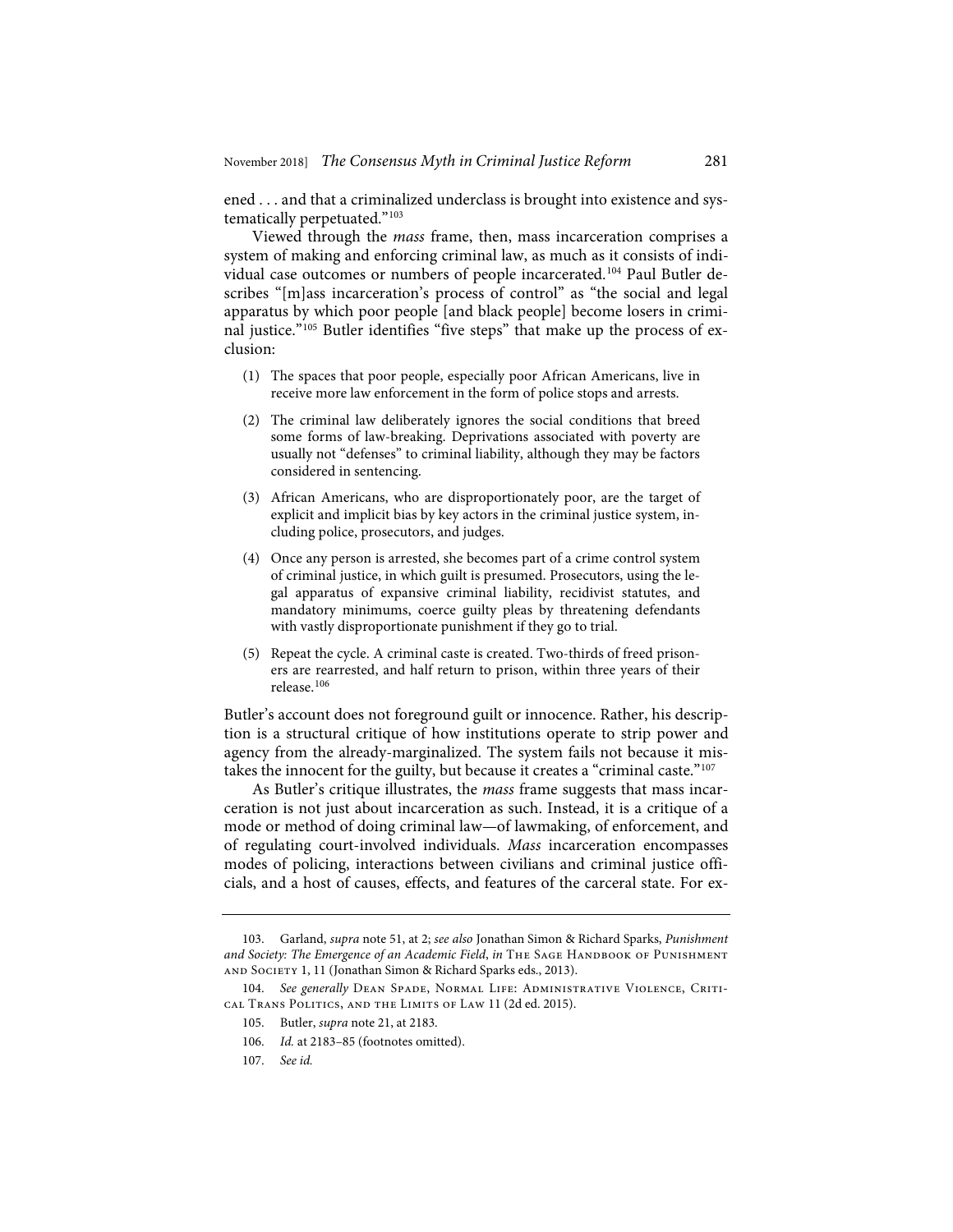ample, Jack Chin has argued that the term "mass incarceration" "obscures the reality" of the criminal system.<sup>108</sup> According to Chin, "mass conviction" would make a more appropriate label—it is not incarceration that does much of the harm to court-involved individuals; instead, conviction (even if unaccompanied by incarceration) triggers a vast web of collateral consequences and a social status akin to "civil death."109 Indeed, mass conviction still would be underinclusive or would fail to capture the breadth of the criminal system. Arrest or simply contact with police officers can be enough to catapult an individual into the Kafkaesque realm of collateral consequence, fines, and fees.<sup>110</sup> That realm, that web of laws, of social structures, and of formal and informal consequences comprises the target of critique.<sup>111</sup>

Taking the broadest or strongest form of the critique, then, leads us to a deeper critique of the state and broader structures of governance.<sup>112</sup> Marie Gottschalk describes the U.S. structures of governmentality as "the carceral state."113 Likewise, Bernard Harcourt describes the post-1970 approach to

110. *See, e.g.*, Delgado & Stefancic, *supra* note 83, at 1537; Rachel A. Harmon, *Why Arrest?*, 115 Mich. L. Rev. 307, 314 (2016); Aziz Z. Huq, *The Consequences of Disparate Policing: Evaluating Stop and Frisk as a Modality of Urban Policing*, 101 Minn. L. Rev. 2397, 2431 (2017); Jain, *supra* note 53; Alexandra Natapoff, *Misdemeanor Decriminalization*, 68 Vand. L. Rev. 1055, 1079–81 (2015) [hereinafter Natapoff, *Misdemeanor Decriminalization*]; Alexandra Natapoff, *Misdemeanors*, 11 Ann. Rev. L. & Soc. Sci. 255, 258 (2015).

111. *See, e.g.*, Tamar R. Birckhead & Katie Rose Guest Pryal, *Symposium 2014: Vulnerable Defendants in the Criminal Justice System; Introduction*, 93 N.C. L. Rev. 1211, 1221 (2015) ("Whether it is solitary confinement, the prosecution of minors for prostitution, racial profiling, criminalizing the mentally ill, or sexually abusing children in custody, the common denominator is that these practices are all by-products of the systemic problems that continue to plague our criminal justice system."); Dorothy E. Roberts, *Privatization and Punishment in the New Age of Reprogenetics*, 54 Emory L.J. 1343, 1350–51 (2005) ("Mounting social science studies on the community-level impact of mass incarceration reveal that prison has become a systemic aspect of community members' family affairs, economic prospects, political engagement, social norms, and childhood expectations for the future.").

112. *See* Akbar, *supra* note 59, at 110 (describing radical interventions as "expand[ing] the frame for police violence beyond criminal process, to the interlocking systems that propel and draw from anti-Black racism").

113. See generally GOTTSCHALK, *supra* note 16; Marie Gottschalk, *Dismantling the Carceral State: The Future of Penal Policy Reform*, 84 Tex. L. Rev. 1693, 1693 (2006) ("Three features distinguish the U.S. carceral state: the sheer size of its prison and jail population; its reliance on harsh, degrading sanctions; and the persistence and centrality of the death penalty."); *cf.* Michael Meranze, *Pathology of the Carceral State*, L.A. Rev. Books (Feb. 4, 2015) (reviewing GOTTSCHALK, *supra* note 16), https://lareviewofbooks.org/article/pathology-

<sup>108.</sup> Gabriel J. Chin, *The New Civil Death: Rethinking Punishment in the Era of Mass Conviction*, 160 U. Pa. L. Rev. 1789, 1804 (2012).

<sup>109.</sup> *Id.* at 1803–06; *see also* Issa Kohler-Hausmann, *Managerial Justice and Mass Misdemeanors*, 66 Stan. L. Rev. 611, 612 n.2, 693 (2014) ("The era of mass incarceration might more accurately be called the era of mass conviction and correctional supervision, as parole and probation populations have grown at an even faster rate than the incarcerated population.").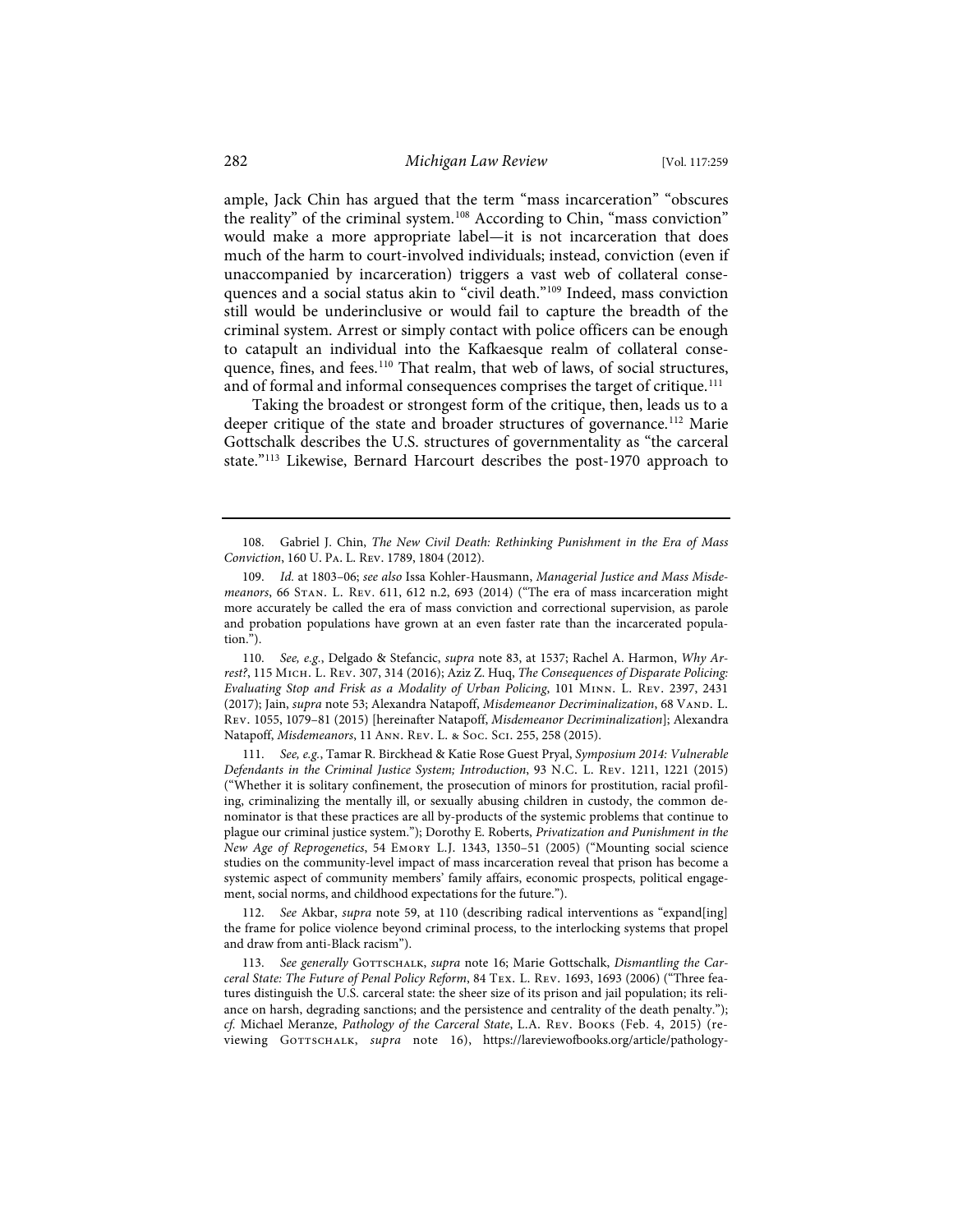criminal justice policy as "neoliberal penality"—the state has adopted a "deregulatory" or free market approach to the economy but has grown significantly as an institution of punishment.114 In this vein, a range of *mass* critiques emphasize the ways in which a deterioration of the New Deal or Great Society welfare state has led to a new vision of governance in which the government replaces provision of benefits with provision of punishment and where the model of addressing poverty and social problems is via the criminal system.115 Sharon Dolovich and Alexandra Natapoff argue that "[e]ven as our welfare institutions route the disadvantaged into the criminal system, the criminal process itself functions as a powerful engine of social inequality."116 Likewise, Aya Gruber contends that "[t]he tough-on-crime philosophy that overtook America was not a singular phenomenon, divorced from a larger political and economic program, but a distinct part of a neoliberal paradigm of rampant individualism, minimization of government services, and unconstrained capitalism."117 That is, *mass* incarceration reflects a political system in which the state is "governing through crime."<sup>118</sup>

carceral-state/ [https://perma.cc/55RF-693T] (tying Gottschalk's characterization and critique of the carceral state to Michel Foucault's conception of the "carceral archipelago").

114. *See* Bernard E. Harcourt, The Illusion of Free Markets: Punishment and the Myth of Natural Order 40–44 (2011) ("Neoliberal penality facilitates passing new criminal statutes and wielding the penal sanction more liberally because that is where government is necessary, that is where the state can legitimately act, that is the proper and competent sphere of politics. By creating and reinforcing this categorical division between a space of free self-regulation and an arena where coercion is necessary, appropriate, and effective, neoliberal penality has fertilized the growth of the penal domain."); Bernard E. Harcourt, *On the American Paradox of* Laissez Faire *and Mass Incarceration*, 125 Harv. L. Rev. F. 54 (2012); *see also* Aziza Ahmed, *Adjudicating Risk: AIDS, Crime, and Culpability*, 2016 Wis. L. Rev. 627, 629–30, 630 n.13; Allegra M. McLeod, *Regulating Sexual Harm: Strangers, Intimates, and Social Institutional Reform*, 102 Calif. L. Rev. 1553, 1581 (2014); Frank Pasquale, *Grand Bar*gains for Big Data: The Emerging Law of Health Information, 72 Mp. L. Rev. 682, 765 (2013) ("As Bernard Harcourt and Loïc Wacquant have shown, neoliberal penality has been a hallmark of U.S. politics since the 1970s.").

115. *See, e.g.*, Ruth Wilson Gilmore, Golden Gulag: Prisons, Surplus, Crisis, and Opposition in Globalizing California 85–86 (2007); Nicola Lacey, The Prisoners' Dilemma: Political Economy and Punishment in Contemporary Democracies 170–73 (2008); Loïc Wacquant, Punishing the Poor: The Neoliberal Government of Social Insecurity 1–3 (2009); Angelina Snodgrass Godoy, *Converging on the Poles: Contemporary Punishment and Democracy in Hemispheric Perspective*, 30 Law & Soc. Inquiry 515, 517 (2005); Aya Gruber, *Murder, Minority Victims, and Mercy*, 85 U. Colo. L. Rev. 129, 171 (2014); Aya Gruber, *A Provocative Defense*, 103 Calif. L. Rev. 273, 331 (2015); Gustafson, *supra* note 53, at 646 n.12 ("A number of sociologists use the term *criminalization of poverty* to describe an element of neoliberalism that involves the mass incarceration of poor people of color."); McLeod, *supra* note 37, at 667; Eric J. Miller, *Drugs, Courts, and the New Penology*, 20 Stan. L. & Pol'y Rev. 417, 438 (2009).

116. Dolovich & Natapoff, *supra* note 34, at 14.

117. Aya Gruber, *Rape, Feminism, and the War on Crime*, 84 Wash. L. Rev. 581, 618–19 (2009) (footnote omitted).

118. *See* Jonathan Simon, Governing Through Crime: How the War on Crime Transformed American Democracy and Created a Culture of Fear 17 (2007) ("When we govern through crime, we make crime and the forms of knowledge historically associated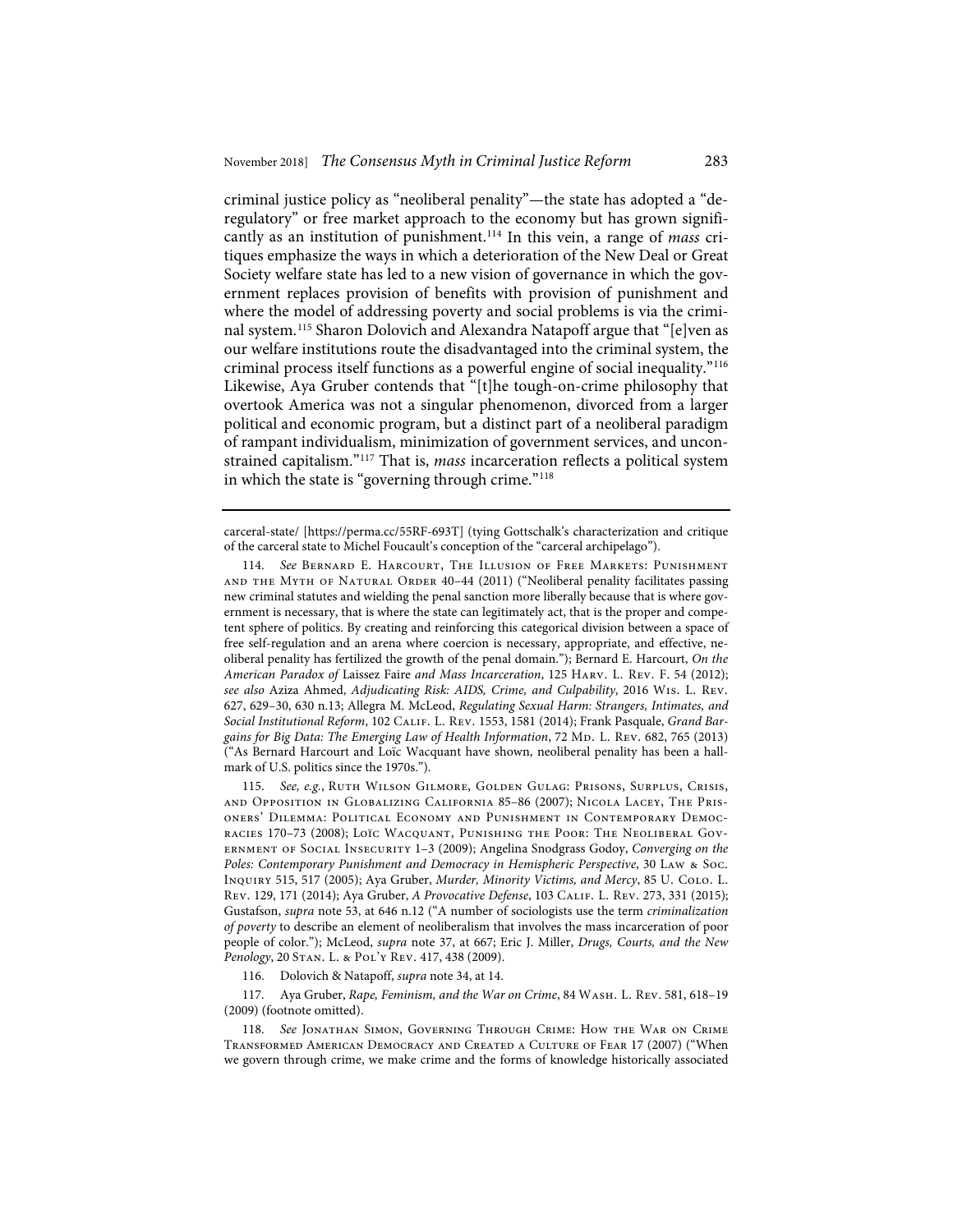# B. *Over Incarceration*

The *over* frame shares many similar concerns with the *mass* frame and relies on much of the same data, but the underlying definition of the phenomenon differs, and the breadth of the critique is significantly narrower. In the introduction to *Locked In*, Pfaff observes the challenge in defining mass incarceration.119 Pfaff cites to Garland's definition in an endnote, observing that "the second part [of the definition] may do some real work."120 Nevertheless, Pfaff concludes that "[t]he criticisms over 'mass incarceration' essentially boil down to claims that we have too many people in prison . . . and that we should reduce that number  $\dots$ ."<sup>121</sup> Race is a part of Pfaff's critique (and his reading of others' critiques),<sup>122</sup> but generally not in the totalizing caste sense that the *mass* frame indicates.123 Instead, viewed through an *over* lens, the issue is whether *too many* people of color are incarcerated, as compared to either an optimal rate or the rate at which white people are incarcerated.124

Pfaff's book serves as an instructive point of entry into the *over* frame for mass incarceration both because: (1) it provides a compelling version of the account; and (2) it expresses skepticism about the *over* incarceration frame and suggested policy solutions.<sup>125</sup> To the first point, Pfaff's account of mass incarceration, its causes, and its cures rests almost exclusively on quantitative

120. *Id.* at 241 n.13. Pfaff continues that "the first part [i.e., the quantitative portion of the definition] provides little guidance about when 'high' becomes 'mass.' " *Id.* (citing David Garland, *Introduction: The Meaning of Mass Imprisonment*, 3 Punishment & Soc. 5 (2001)).

123. *But see id.* at 49 ("It is also essential to address the structural barriers that limit access to the primary job market in the first place—to focus on making sure people have first chances before trying to help them get second ones. Yet this is not something that the criminal justice system is equipped to do, which points to very real limits on what reforms that focus on the criminal justice system by itself can accomplish." (footnotes omitted)).

124. *See id.* at 44–49.

with it—criminal law, popular crime narrative, and criminology—available outside their limited original subject domains as powerful tools with which to interpret and frame all forms of social action as a problem for governance.").

<sup>119.</sup> *See* Pfaff, *supra* note 20, at 8.

<sup>121.</sup> *Id.* at 8.

<sup>122.</sup> *See, e.g.*, *id.* at 44–50, 146–47.

<sup>125.</sup> Pfaff has articulated similar critiques and arguments elsewhere. *See, e.g.*, John F. Pfaff, *Federal Sentencing in the States: Some Thoughts on Federal Grants and State Imprisonment*, 66 Hastings L.J. 1567 (2015); John F. Pfaff, *The Empirics of Prison Growth: A Critical Review and Path Forward*, 98 J. Crim. L. & Criminology 547 (2008); John F. Pfaff, *The War on Drugs and Prison Growth: Limited Importance, Limited Legislative Options*, 52 Harv. J. on Legis. 173 (2015); John F. Pfaff, *The Complicated Economics of Prison Reform*, 114 Mich. L. Rev. 951 (2016) (reviewing Hadar Aviram, Cheap on Crime: Recession-Era Politics and the Transformation of American Punishment (2015), and Gottschalk, *supra* note 16); John F. Pfaff, *Waylaid by a Metaphor: A Deeply Problematic Account of Prison Growth*, 111 Mich. L. Rev. 1087 (2013) (reviewing Ernest Drucker, A Plague of Prisons: The Epidemiology of Mass Incarceration in America (2011)).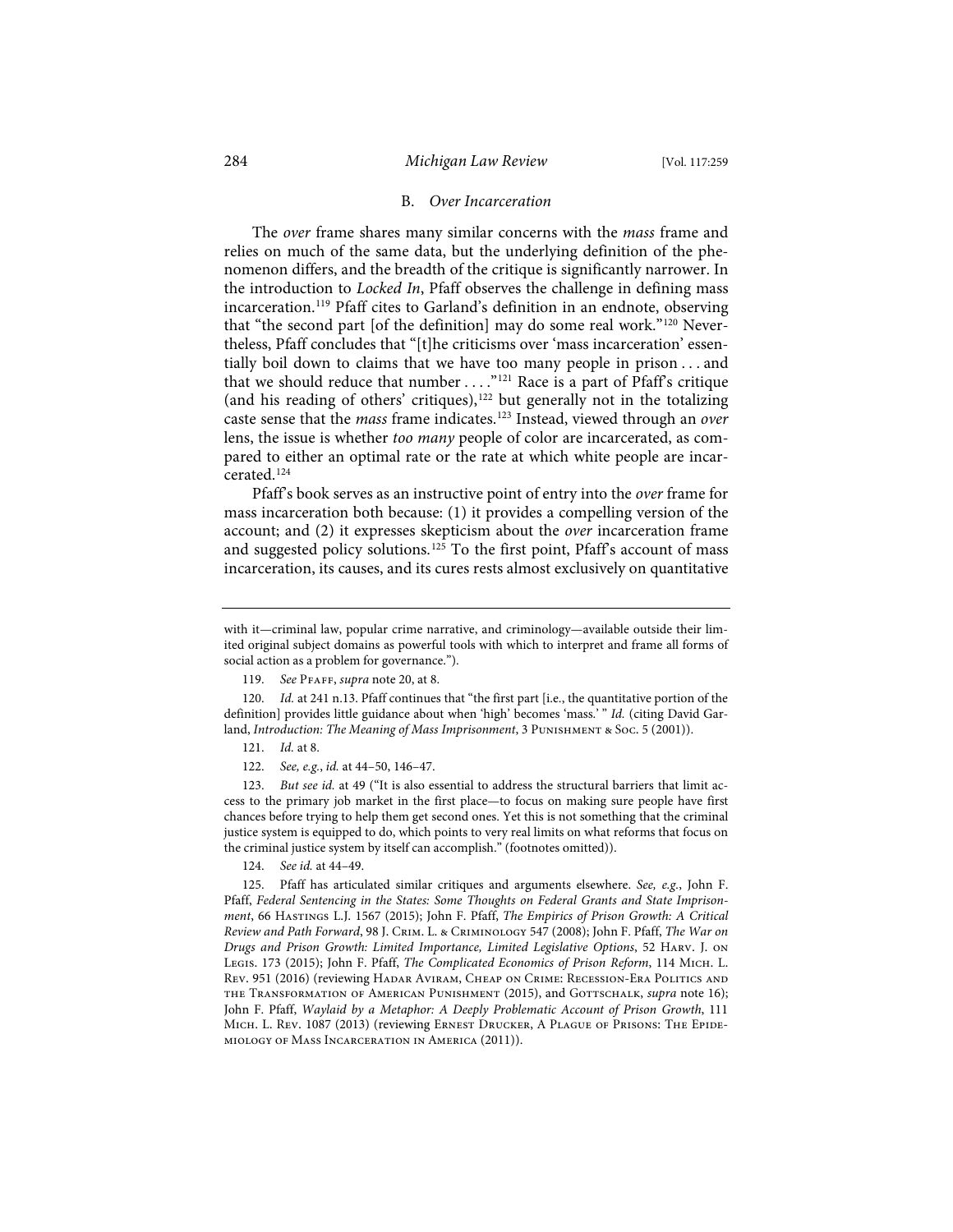analysis. Trained as an economist (as well as a lawyer), Pfaff provides a datadriven story of growing prison populations that rejects the primacy of the War on Drugs, emphasizes the role of prosecutors, and stresses the importance of states and localities, rather than the federal government.<sup>126</sup> In this respect, *Locked In* operates as a direct response to *The New Jim Crow* using the *over* frame, Pfaff sets out to debunk empirical errors and overstatements that he views as undermining the "standard story" of mass incarceration.127

While different scholars articulate the *over* critique differently, as a way of understanding mass incarceration, it rests on a concern about *too much*. 128 Taken in its extreme form, we can imagine mass incarceration represented by an equation<sup>129</sup>:

High Rate of Incarceration  $+1$  = Mass Incarceration

#### or:

#### High Prison Population  $+ 1 =$  Mass Incarceration

The assumption is that there is an optimal (or acceptable) rate of punishment, and at some point, society crosses a line, and we get mass incarceration. Through this frame, "[t]he problem of mass incarceration is entirely produced by the simple mathematics of two pressure points—how many people enter prison and how long they stay there."130 And, by that logic, "[i]f the problem of mass incarceration is the large number of people who go into prison and how long they stay there, then the solution is for fewer to go in and for shorter stays."131

*Mass* critiques also may rely on prison, arrest, and conviction data (reflecting Garland's first element).<sup>132</sup> But those accounts remain focused on the

129. *Cf.* Pfaff, *supra* note 20, at 241 n.13 (expressing frustration about the lack of clarity as to when "high" incarceration becomes "mass" incarceration).

130. Clear, *supra* note 41, at 125; *see also* John J. Donohue III, *Economic Models of Crime and Punishment*, 74 Soc. Res. 379, 384 (2007) (identifying mass incarceration as operating through "more frequent and longer impositions of terms of imprisonment as well as through the war on drugs").

131. Clear, *supra* note 41, at 125–26.

132. *See* Garland, *supra* note 51, at 5–6; *see also* Katherine Beckett & Bruce Western, *Governing Social Marginality: Welfare, Incarceration, and the Transformation of State Policy*, *in* Mass Imprisonment: Social Causes and Consequences, *supra* note 51, at 35–50; Bernard E. Harcourt, *An Institutionalization Effect: The Impact of Mental Hospitalization and Imprisonment on Homicide in the United States, 1934–2001, 40 J. LEGAL STUD. 39, 62 (2011); Rob*erts, *supra* note 7, at 1274 ("The first feature of mass incarceration is simply the sheer numbers of African Americans behind bars.").

<sup>126.</sup> *See generally* Pfaff, *supra* note 20.

<sup>127.</sup> *See id.*

<sup>128.</sup> *See, e.g.*, Husak, *supra* note 3, at 4 (identifying the criminal system's flaws as boiling down to "too many crimes" and "too much punishment"); Conyers, *supra* note 45, at 378 ("This mass incarceration is overincarceration." (emphasis omitted)).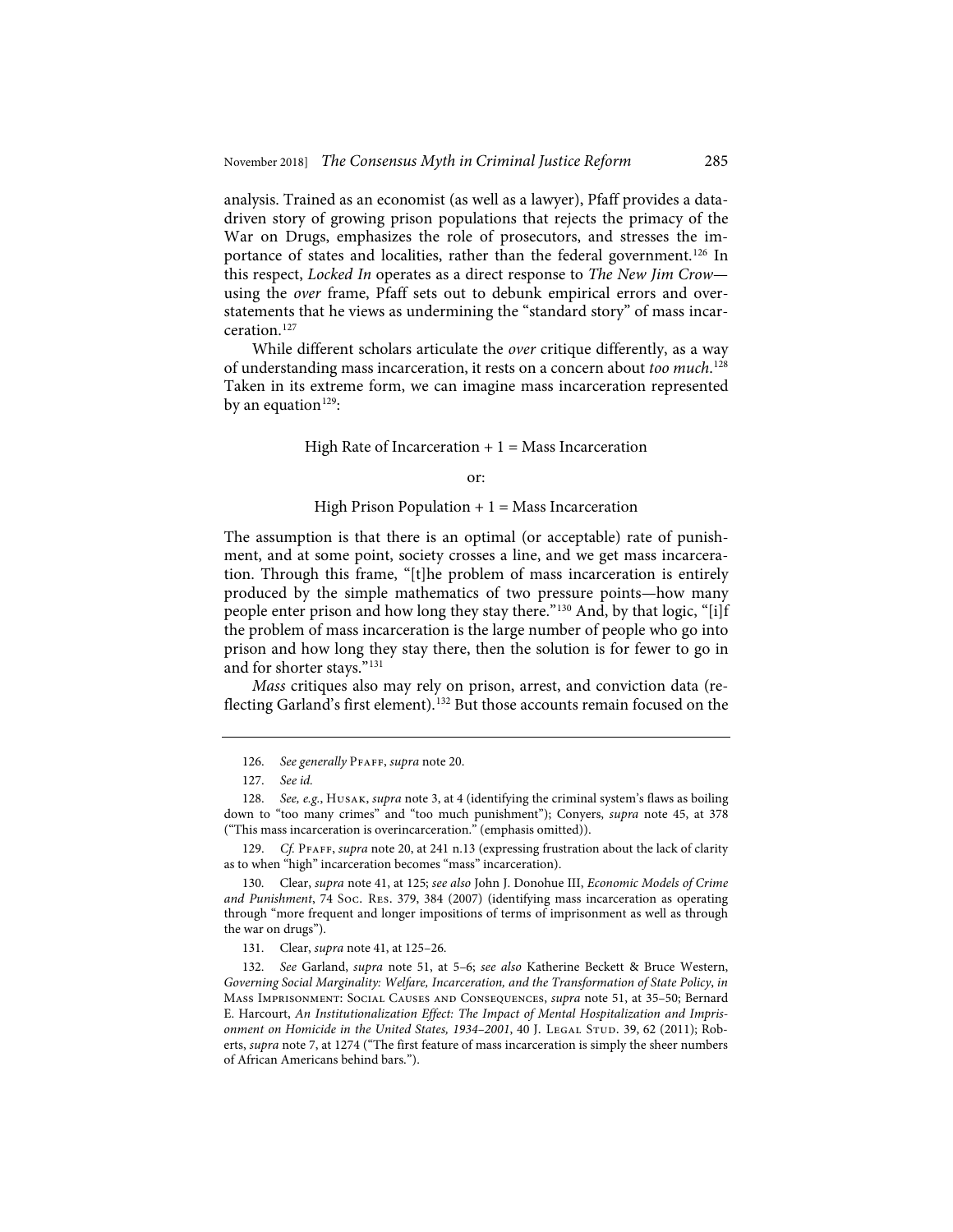social control element—the numbers are an illustration of just how extreme the marginalization is.133 *Over* critiques, on the other hand, tend to focus on the data not only as evidence of the problem, but as the problem itself.<sup>134</sup>

While Pfaff largely adopts the *over* frame, he also articulates compellingly one of the key challenges with such an approach: the lack of a shared understanding of the optimal or acceptable rate of punishment.<sup>135</sup> "Part of the problem," he explains:

[I]s that no one has provided a metric for determining how many people in prison is "too many" (except perhaps prison abolitionists, for whom it is any number much greater than zero). Should we rely on some sort of strict cost-benefit analysis—and if so, what sorts of costs and benefits should we include? Does harm to the inmate count, for example, or harm to the inmate's family? And are there other moral values, such as retributivism or mercy, that argue for more or fewer people in prison, independent of any effect on crime or safety or budgets?<sup>136</sup>

For a model that at first appears to offer greater clarity than the *mass* frame,<sup>137</sup> this question of optimal rates, metrics, and theories of punishment quickly complicates matters.

Indeed, surveying *over* critiques of mass incarceration reveals a range of metrics, cost-benefit analyses, and theories of punishment driving the designation of "mass." Some scholars and critics do not necessarily identify their metric or their theory of socially acceptable incarceration—the current amount is too much, and it is greater than the amount earlier in U.S. history, but there is no articulated standard for what the rates *should be*. <sup>138</sup> On the other hand, some scholars frame mass incarceration as a failure or problem because it flies in the face of some other value. For a range of critics, the problem is one based on cost and efficiency: the state should be punishing, but the current system costs too much, given the limited returns in terms of increasing public safety.<sup>139</sup> This critique has been a staple of the advocacy

139. *See e.g.*, Cecelia Klingele, *The Promises and Perils of Evidence-Based Corrections*, 91 Notre Dame L. Rev. 537, 551 (2015); Wayne A. Logan, *Informal Collateral Consequences*, 88 Wash. L. Rev. 1103 (2013) ("Driven by a number of factors, not the least of which is the enormous human and financial cost of mass incarceration, policy makers are now shrinking

<sup>133.</sup> *See generally* Beckett & Western, *supra* note 132.

<sup>134.</sup> *See, e.g.*, Clear, *supra* note 41, at 125–26; Pfaff, *supra* note 20, at 8.

<sup>135.</sup> *See* Pfaff, *supra* note 20, at 8.

<sup>136.</sup> *Id.*

<sup>137.</sup> *Cf.* Western & Muller, *supra* note 79, at 168 (describing the second part of Garland's two-part definition as "more elliptical" than the first part).

<sup>138.</sup> *See, e.g.*, Rachel E. Barkow & Mark Osler, *Restructuring Clemency: The Cost of Ignoring Clemency and a Plan for Renewal*, 82 U. Chi. L. Rev. 1 (2015); Roger A. Fairfax, Jr., Essay, *Searching for Solutions to the Indigent Defense Crisis in the Broader Criminal Justice Reform Agenda*, 122 Yale L.J. 2316, 2328 (2013); Michael M. O'Hear, *Mass Incarceration in Three Midwestern States: Origins and Trends*, 47 Val. U. L. Rev. 709, 709 (2013); Shalom, *supra* note 68, at 923; Taslitz, *supra* note 7, at 133.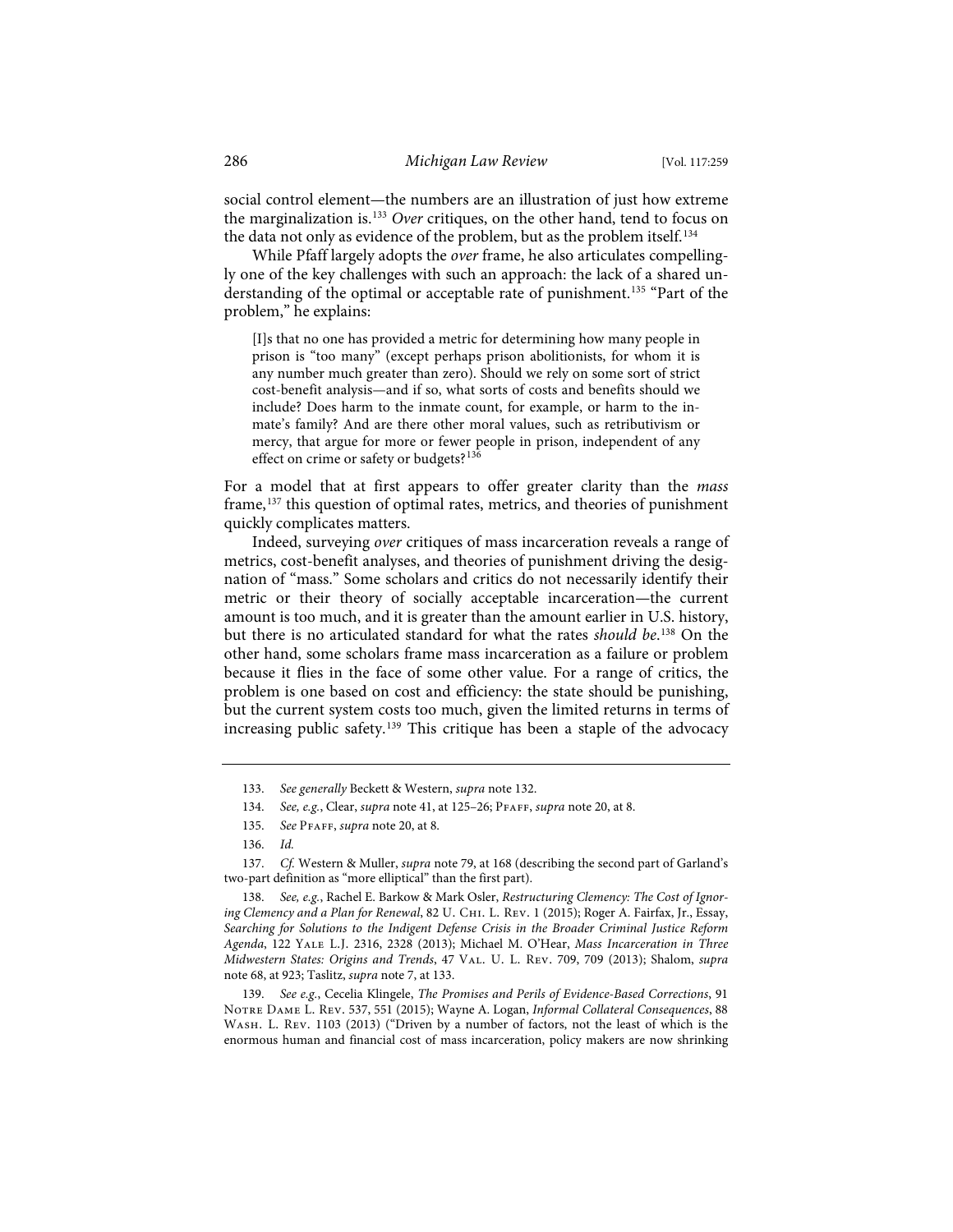from conservative and libertarian criminal justice reformers.<sup>140</sup> But an efficiency-maximizing approach also has gained ground with judges, scholars, activists, and politicians with other political commitments.<sup>141</sup>

Aside from pure economic efficiency, a range of scholars and commentators embrace an *over* critique relying on a preferred theory of punishment. If punishment should be designed for optimal deterrence, the critique goes, the current rate of punishment is excessive.<sup>142</sup> The deterrence could be achieved by incarcerating fewer individuals for less time.<sup>143</sup> From a retributive standpoint, the critique sounds in the language of moral desert: an individual who commits a crime deserves to be punished, but the current degree of punishment is too great and is not morally required.<sup>144</sup> Incapacitationist

142. *See, e.g.*, Mirko Bagaric et al., *Bringing Sentencing into the 21st Century: Closing the Gap Between Practice and Knowledge by Introducing Expertise into Sentencing Law*, 45 Hofstra L. Rev. 785, 789 (2017).

143. *See* Robert Weisberg, *Empirical Criminal Law Scholarship and the Shift to Institutions*, 65 Stan. L. Rev. 1371, 1378 (2013).

144. *See, e.g.*, Mirko Bagaric & Sandeep Gopalan, *Saving the United States from Lurching to Another Sentencing Crisis: Taking Proportionality Seriously and Implementing Fair Fixed Penalties*, 60 St. Louis U. L.J. 169, 190 (2016); Joshua Kleinfeld, *Two Cultures of Punishment*, 68 Stan. L. Rev. 933, 1036 (2016); Mark Osler & Mark W. Bennett, *A "Holocaust in Slow Motion?" America's Mass Incarceration and the Role of Discretion*, 7 DePaul J. for Soc. Just. 117, 157 (2014) ("[T]here are too many people, especially people of color, in too many prisons,

prison and jail populations and pursuing cheaper non-brick-and-mortar social control options." (footnotes omitted)); Suzanne Valdez, *A Policy Paper on What Can Be Done About Low-Level, Non-Violent Female Drug Offenders in Kansas*, 25 Kan. J.L. & Pub. Pol'y 131, 133 (2015); Marc Levin, *Marc Levin Testimony at House Judiciary Committee Overcriminzalization Task Force*, Right on Crime (May 30, 2014), http://rightoncrime.com/2014/05/marc-levintestimony-at-house-judiciary-committee-overcriminalization-task-force/ [perma.cc/MZ7P-PGRD].

<sup>140.</sup> *See, e.g.*, Reddy & Levin, *supra* note 42; Michael Tonry, *Making American Sentencing Just, Humane, and Effective*, 46 Crime & Just. 441, 449 (2017); Newt Gingrich & Pat Nolan, Opinion, *Prison Reform: A Smart Way for States To Save Money and Lives*, Wash. Post (Jan. 7, 2011), http://www.washingtonpost.com/wp-dyn/content/article/2011/01/06/AR201101060 4386.html [https://perma.cc/D3V9-YJXB].

<sup>141.</sup> *See, e.g.*, United States v. Leitch, Nos. 11–CR–00609 (JG), 11–CR–00457 (JG), 11– CR–00039 (JG), 2013 WL 753445, at \*12 (E.D.N.Y. Feb. 28, 2013); United States v. Diaz, No. 11–CR–00821–2 (JG), 2013 WL 322243, at \*10 (E.D.N.Y. Jan. 28, 2013) ("Mass incarceration comes at great cost; prison is expensive. The annual cost of housing a prisoner is \$21,006 for a minimum-security facility; \$25,378 for a low-security facility; \$26,247 for a medium-security facility; and \$33,930 for a high-security facility. The President's Fiscal Year 2013 budget request for BOP is over \$6.9 billion dollars, an increase of \$278 million or 4.2% from the Fiscal Year 2012 budget. The BOP budget request accounts for about 25% of DOJ's overall budget request. We will spend almost exactly as much on federal prisons alone as we do on the entire federal judiciary." (footnotes omitted)); Mirko Bagaric, *From Arbitrariness to Coherency in Sentencing: Reducing the Rate of Imprisonment and Crime While Saving Billions of Taxpayer Dollars*, 19 Mich. J. Race & L. 349 (2014); Barkow, *supra* note 1, at 45; Jessica M. Eaglin, *Against Neorehabilitation*, 66 SMU L. Rev. 189, 212 (2013) ("Bipartisan calls for reform in particular emphasize evidence that rehabilitation is cheaper than incarceration."); Fan, *supra* note 35, at 634; Heather Schoenfeld, *The War on Drugs, the Politics of Crime, and Mass Incarceration in the United States*, 15 J. Gender Race & Just. 315, 316 (2012).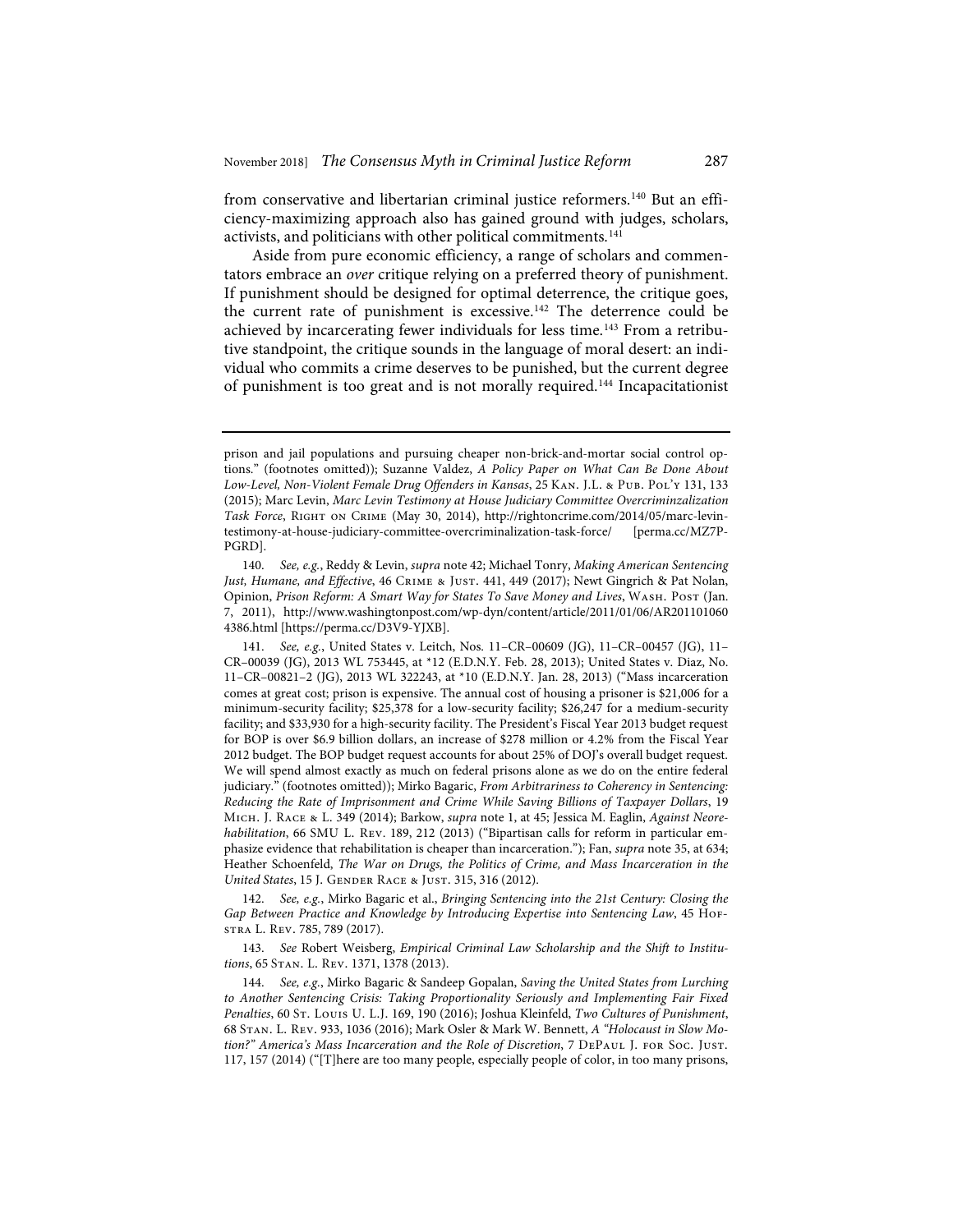critics focused on public safety note that the current system does a bad job sorting out the truly dangerous defendant from the one who might pose less of a social threat.145 As a result (similarly to the efficiency critique), the state is incarcerating people who do not (or cease to) pose a danger to society.<sup>146</sup> Finally, some *over* accounts take up the expressive or democratic-legitimacybased concern about "rule of law" and respect for institutions: How can the criminal system embody community norms and serve a public educational function when so many people are incarcerated and when the public perceives the system as unjust or punishment as excessive?147 While these critiques might not speak in utilitarian or consequentialist terms (e.g., "optimal punishment"), they present an account based on a belief that justifiable punishment has overflowed its banks.

Of course, these critiques vary dramatically. And just because a scholar articulates a preferred theory of punishment or metric does not mean that Pfaff's observation lacks merit—how do we know when punishment is too expensive or what punishment matches the exact degree of a defendant's culpability?148 Nevertheless, these *over* accounts retain a baseline assumption

146. *See* United States v. Moore, 851 F.3d 666, 676 (7th Cir. 2017) (Posner, J., dissenting) ("Many violent offenders, moreover, age out of crime, often as early as their mid- to latetwenties—'by the time a person in his 30s has generated a long criminal history suggesting that he poses a continuing risk, he is likely to have started "aging out" of crime, violent behavior in particular. . . . A long prison sentence also undermines someone's ability to find the stabilizing influence of a job or a spouse, thus increasing the long-run risk that he will reoffend.' " (quoting John Pfaff, *A Better Approach to Violent Crime*, Wall Street J. (Jan. 27, 2017, 11:58 AM), https://www.wsj.com/articles/a-better-approach-to-violent-crime-1485536313 (on file with the *Michigan Law Review*)).

147. *See, e.g.*, United States v. Spears, 469 F.3d 1166, 1190 (8th Cir. 2006) (Bye, J., concurring in part and dissenting in part) ("Perceived improper racial disparity fosters disrespect for the law and lack of confidence in the criminal justice system ...." (quoting U.S. SENTENCING Comm'n, Report to the Congress: Cocaine and Federal Sentencing Policy 103 (2002))), *cert. granted, judgment vacated*, 552 U.S. 1090, *and opinion vacated in part, reinstated in part on reh'g*, 533 F.3d 715 (8th Cir. 2008); Lissa Griffin & Ellen Yaroshefsky, *Ministers of*  Justice and Mass Incarceration, 30 GEO. J. LEGAL ETHICS 301, 321 (2017); Tracey L. Meares, Place *and Crime*, 73 Chi.-Kent L. Rev. 669, 680–84 (1998).

148. *See* Pfaff, *supra* note 20, at 8–13. Indeed, Pfaff's trenchant critiques of (the empirical aspects of) the "Standard Story" rest on places where critics' metrics are not clear or appear to clash with their critiques or proposed police solutions. For example, Pfaff (like a number of critics who generally adopt a *mass* frame), emphasizes the failure to address violent crime. Many accounts of mass incarceration focus only on "nonviolent" crime, despite the majority of people incarcerated are serving time for "violent" offenses. That is, confronting the question of violent crime requires a reckoning with who should be incarcerated and for how long. I take the central thrust of Pfaff's argument to be that if critics claim that they are focused on num-

serving sentences that are far too long, and that this mass incarceration serves no legitimate penal or law enforcement rationale.").

<sup>145.</sup> *See, e.g.*, Guyora Binder & Ben Notterman, *Penal Incapacitation: A Situationist Critique*, 54 Am. Crim. L. Rev. 1, 3 (2017); Andrew Guthrie Ferguson, *Predictive Prosecution*, 51 Wake Forest L. Rev. 705, 729 (2016).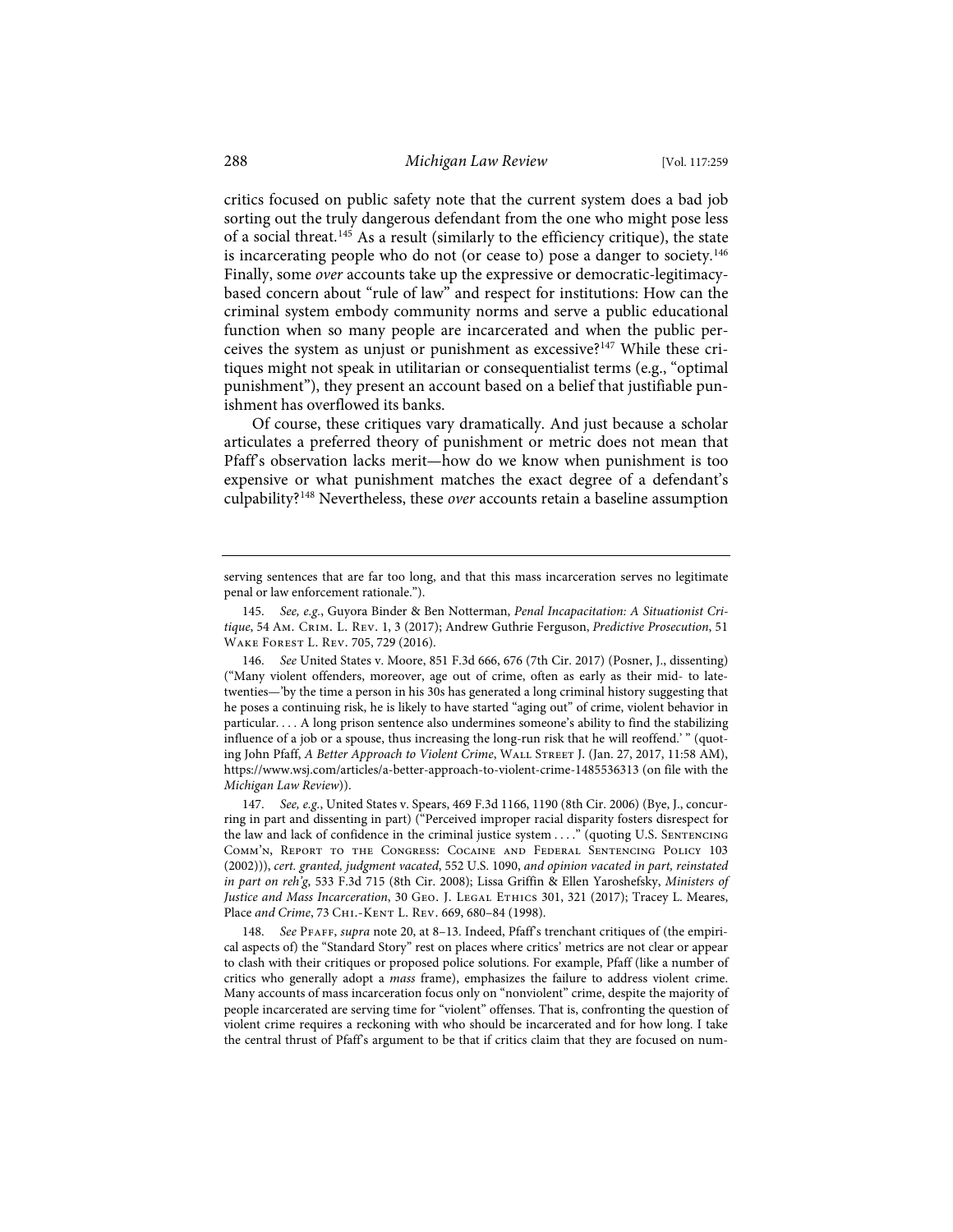that some degree of punishment is necessary, and the core functions and structures of the criminal system are legitimate, but that the current regime misses the mark in advancing legitimate ends. That is, despite their normative differences, each of these accounts focuses on the first prong of Garland's definition.

But what about the second element of Garland's definition? Is it fair to say that *over* critiques focus exclusively on element one? I think not.<sup>149</sup> Although race plays a different role in these critiques than the *mass* accounts, racial disparities remain a major focus of many *over* critiques.<sup>150</sup> Indeed, race receives significant attention in many *over* critiques and is often used as a way to frame what makes overpunishment so objectionable.151 Yet, unlike *mass* critiques, *over* characterizations do not purport to reimagine racial hierarchies in society or to provide a broader account of the relationship among race, law, and, power. Rather, the *over* critique of mass incarceration's racial dimensions focuses on a narrower form (or forms) of inequality: per capita arrest and conviction rates, sentence duration, prosecutorial charging decisions, etc. That is, the *over* critique targets specific instances of racial inequality reflected in the available data on the criminal system as specific instances in need of a fix.152

For example, take critiques of drug possession enforcement. The *over* frame focuses on whether black defendants who used illegal drugs were as likely to be arrested and serve time as white defendants engaged in the same conduct.153 Certainly, the *mass* critic might share these concerns; but the *over* critics' concerns would (at least ostensibly) be addressed if these rates were equalized, even if that meant leveling up punishment, such that more white defendants were arrested and charged.<sup>154</sup> As a practical matter, it might well be that critics adopting an *over* critique of racialized drug enforcement would balk if the state actually began enforcing drug laws universally in an effort to equalize disparities. Nevertheless, the critiques themselves sound as though such a policy would be responsive.

bers exclusively (i.e., the movement to cut the prison population in half), then the stories that they are telling of prisons full of nonviolent, nonrepeat, nonserious offenders are misleading.

<sup>149.</sup> Certainly, some *over* accounts may pay little attention to race or may mention race only in passing.

<sup>150.</sup> *See, e.g.*, *Spears*, 469 F.3d at 1190 (Bye, J., concurring in part and dissenting in part); Stuntz, *supra* note 1; Osler & Bennett, *supra* note 144, at 157.

<sup>151.</sup> *See, e.g.*, Barkow & Osler, *supra* note 138; Conyers, *supra* note 45, at 378.

<sup>152.</sup> *See, e.g.*, Sonja B. Starr & M. Marit Rehavi, *Mandatory Sentencing and Racial Disparity: Assessing the Role of Prosecutors and the Effects of Booker, 123 YALE L.J. 2, 30 (2013).* 

<sup>153.</sup> *See, e.g.*, Kane v. Winn, 319 F. Supp. 2d 162, 179 n.27 (D. Mass. 2004); People v. Price, 2016 IL App (1st) 141054-U,  $\int$  130 ("Much has been written recently about whether the mass incarceration of black men for minor drug offenses through lengthy sentences is an abuse of the justice system's discretion. I believe that it is." (citation omitted)).

<sup>154.</sup> *See* Aya Gruber, *Equal Protection Under the Carceral State*, 112 Nw. U. L. Rev. 1337, 1366–68 (2018) (discussing the difference between solutions to inequality that "level-up" and "level-down").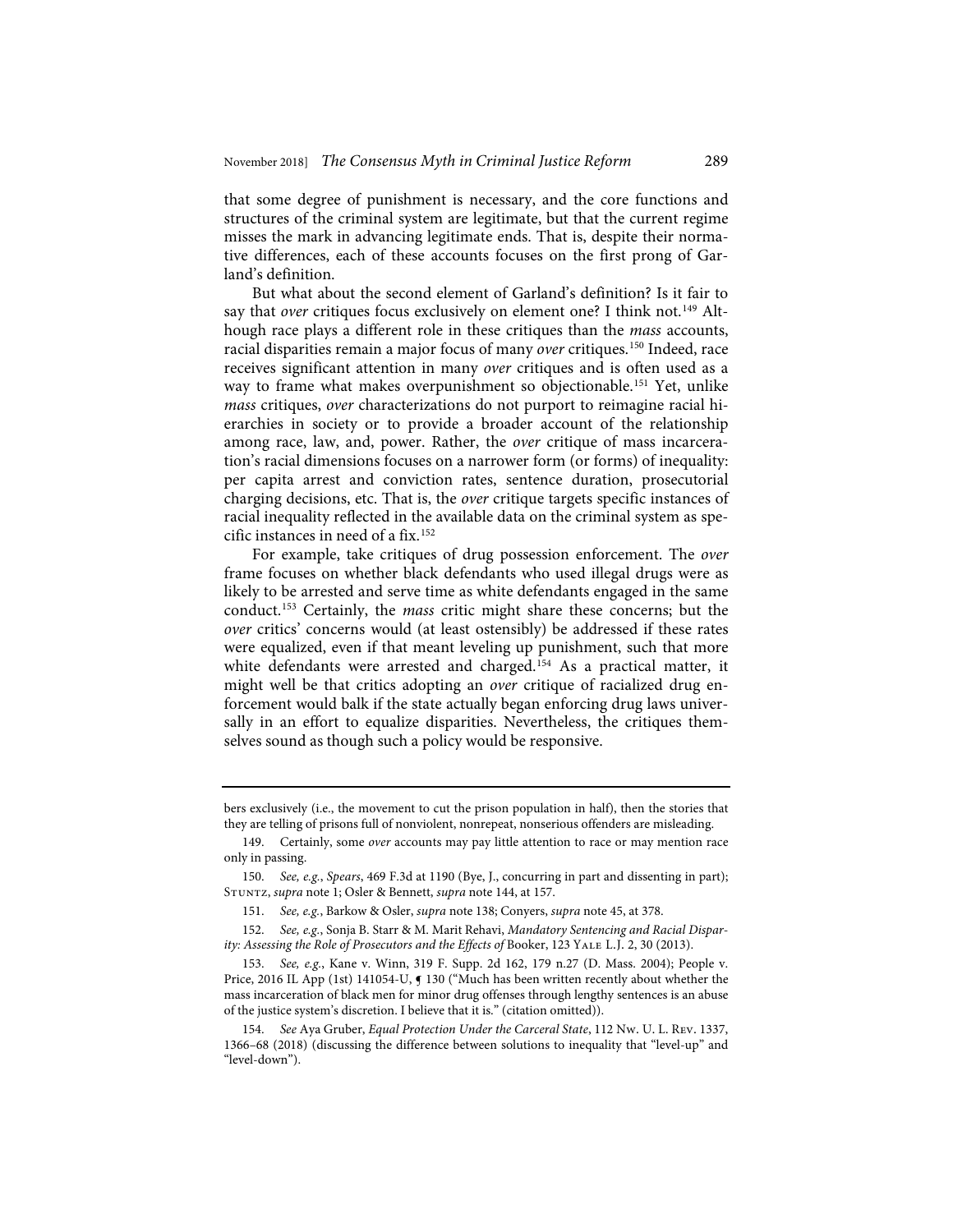In short, comparing the *mass* critique to the *over* critique reveals some shared set of basic concerns. But the scope and nature of the critiques appear to be quite different. The next Part takes the literature on overcriminalization as a space that reveals a similar divide.

#### III. Criminalization

By all accounts, "overcriminalization" entered the scholarly lexicon in the 1960s through the work of Sanford Kadish.<sup>155</sup> Writing in 1967, Kadish lamented that "American criminal law . . . has extended the criminal sanction well beyond . . . fundamental offenses to include very different kinds of behavior, kinds which threaten far less serious harms, or else highly intangible ones about which there is no genuine consensus, or even no harms at all."156 Kadish defines the phenomenon as a pressing one in the criminal justice system generally but concludes that it is cause for particular concern in "situations in which the criminal law is used: (1) to declare or enforce public standards of private morality, (2) as a means of providing social services in default of other public agencies, and (3) as a disingenuous means of permitting police to do indirectly what the law forbids them to do directly."157

While its definition changed (and the number of crimes on the books increased),<sup>158</sup> overcriminalization has remained a staple of criminal law liter-

- 156. Kadish, *supra* note 43, at 158.
- 157. *Id.* at 159.

<sup>155.</sup> *See* Erik Luna, *Prosecutorial Decriminalization*, 102 J. Crim. L. & Criminology 785, 785 (2012) ("As far as I can tell, Sanford Kadish coined the term 'overcriminalization' in a 1962 article in the *Harvard Law Review* . . . ." (citing Sanford H. Kadish, *Legal Norm and Discretion in the Police and Sentencing Processes*, 75 Harv. L. Rev. 904, 909 (1962))).

<sup>158.</sup> *See, e.g.*, Task Force on the Federalization of Criminal Law, Am. Bar Ass'n, The Federalization of Criminal Law 7 (1998); Smith, *supra* note 39, at 538 ("Federal criminal law has been growing at a breakneck pace for generations. According to a 1998 American Bar Association report, an incredible 40% of the thousands of federal criminal laws passed since the Civil War were enacted after 1970. . . . On average, Congress created fifty-seven new crimes every year between 2000 and 2007, roughly the same rate of criminalization from the two prior decades, resulting today in some 4,500 federal laws that carry criminal penalties." (footnotes omitted)).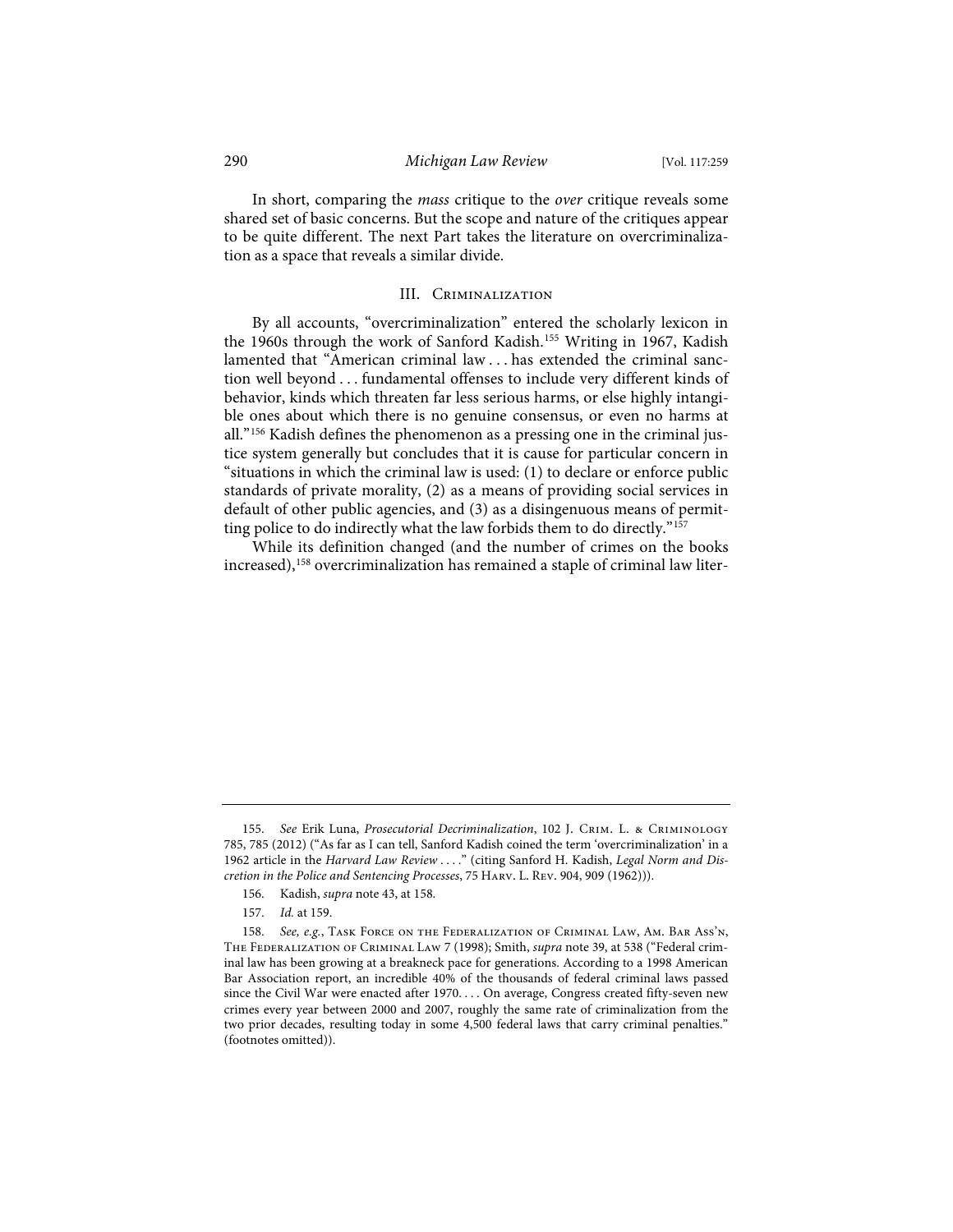ature in the ensuing decades.<sup>159</sup> Like "mass incarceration," "overcriminalization" has seen varied usage over time.<sup>160</sup>



And, as recurring law review articles illustrate, it remains a topic of continuing interest to legal academics.<sup>161</sup> "Those most closely studying the phenomenon regard it as a vexing problem of the criminal justice system; some say it is the most pressing problem in criminal law today."162 At the same time, the phenomenon also has captured the imagination of judges, politicians, advocates, and policy organizations.<sup>163</sup> In 2013, the House Judiciary Committee

<sup>159.</sup> *See, e.g.*, Herbert L. Packer, The Limits of the Criminal Sanction 249–364 (1968); David A.J. Richards, Sex, Drugs, Death, and the Law: An Essay on Human Rights and Overcriminalization (1982); Darryl K. Brown, *Democracy and Decriminalization*, 86 Tex. L. Rev. 223, 224 (2007); John C. Coffee, Jr., *Does "Unlawful" Mean "Criminal"?: Reflections on the Disappearing Tort/Crime Distinction in American Law*, 71 B.U. L. Rev. 193, 197 (1991); John C. Coffee, Jr., *Hush!: The Criminal Status of Confidential Information After* McNally *and* Carpenter *and the Enduring Problem of Overcriminalization*, 26 Am. Crim. L. Rev. 121 (1988); Cynthia Kwei Yung Lee, *Prosecutorial Discretion, Substantial Assistance, and the Federal Sentencing Guidelines*, 42 UCLA L. Rev. 105, 159 (1994); Pilcher, *supra*  note 49, at 31 (1995).

<sup>160.</sup> Google Ngram of "overcriminalization," "Overcriminalization," "over - criminalization," "over criminalization," and "OVERCRIMINALIZATION," Google Books NGRAM Viewer, http://bit.ly/2vb2Sht [https://perma.cc/MJY4-AV67]. Of course, the same caveats regarding the limitations of Ngram apply here as they did in the context of mass incarceration. *Supra* note 72. It is worth noting that, much as the mass incarceration data misses post-*New Jim Crow* usage, so too does the ovecriminalization data precede the publication of Douglas Husak's widely cited *Overcriminalization: The Limits of Criminal Law*. *See* Husak, *supra* note 3.

<sup>161.</sup> *See, e.g.*, Zach Dillon, *Foreword*, 102 J. Crim. L. & Criminology 525 (2012); Ellen S. Podgor, *Foreword*, 7 J.L. Econ. & Pol'y 565 (2011) (describing the "Overcriminaization 2.0" symposium); Ellen S. Podgor, Foreword, *Overcriminalization: The Politics of Crime*, 54 Am. U. L. Rev. 541, 541 (2005) [hereinafter Podgor, *The Politics of Crime*]; Symposium, *Overcriminalization: The Politics of Crime*, 54 Am. U. L. Rev. 541 (2005).

<sup>162.</sup> Haugh, *supra* note 31, at 1194.

<sup>163.</sup> *See, e.g.*, United States v. Young, 766 F.3d 621, 634 (6th Cir. 2014) (Stranch, J., concurring) ("Congress is well aware of the problem of over-criminalization . . . ."); Brian W. Walsh & Tiffany M. Joslyn, Heritage Found. & Nat'l Ass'n of Criminal Def. Law., Without Intent: How Congress Is Eroding the Criminal Intent Requirement in Federal Law (2010).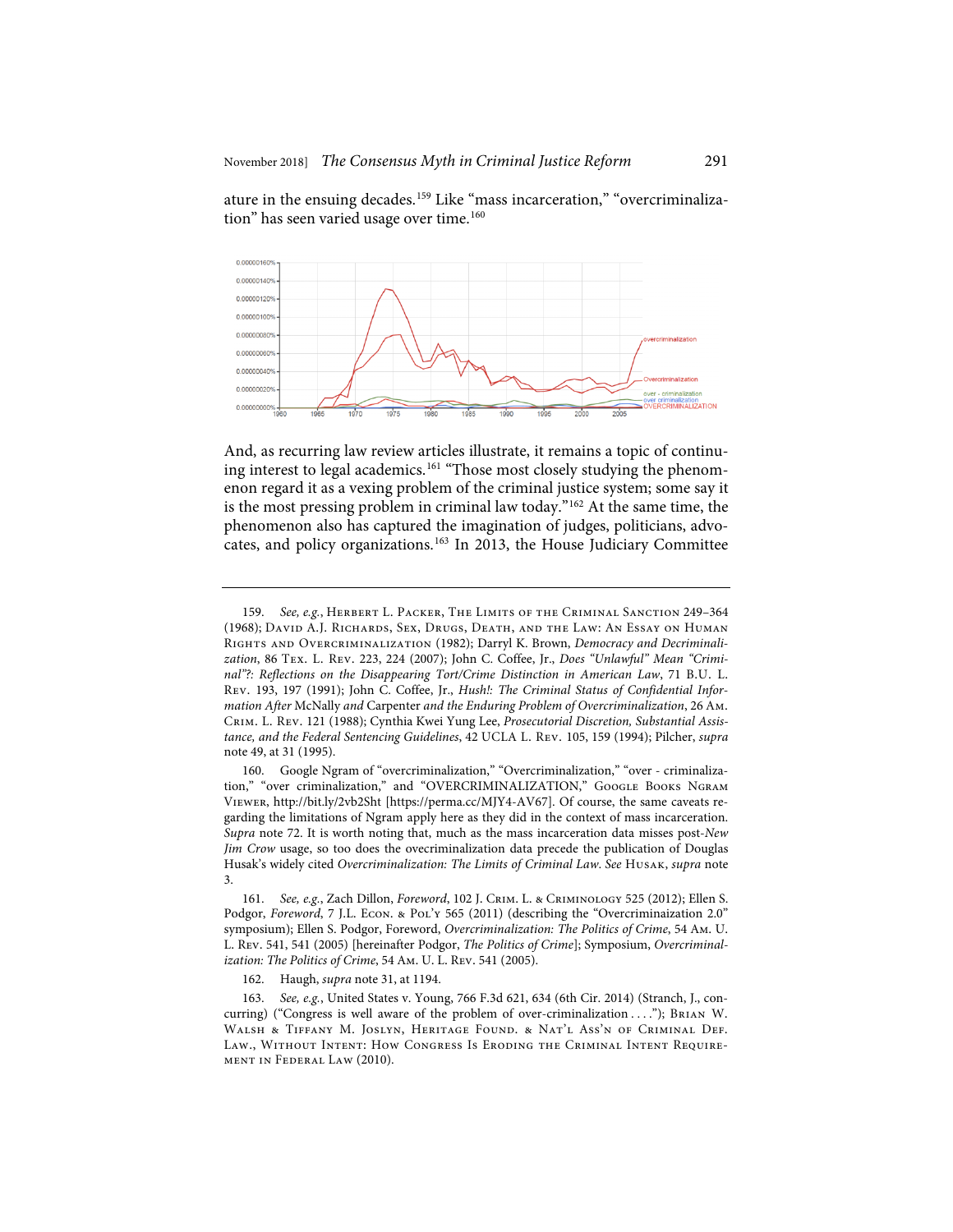unanimously created a taskforce on overcriminalization that met ten times over the following year.<sup>164</sup>

Also, much like mass incarceration, overcriminalization is a phenomenon that has been criticized roundly from a range of political and ideological perspectives. Notably, for example, the Heritage Foundation and the National Association of Criminal Defense Lawyers have frequently joined forces to advocate for solutions to the problem of overcriminalization and have encouraged further scholarship on the topic.<sup>165</sup> However, as with mass incarceration, this ostensible consensus belies deeper disagreements rooted in different conceptions of the phenomenon and the criminal system itself. Therefore, as in Part II, this Part teases out those differences by addressing the phenomenon through both an *over* and a *mass* frame.

# A*. Overcriminalization*

Like "mass incarceration," "overcriminalization" lacks a universally accepted definition.166 But, unlike the literature on mass incarceration, the literature on overcriminalization is chock full of attempts to define the phenomenon.167 And, also unlike the mass incarceration literature, most of the

166. *See* Hopwood, *supra* note 40, at 703.

<sup>164.</sup> *See Congressional Task Force on Overcriminalization*, Nat'l Ass'n Criminal Def. Law., https://www.nacdl.org/overcrimtaskforce/ [https://perma.cc/D3UV-MDYN]. The problem of overcriminalization had been a topic of interest to the Committee prior to the Task Force's inception. *See Reining in Overcriminalization: Assessing the Problem, Proposing Solutions: Hearing Before the Subcomm. on Crime, Terrorism, and Homeland Sec. of the H. Comm. on the Judiciary*, 111th Cong. (2010); *Over-Criminalization of Conduct/Over-Federalization of Criminal Law: Hearing Before the Subcomm. on Crime, Terrorism, and Homeland Sec. of the H. Comm. on the Judiciary*, 111th Cong. (2009); Paul J. Larkin, Jr, *Public Choice Theory and Overcriminalization*, 36 Harv. J.L. & Pub. Pol'y 715, 721 (2013).

<sup>165.</sup> *See, e.g.*, Dillon, *supra* note 161, at 525 ("Overcriminalization is one of those rare topics where both the political right and political left come together. The Heritage Foundation and the American Civil Liberties Union joined forces to cosponsor our live Symposium and send the unified message that whether you are liberal, moderate, or conservative, overcriminalization is an issue that can no longer be ignored. Yet, despite this bipartisan support, the tendency to overcriminalize continues to grow stronger."); Podgor, *The Politics of Crime*, *supra* note 161, at 541 ("The Heritage Foundation and the National Association of Criminal Defense Lawyers (NACDL), two groups with very distinct missions, joined together with the American University Law Review to examine the topic of overcriminalization. Despite standing at different points on the philosophical spectrum, the two groups recognized the grave implications of a criminal justice system that fails to consider increased federalization, the diminished recognition of a *mens rea* element in criminal statutes, and a growing prosecution of conduct that could be addressed via civil sanctions.").

<sup>167.</sup> *See, e.g.*, Chacón, *supra* note 11, at 648 n.182; Haugh, *supra* note 31, at 1194; Dmitriy Kamensky, *American Peanuts v. Ukrainian Cigarettes: Dangers of White-Collar Overcriminalization and Undercriminalization*, 35 Miss. C. L. Rev. 148, 151 (2016); Larkin, *supra* note 43, at 745; Luna, *supra* note 11, at 713–17; Geraldine Szott Moohr, *Defining Overcriminalization Through Cost-Benefit Analysis: The Example of Criminal Copyright Laws*, 54 Am. U. L. Rev. 783, 806 (2005); Smith, *supra* note 39, at 539–40; Stephen F. Smith, Essay, Yates v. United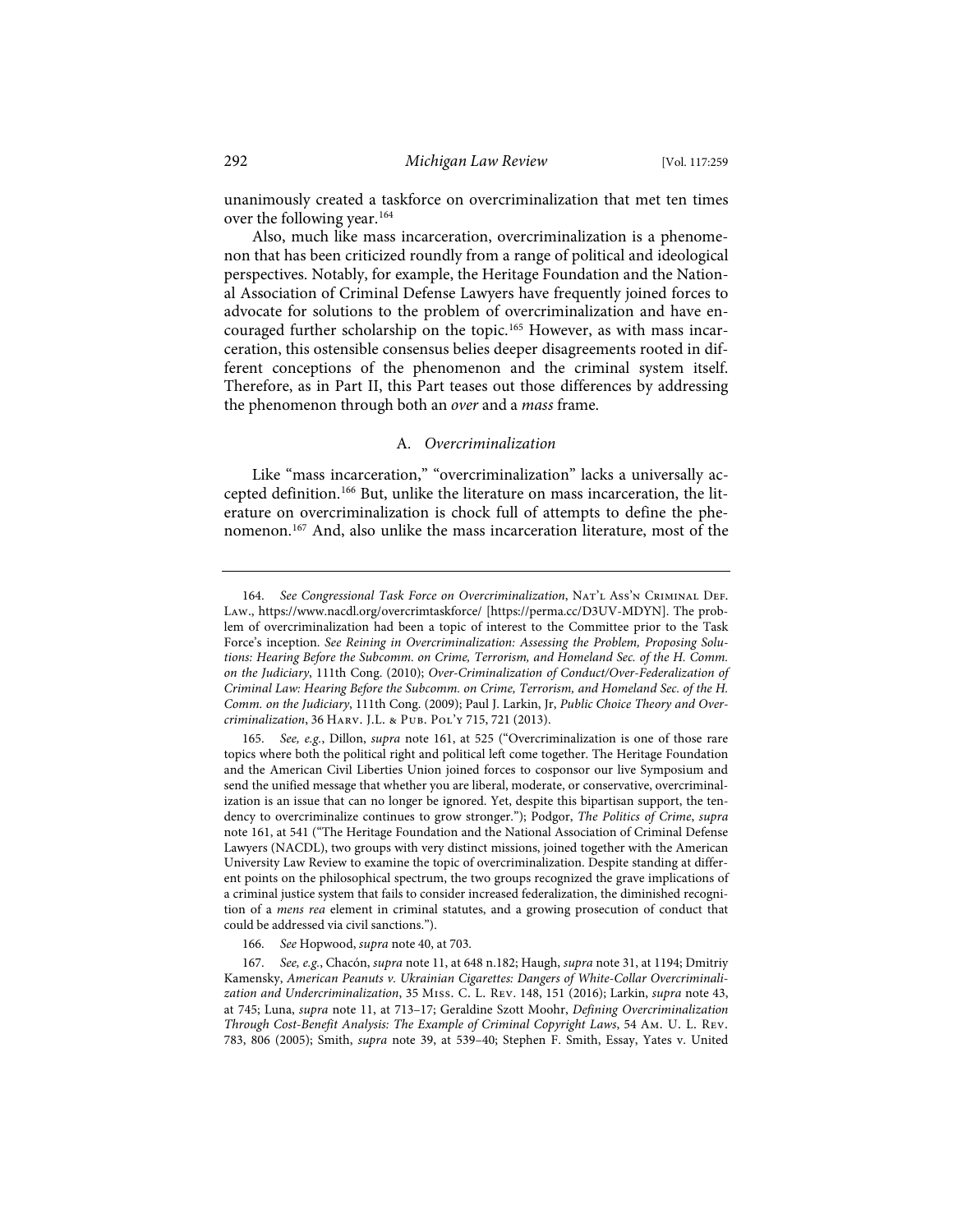overcriminalization literature adopts a decidedly *over* frame. Put simply, " 'overcriminalization' posits that there are too many criminal laws on the books today,"168 and overcriminalization is a problem because "we have . . . too many crimes in the United States."<sup>169</sup>

In this respect, overcriminalization invites (or is embedded in) an *over* frame for the criminal system—criminal law and punishment have their place, but the current system of criminalization has run amok. In defining the phenomenon, most scholars adopt a critique along the lines of Kadish's, but they tend to provide a set of descriptive elements or features, rather than a formal definition. For example, Sara Sun Beale contends that overcriminalization is characterized by "(1) excessive unchecked discretion in enforcement authorities, (2) inevitable disparity among similarly situated persons, (3) potential for abuse by enforcement authorities, (4) potential to undermine other significant values and evade significant procedural protections, and (5) misdirection of scarce resources (opportunity costs)."<sup>170</sup> In explaining how overcriminalization works in practice, Beale emphasizes two particular classes of crimes that exhibit the properties: (1) crimes that regulate morals; and (2) federal crimes that stretch the boundaries of federalism.<sup>171</sup> Likewise, Erik Luna asserts that "the overcriminalization phenomenon consists of: (1) untenable offenses; (2) superfluous statutes; (3) doctrines that overextend culpability; (4) crimes without jurisdictional authority; (5) grossly disproportionate punishments; and (6) excessive or pretextual enforcement of petty violations."172 That is, the *over* frame indicates that overcriminalization is as much a phenomenon (i.e., the passage of too many criminal statutes) as it is a means of classifying certain laws (i.e., criminal statutes that are objectionable, unnecessarily, or illegitimate).

Just as the *over* critique of mass incarceration begged the question of baselines or metrics,<sup>173</sup> so too does this way of thinking about overcriminalization.174 As Stephen Smith observes:

It is, of course, difficult to make such claims without a normative baseline—an idea of what constitutes the "right" number of criminal laws—and such a baseline is elusive at best. Still, history and crime rates provide relevant benchmarks, and they suggest that the criminal sanction is being seri-

- 168. Smith, *supra* note 39, at 538.
- 169. Husak, *supra* note 3, at 4.
- 170. Beale, *supra* note 11, at 749.
- 171. *See id.*
- 172. Luna, *supra* note 11, at 717.
- 173. *See supra* notes 135–138 and accompanying text.
- 174. *See* Smith, *supra* note 39, at 538.

States*: A Case Study in Overcriminalization*, 163 U. Pa. L. Rev. Online 147, 147 (2014) (defining overcriminalization as "the existence of multitudinous, often overlapping criminal laws that are so poorly defined that they sweep within their ambit conduct far afield from their intended target").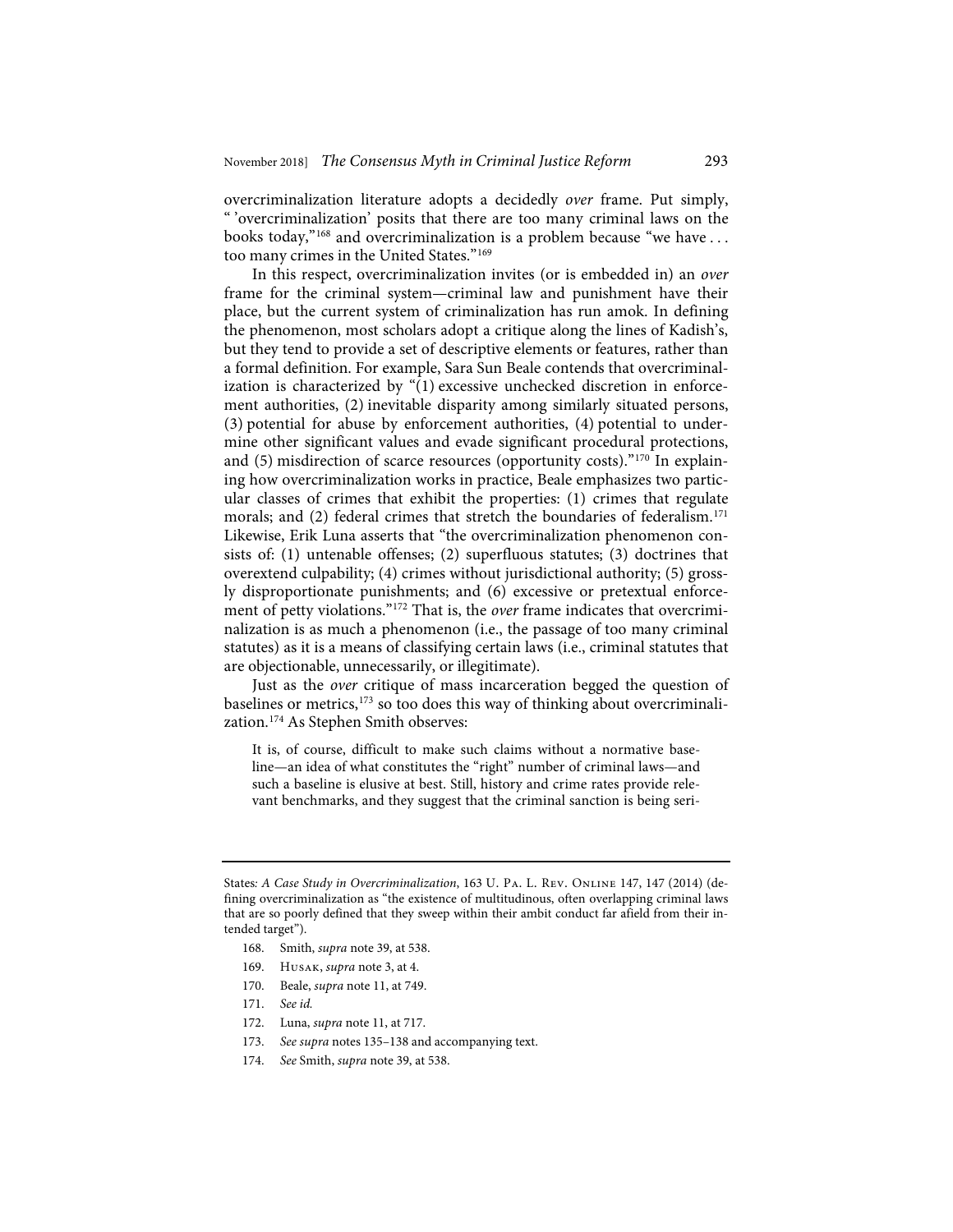ously overused, particularly at the federal level, where overcriminalization has resulted in nothing less than the federalization of crime.<sup>175</sup>

Much like Pfaff's *over* critiques of mass incarceration, Smith's account rightly notes the problem of metrics, but then assumes that the problem is, in some sense, obvious: just as there are too many people in prison, there are too many crimes on the books.<sup>176</sup>

As with the mass incarceration literature, however, a survey of the overcriminalization literature indicates that while many commentators agree that there is a problem, identifying just what constitutes overcriminalization can be a trickier proposition because the metrics applied vary. Indeed, the wide political spectrum of voices opposing overcriminalization makes the question of baselines and normative commitments even more difficult to answer.

To the civil libertarian critic, overcriminalization represents a triumph of the authoritarian state and a vitiation of individual rights.177 Whether it is using criminal law to impose a certain vision of morality, or whether it is empowering police and prosecutors unduly, overcriminalization poses a danger to individual rights or liberties.<sup>178</sup> Through this lens, those rights and liberties might be endangered by any criminal laws or law enforcement, but the presence of constitutional protections and a belief that some conduct might (or should) be criminalized keeps this from becoming an anarchic or abolitionist critique.179 Instead, this critique focuses on a range of criminal laws that often run counter to left political interests (e.g., criminalization of

<sup>175.</sup> *Id.*

<sup>176.</sup> While I share Pfaff's belief that there are too many people in prison and Smith's belief that there are too many criminal laws on the books, I do not think either conclusion is obvious without *some* normative baseline, metric, or set of commitments. In this case, the appeal to history does not strike me as terribly convincing. Society and the legal system have changed dramatically over time. That the criminal code does not resemble criminal codes from the Early Republic need not be a problem. (Unless, of course, one's normative commitment was that any departure from eighteenth century social, legal, and political orderings would be objectionable.) Indeed, a central purpose of this Article is to highlight how nonobvious these critiques of the criminal system are. Even if it were obvious (regardless of one's normative commitments) that the state criminalizes and incarcerates too much, that would tell us that there is a serious problem with the criminal system. But it would tell us very little about how to solve that problem because we still would lack a baseline against which to compare results, making it difficult to judge success and failure or to determine what solutions were desirable and which might be off the table.

<sup>177.</sup> *See, e.g.*, Silverglate, *supra* note 4; Gerard E. Lynch, *The Role of Criminal Law in Policing Corporate Misconduct*, 60 Law & Contemp. Probs. 23, 34 (1997); Jordan Blair Woods, *Decriminalization, Police Authority, and Routine Traffic Stops*, 62 UCLA L. Rev. 672, 736 (2015).

<sup>178.</sup> *See generally* Silverglate, *supra* note 4; Kadish, *supra* note 43.

<sup>179.</sup> Were the critique so totalizing, it would cease to be an *over* critique as there would be no baseline or optimal/acceptable rate of criminalization.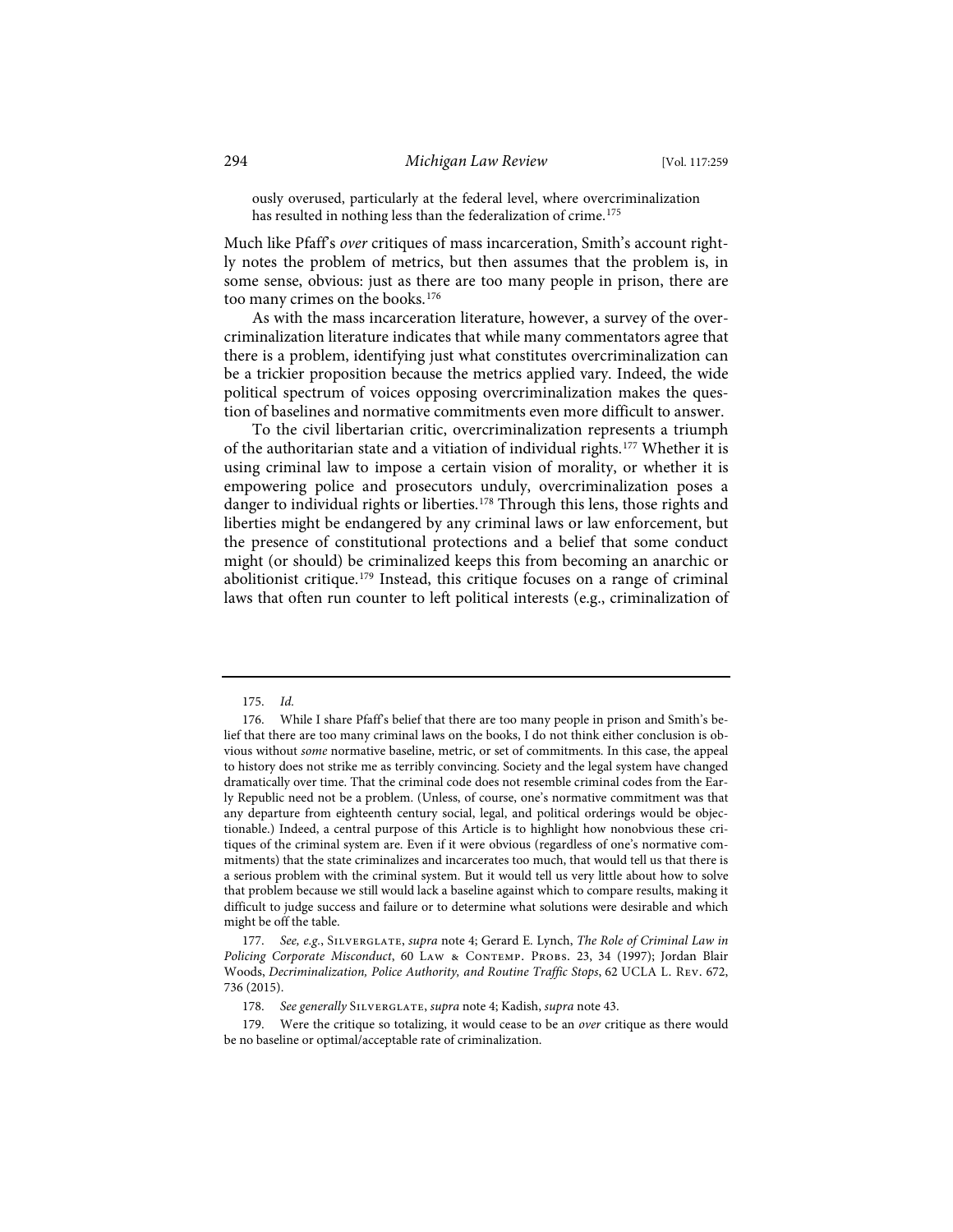abortion) or those that appear to go too far in empowering law enforcement.<sup>180</sup>

A range of conservative and right libertarian critics shares some common ground with the left civil libertarian (e.g., fear of an oppressive state, concern about arbitrary enforcement, underlying faith or belief in constitutional constraints and a nonauthoritarian criminal justice system).<sup>181</sup> But, unlike the civil libertarian critic, the libertarian critic views overcriminalization alongside the administrative state and aspects of the welfare state as a marker of unacceptable "big government."<sup>182</sup> The libertarian critique, then, often takes on a fundamentally deregulatory tone—there is too much criminal regulation, but there is also too much civil regulation.<sup>183</sup> As a result, the libertarian critique tends to emphasize regulatory crimes, particularly financial and environmental crimes that may harm industry.184

Some critiques from left and right (and center) prioritize concerns for "rule of law" and legitimacy.<sup>185</sup> Part of this critique rests on concerns of selective enforcement and prosecutorial discretion—as William Stuntz and others have stressed, too many criminal statutes and/or criminal statutes that are too broad grant too much discretion to prosecutors.186 If people commit

183. *See* Grover Norquist, Opinion, *Conservatives Must Police Bottom Line on Criminal Justice*, Orange County Reg. (Feb. 18, 2011, 12:40 PM), http://www.ocregister.com/articles/ prison-288870-government-criminal.html [https://perma.cc/T5K6-K6F9] ("Today's criminal justice system is big government on steroids, and the responsibility for taming its excesses falls to those committed to smaller government: conservatives.").

184. *See, e.g.*, Marc A. Levin, *At the State Level, So-Called Crimes Are Here, There, Everywhere*, Crim. Just., Spring 2013, at 4, 5 ("Excessive criminalization not only leads to injustice and unfairness, it also deters and even reduces productive activity. The Sarbanes-Oxley legislation and the labyrinth of rules it has spawned impose criminal penalties for accounting errors, and has saddled US businesses with an estimated \$100 million in compliance and opportunity costs."); George F. Will, Opinion, *Eric Garner, Criminalized to Death*, Wash. Post (Dec. 10, 2014), https://www.washingtonpost.com/opinions/george-will-eric-garner-criminalized-todeath/2014/12/10/9ac70090-7fd4-11e4-9f38-95a187e4c1f7\_story.html (on file with the *Michigan Law Review*).

185. *See, e.g.*, C. Jarrett Dieterle, Note, *The Lacey Act: A Case Study in the Mechanics of Overcriminalization*, 102 Geo. L.J. 1279, 1281 (2014).

186. *See, e.g.*, Josh Bowers, *Legal Guilt, Normative Innocence, and the Equitable Decision Not to Prosecute*, 110 Colum. L. Rev. 1655, 1665 (2010) ("[S]ubstantive overcriminalization increases not only the need for equitable discretion, but also the risk of its misuse or abuse."); J. Richard Broughton, *Congressional Inquiry and the Federal Criminal Law*, 46 U. Rich. L. Rev. 457, 477–78 (2012); Richard E. Myers II, *Responding to the Time-Based Failures of the Criminal Law Through a Criminal Sunset Amendment*, 49 B.C. L. Rev. 1327, 1354 (2008); William J.

<sup>180.</sup> *See, e.g.*, Kadish, *supra* note 43, at 162; Herbert L. Packer, The Aims of the Criminal Law *Revisited: A Plea for a New Look at "Substantive Due Process*,*"* 44 S. Cal. L. Rev. 490, 493 (1971).

<sup>181.</sup> See generally Go DIRECTLY TO JAIL: THE CRIMINALIZATION OF ALMOST EVERY-THING (Gene Healy ed., 2004).

<sup>182.</sup> *See* Donald A. Dripps, *Why* Gideon *Failed: Politics and Feedback Loops in the Reform of Criminal Justice*, 70 Wash. & Lee L. Rev. 883, 919 (2013) ("An important strand of contemporary conservative thought indeed sees the modern criminal justice system as big government with its usual defects.").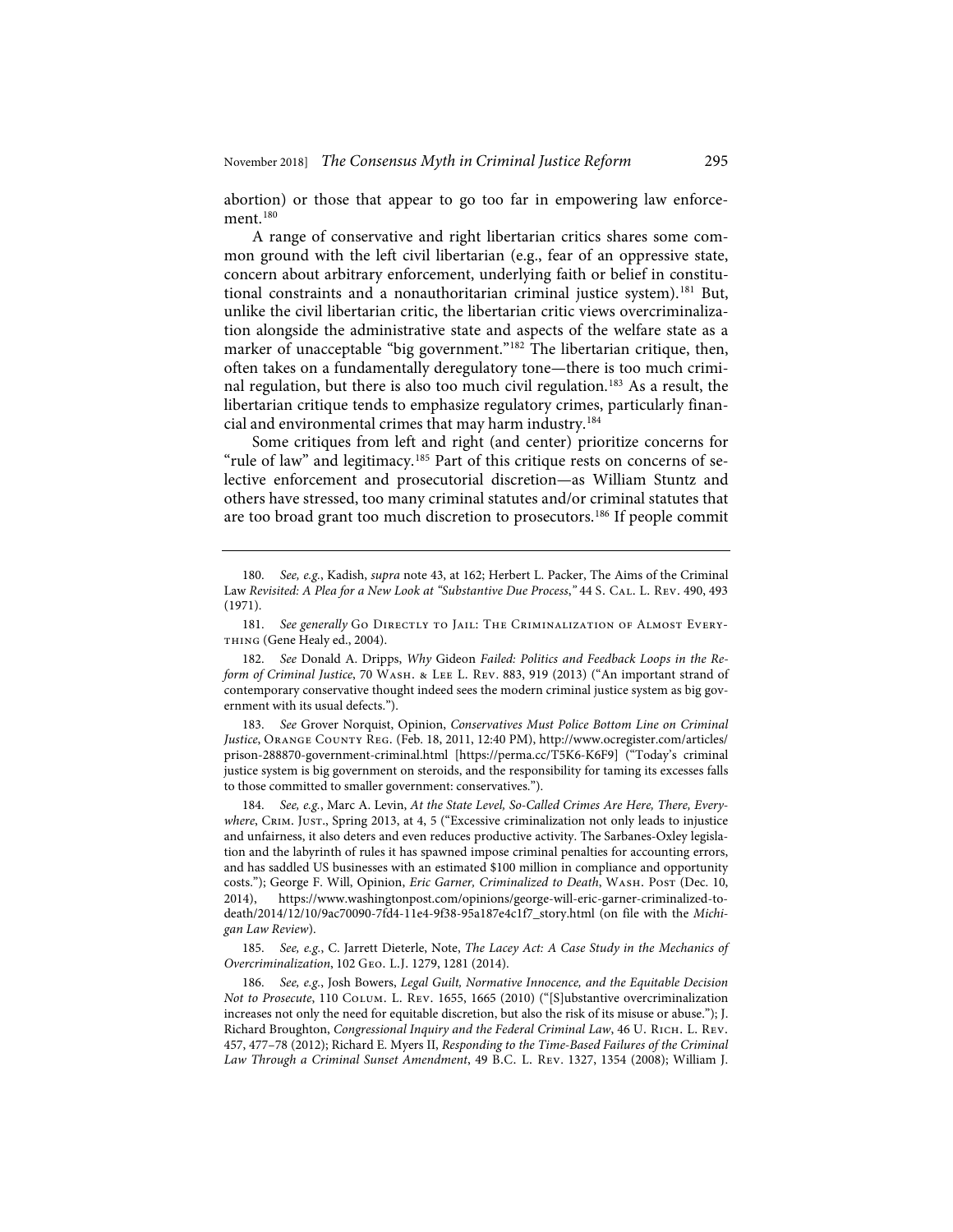crimes all the time (knowingly or unknowingly), then people are constantly at the mercy of prosecutors, allowing for pretextual and political prosecutions.187 Under this view, that discretion renders criminal law un-lawlike or, at least, highly contingent. As Stuntz claims, "[c]riminal law is . . . not law at all, but a veil that hides a system that allocates criminal punishment discretionarily."188 More broadly, this critique feeds into a belief that overcriminalization undermines the importance and legitimacy of the criminal system. As Judge Gerard Lynch argues, "[b]oth in justice to those so labeled [as criminals], and to preserve the always-threatened moral capital of the criminal law from dilution, conviction of crime must ordinarily be reserved for those who violate deeply held and broadly agreed social norms."<sup>189</sup> Indeed, this claim is part of what makes these *over* critiques emblematic of an *over* frame—they depend on strong claims about the existence of a baseline that makes the criminal justice system inherently legitimate.<sup>190</sup>

Returning to the lists of elements that Beale and Luna provide, it is worth noting that most of these *over* critiques focus on examples of overcriminalization, rather than generally discussing that baseline. That in and of itself is not remarkable—certainly, a commentator identifying a phenomenon should be able to provide specific, concrete examples. But it is fascinating how much of the scholarship and policy work on overcriminalization relies on individual statutes or individual prosecutions. Unquestionably, the stories of individuals ensnared in the criminal system are a critical component of public fascination with crime policy and are a significant driver of the criminal justice reform movement.<sup>191</sup> Whether it is the proliferation of statutes named after crime victims,<sup>192</sup> the rise of the Black Lives Matter

- 188. Stuntz, *supra* note 22, at 599.
- 189. Lynch, *supra* note 177, at 47.

Stuntz, Commentary, *O.J. Simpson, Bill Clinton, and the Transsubstantive Fourth Amendment*, 114 Harv. L. Rev. 842, 855 (2001); William J. Stuntz, *The Uneasy Relationship Between Criminal Procedure and Criminal Justice*, 107 Yale L.J. 1, 4 (1997).

<sup>187.</sup> *See generally* Daniel C. Richman & William J. Stuntz, Essay, *Al Capone's Revenge: An Essay on the Political Economy of Pretextual Prosecution*, 105 Colum. L. Rev. 583 (2005).

<sup>190.</sup> *See* John G. Malcolm, *Criminal Justice Reform at the Crossroads*, 20 Tex. Rev. L. & Pol. 249, 281 (2016) ("There are, of course, certain kinds of crimes such as murder, rape, arson, robbery, and fraud . . . that are clearly morally opprobrious. It is completely appropriate and necessary in such cases to bring the moral force of the government in the form of a criminal prosecution in order to maintain order and respect for the rule of law.").

<sup>191.</sup> *See Mission Statement*, Marshall Project, https://www.themarshallproject.org/ about#.vdaFEZxjl [https://perma.cc/68PG-HRU3] ("The Marshall Project is a nonpartisan, nonprofit news organization that seeks to create and sustain a sense of national urgency about the U.S. criminal justice system. . . . In all of our work we strive to educate and enlarge the audience of people who care about the state of criminal justice.").

<sup>192.</sup> *See* Rachel E. Barkow, *Criminal Law as Regulation*, 8 N.Y.U. J.L. & Liberty 316, 322 (2014).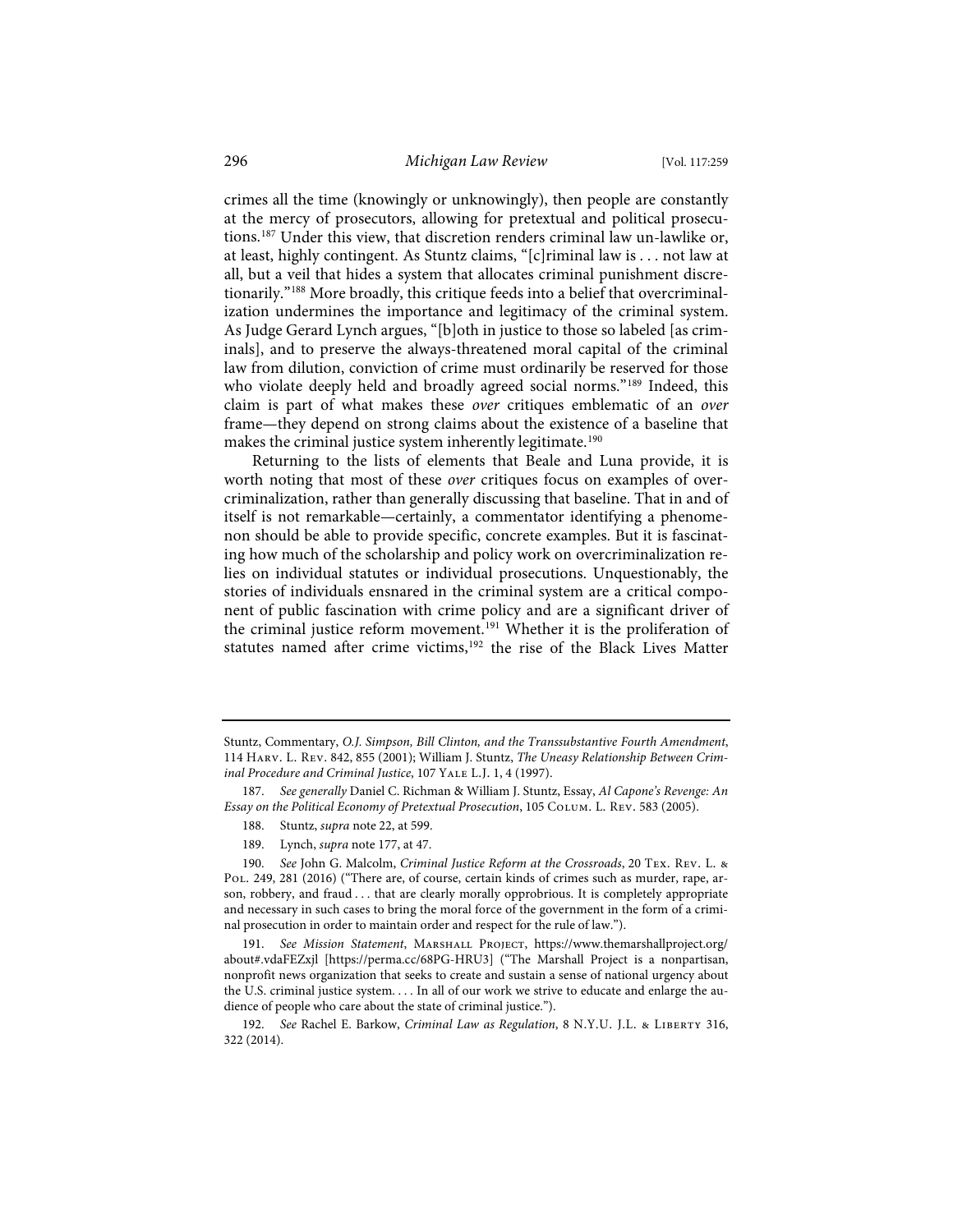movement,<sup>193</sup> or the success of the Innocence Project,<sup>194</sup> personal stories and publicized cases shape public perception and help define the politics of crime. Or, as Rachel Barkow puts it, "in criminal law, stories, not data, drive the policy analysis."195 Yet, the overcriminalization literature's foregrounding of anecdotes presents a fascinating tension: on the one hand, most commentators suggest that overcriminalization is a sweeping phenomenon; on the other hand, they identify one-off cases that do not necessarily appear to be representative.

A laundry list of cases and statutes recur in overcriminalization literature as illustrations of criminal law's absurd breadth. For example, a number of commentators cite to *United States v. McNab*, <sup>196</sup> occasionally referred to simply as "the Honduran lobster case."<sup>197</sup> In *McNab*, the defendant was convicted under the Lacey Act<sup>198</sup> and sentenced to eight years in prison for importing spiny rock lobsters in violation of a Honduran regulation (which the government of Honduras subsequently disavowed).199 A pair of recent Supreme Court cases also have drawn significant attention as illustrations of overcriminalization: in *Yates v. United States*, <sup>200</sup> a fisherman was charged with three felonies—"destroying property to prevent a federal seizure in violation of 18 U.S.C. § 2232(a); destroying the undersized fish—an alleged 'tangible object' under Sarbanes-Oxley—to impede an investigation in violation of 18 U.S.C. § 1519; and making a false statement to a federal officer in violation of 18 U.S.C. § 1001(a)(2)."201 And, in *Bond v. United States*, <sup>202</sup> a woman was charged under a chemical weapons treaty for attempting to poison a romantic rival.<sup>203</sup> While neither of these cases explicitly addresses the

200. 135 S. Ct. 1074 (2015).

<sup>193.</sup> *See generally* Amna A. Akbar, *Law's Exposure: The Movement and the Legal Academy*, 65 J. Legal Educ. 352 (2015).

<sup>194.</sup> *See* Daniel S. Medwed, *Innocentrism*, 2008 U. Ill. L. Rev. 1549, 1551.

<sup>195.</sup> Barkow, *supra* note 192, at 322.

<sup>196. 331</sup> F.3d 1228, 1232, *as amended* (11th Cir. May 29, 2003).

<sup>197.</sup> *See* Mary Beth Buchanan et al., Panel: Criminal Law at the Federal Level, *The Federalist Society 2013 Executive Branch Review Conference*, 18 Tex. Rev. L. & Pol. 97, 108, 114 (2013).

<sup>198. 16</sup> U.S.C. §§ 1701, 3371-3372 (2012).

<sup>199.</sup> *McNab*, 331 F.3d at 1232; *see* Buchanan et al., *supra* note 197, at 108; Larkin, *supra* note 164, at 744 n.125. For additional discussion of the case in the context of overcriminalization, see, for example, Paul J. Larkin, Jr., *A Mistake of Law Defense as a Remedy for Overcriminalization*, Crim. Just., Spring 2013, at 10, 12; Luna, *supra* note 11, at 710 & n.42; Edwin Meese III & Paul J. Larkin, Jr., *Reconsidering the Mistake of Law Defense*, 102 J. Crim. L. & Criminology 725, 777–82 (2012); and Matthew S. White, Note, *Overcriminalization Based on Foreign Law: How the Lacey Act Incorporates Foreign Law to Overcriminalize Importers and*  Users of Timber Products, 12 WASH. U. GLOBAL STUD. L. REV. 381, 388 (2013).

<sup>201.</sup> Todd Haugh, *The Criminalization of Compliance*, 92 NOTRE DAME L. REV. 1215, 1236 (2017); *see also* Cynthia Godsoe, *Recasting Vagueness: The Case of Teen Sex Statutes*, 74 Wash. & Lee L. Rev. 173, 237–39 (2017); Smith, *supra* note 167.

<sup>202. 134</sup> S. Ct. 2077 (2014).

<sup>203.</sup> *Bond*, 134 S. Ct. at 2085.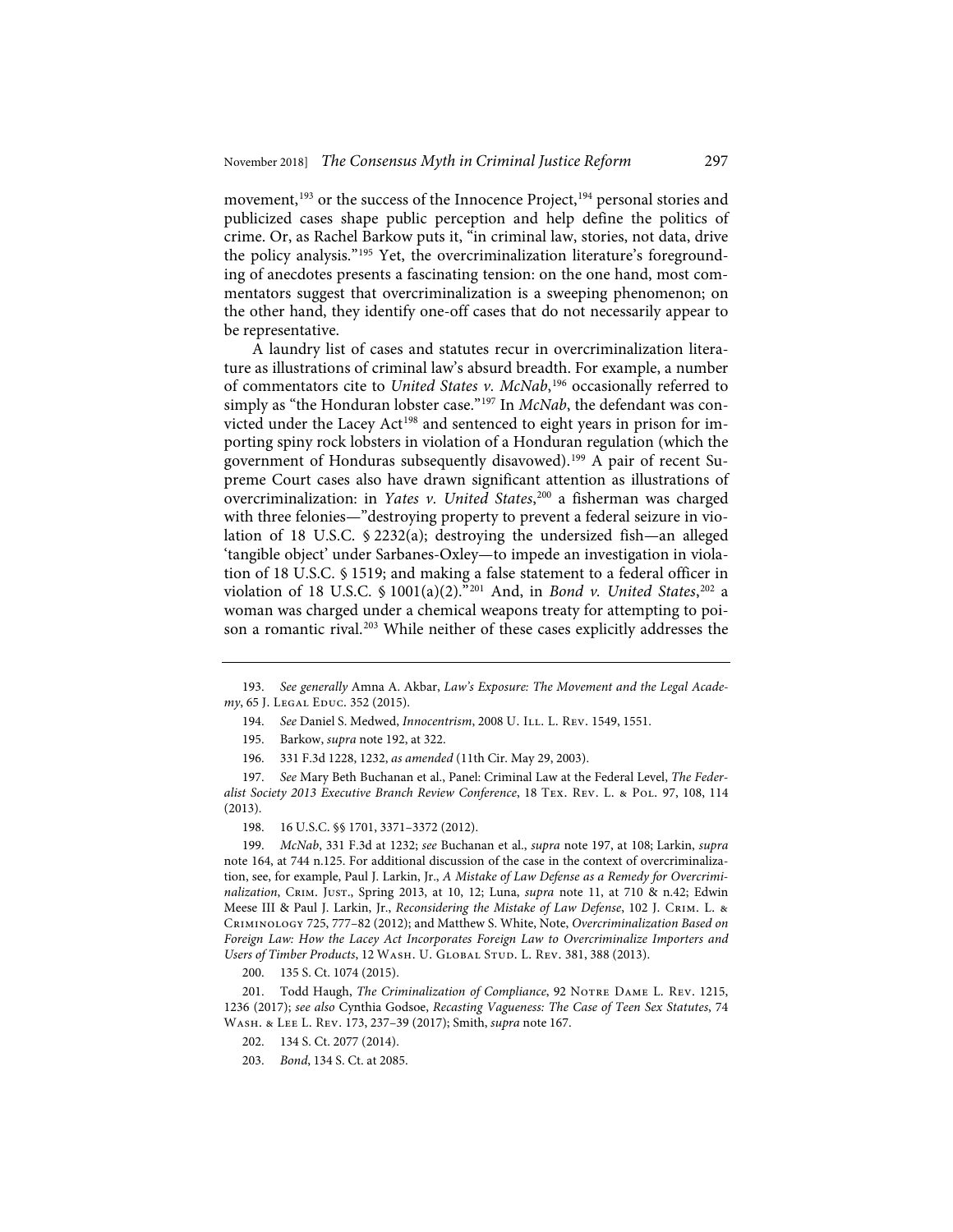overcriminalization phenomenon, both include critiques of prosecutorial discretion and the overbreadth and overly broad application of criminal statutes.<sup>204</sup>

The focus on statutes' absurd application or on criminal prohibitions that do not pass the "laugh test" similarly are a staple in the *over* literature.205 One scholar suggests that "[t]he most 'famously innocuous federal crimes' are the 'Woodsy Owl' statute, which prohibits the unauthorized use of the character 'Woodsy Owl,' the name 'Woodsy Owl,' and the associated slogan, 'Give a Hoot, Don't Pollute,' and the federal prohibition against tearing the tag off a mattress."206 Another commentator provides a list of statutes that criminalize conduct including: "transport[ing] water hyacinths, alligator grass, or water chestnut plants $[,$ ... writ[ing] a check for an amount less than \$1[, and]  $\dots$  install[ing] a toilet that uses too much water per flush."207 And, a Twitter feed with over fifty thousand followers, "A Crime a Day," posts a new federal criminal law each day, highlighting esoteric laws or applications.208

To be clear, none of these accounts suggests that prisons are full of people who have violated the "Woodsy Owl" statute, transported garden plants improperly, or installed high-flow toilets. Put differently, the *over* critique of overcriminalization generally does not foreground systemic punishment or enforcement.209 That is, the *potential* enforcement of statutes is a problem, as are some specific examples of particularly egregious enforcement, but the claim generally is distinct from claims regarding overpunishment or overenforcement.210 Instead, the focus appears to be on preserving rule of law val-

210. Husak's work is an outlier in this respect, as it explicitly argues that it is overpunishment and massive prison populations that drive his critique and make overcriminalization a moral and political crisis. *See* Husak, *supra* note 3, at 3 ("I argue that overcriminalization is objectionable mainly because it produces too much punishment."). In this respect, Husak's *over* account of overcriminalization is inextricably tied to his *over* critique of mass incarceration. While both critiques adopt an over frame (i.e., predicated on a retributivist's views about deserved punishment and respect for rule of law), Husak's move to tie the two critiques makes his account more closely aligned with what I describe as *mass* critiques of overcriminalization (i.e., accounts fundamentally concerned with enforcement). *See generally infra* Section III.B. Donald Dripps similarly argues that too much punishment is a part of the overcriminalization

<sup>204.</sup> *See* Michael Pierce, *The Court and Overcriminalization*, 68 Stan. L. Rev. Online 50, 50–51 (2015).

<sup>205.</sup> Luna, *supra* note 11, at 716.

<sup>206.</sup> Mila Sohoni, *The Idea of "Too Much Law*," 80 FORDHAM L. REV. 1585, 1606 n.118 (2012).

<sup>207.</sup> Malcolm, *supra* note 190, at 279–80.

<sup>208.</sup> See A Crime a Day (@CrimeADay), Twirrer, https://twitter.com/CrimeADay [https://perma.cc/NR5R-EWP7].

<sup>209.</sup> *But see* Broughton, *supra* note 186, at 467 ("Still others fear the problem of punishment severity and mass incarceration, which are incident to the growth of federal criminal law and the resulting increase in prosecutions, convictions (and therefore more prisoners), and strained budgets and resources at a time of outrageous deficits and slow economic growth.").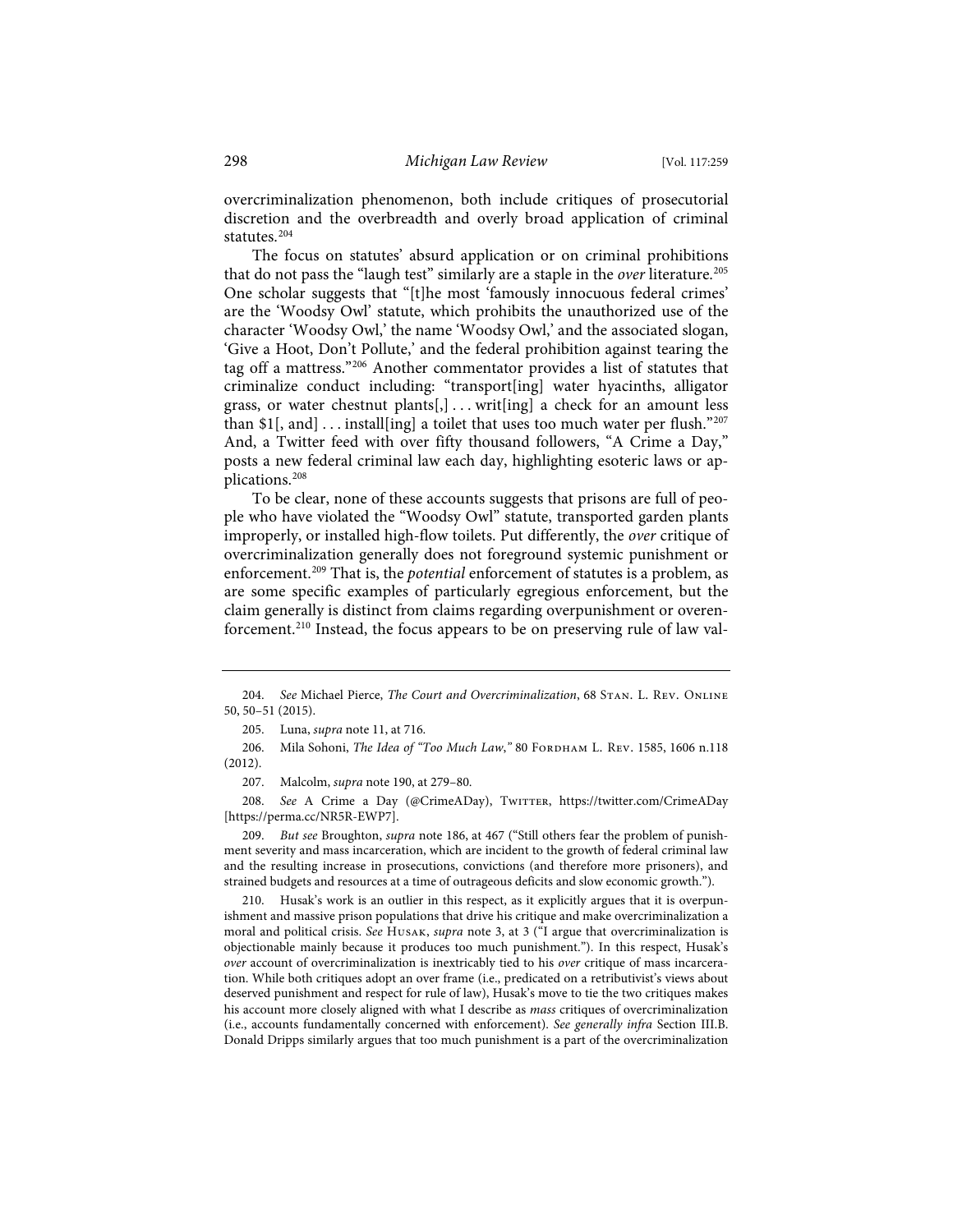ues (i.e., if we all break the criminal law, how can we respect it), reducing prosecutorial power, and perhaps preventing any chilling effects.

Many of these *over* critiques are designed to highlight the absurdity or outrageousness of the criminal code's breadth. Critically, though, there is an implicit assumption in many of these critiques about what should and should not be criminalized and who should and should not be subject to criminal penalties. For example, maybe Woodsy Owl is an easy case, but what about hunting on certain public lands or failure to comply with food safety laws? It is fair to argue that criminal law is not the best way to address the concerns that those statutes advance. (And, a critic adopting a *mass* frame might well agree.) But that does not mean that they are easy cases. Indeed, one of the challenges for the overcriminalization literature and the bipartisan *over* critique in this area is the question of civil versus criminal regulation. If a libertarian critic believed that it were wrong or absurd for the state to regulate civilly how a slaughterhouse employee processed meat, then the critic necessarily would believe that criminal regulations were even worse. That is, regulation is the evil to be stopped. Overcriminalization is but a particularly pernicious form of that evil. But what about a critic (left or otherwise) who believes that the state can and should regulate meat processing civilly or administratively?<sup>211</sup> Such a critic would need to have a theory of criminalization, or at least a way of understanding the world in which she could tease out the different strands of regulation and make sense of what punishments (civil or criminal) matched a given misdeed.<sup>212</sup> The specter of state violence might be more immediate and ominous in the criminal regulatory context, but that doesn't mean state violence (or threat thereof) is somehow lacking in the civil regulatory context.

Proposed solutions reflecting an *over* critique tend to center deregulatory concerns, rather than a focus on prison populations or widespread enforcement. For example, former Attorney General Edwin Meese has proposed four fixes that Congress can employ to address overcriminalization: (1) consolidating most federal crimes into Title 18 of the U.S. Code; (2) repealing or consolidating "redundant, superfluous, and unnecessary" criminal statutes; (3) preventing administrative agencies from defining crim-

phenomenon, but articulates his critique even more explicitly in *over* terms by emphasizing that "all agree" incarceration is appropriate in some cases. *See* Donald A. Dripps, *Terror and Tolerance: Criminal Justice for the New Age of Anxiety*, 1 Ohio St. J. Crim. L. 9, 12 (2003) ("Not only are many harmless or trivially harmful acts made crimes, but harmful wrongdoing that all agree should be criminal is made punishable by draconian prison terms." (footnote omitted)).

<sup>211.</sup> *Cf.* Douglas N. Husak, *Guns and Drugs: Case Studies on the Principled Limits of the Criminal Sanction*, 23 Law & Phil. 437, 445 n.28 (2004) (noting that libertarians "have the virtue of consistency" on some questions of criminalization).

<sup>212.</sup> *See generally* Douglas Husak, *Reservations About* Overcriminalization, 14 New Crim. L. Rev. 97 (2011). Of course, despite her ostensibly more consistent approach, the libertarian critic would need to do a similar sort of justifying in order to explain why it is wrong for the state to regulate in many or most cases, but why the state still can use violence against some people who commit certain crimes.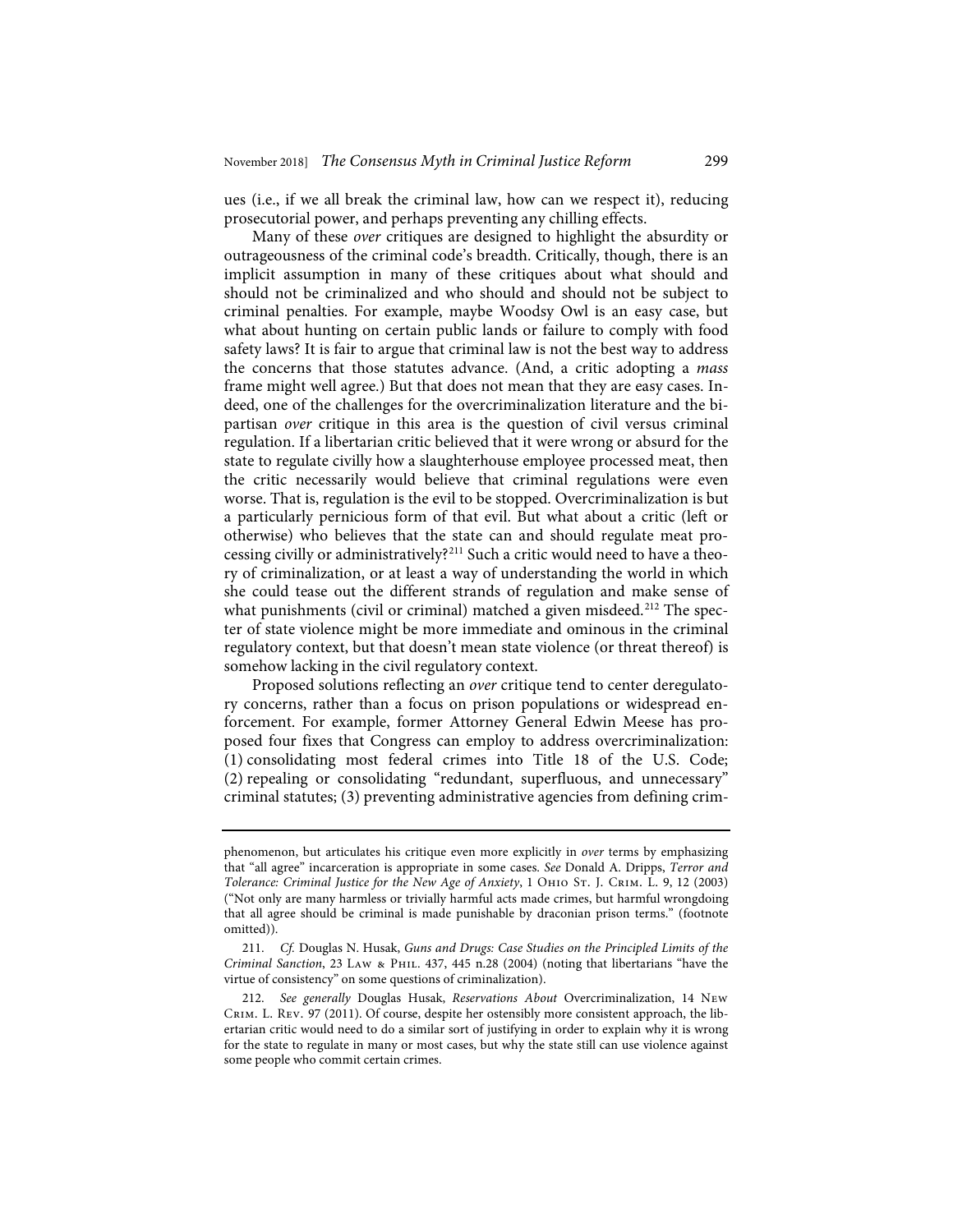inal offenses; and (4) imposing heightened *mens rea* requirements to limit or eliminate strict liability crimes.<sup>213</sup> Certainly, Meese comes from a staunchly conservative viewpoint and might disagree with a range of other *over* critics, but some of his proposals have found significant backing and reflect some version of the *over* critique. Therefore, it is worth considering the practical consequences of the proposals.

First and foremost, the emphasis here (and throughout the overcriminalization literature) is on the federal system.<sup>214</sup> As others have noted,<sup>215</sup> the focus on the federal is misplaced, given that states do most of the policing, prosecuting, and imprisoning.216 Certainly scholars particularly concerned about federalism might want to address the problem of "over federalization,"217 but it is not clear that a state's decision to pass many of the objectionable statutes would be less troubling than the federal government's.<sup>218</sup> Even aside from that concern, though, there is real reason to be skeptical about the practical impact of Meese's proposals.

Three of the four (excluding the agency one) speak to concerns about notice. Notice may be a critically important component of constitutional law and due process values,<sup>219</sup> but it is not clear who actually would benefit from the calls to consolidate. That is, most people probably don't own a bound copy of Title 18 and probably are not knowledgeable about the law (whether civil or criminal). Indeed, that observation drives much of the criticism of overcriminalization and that has led to greater calls for an expanded "mis-

216. *See, e.g.*, id. at 13–14; Welty, *supra* note 214, at 1937 n.7.

<sup>213.</sup> Edwin Meese III, *Principles for Revising the Criminal Code*, HERITAGE FOUND. (Dec. 13, 2011), https://www.heritage.org/testimony/principles-revising-the-criminal-code [https:// perma.cc/VUN7-XWGU].

<sup>214.</sup> *See, e.g.*, Brown, *supra* note 159, at 231; Julie R. O'Sullivan, *The Federal Criminal "Code" Is a Disgrace: Obstruction Statutes as Case Study*, 96 J. Crim. L. & Criminology 643, 654 (2006); Stephen F. Smith, *Proportionality and Federalization*, 91 Va. L. Rev. 879, 908 (2005); Jeff Welty, *Overcriminalization in North Carolina*, 92 N.C. L. Rev. 1935, 1937 (2014) ("Virtually all the discussion of overcriminalization has focused on the federal govern $ment \dots$ ").

<sup>215.</sup> *See* Pfaff, *supra* note 20, at 13.

<sup>217.</sup> *See, e.g.*, Kathleen F. Brickey, *Criminal Mischief: The Federalization of American Criminal Law*, 46 Hastings L.J. 1135 (1995); William H. Pryor Jr., Commentary, *Federalism and Sentencing Reform in the Post-*Blakely*/*Booker *Era*, 8 Ohio St. J. Crim. L. 515, 517 (2011).

<sup>218.</sup> That is, unless the critique is rooted distinctly in the Commerce Clause, it is not clear why concerns associated with overcriminalization would or should be lessened if state legislatures, rather than the federal one, were passing the laws. The same concerns about the moral justifications and the economic costs would persist in either case.

<sup>219.</sup> *See, e.g.*, Carissa Byrne Hessick, *Vagueness Principles*, 48 Ariz. St. L.J. 1137, 1139– 40 (2016); Paul H. Robinson, *Fair Notice and Fair Adjudication: Two Kinds of Legality*, 154 U. Pa. L. Rev. 335, 364 (2005).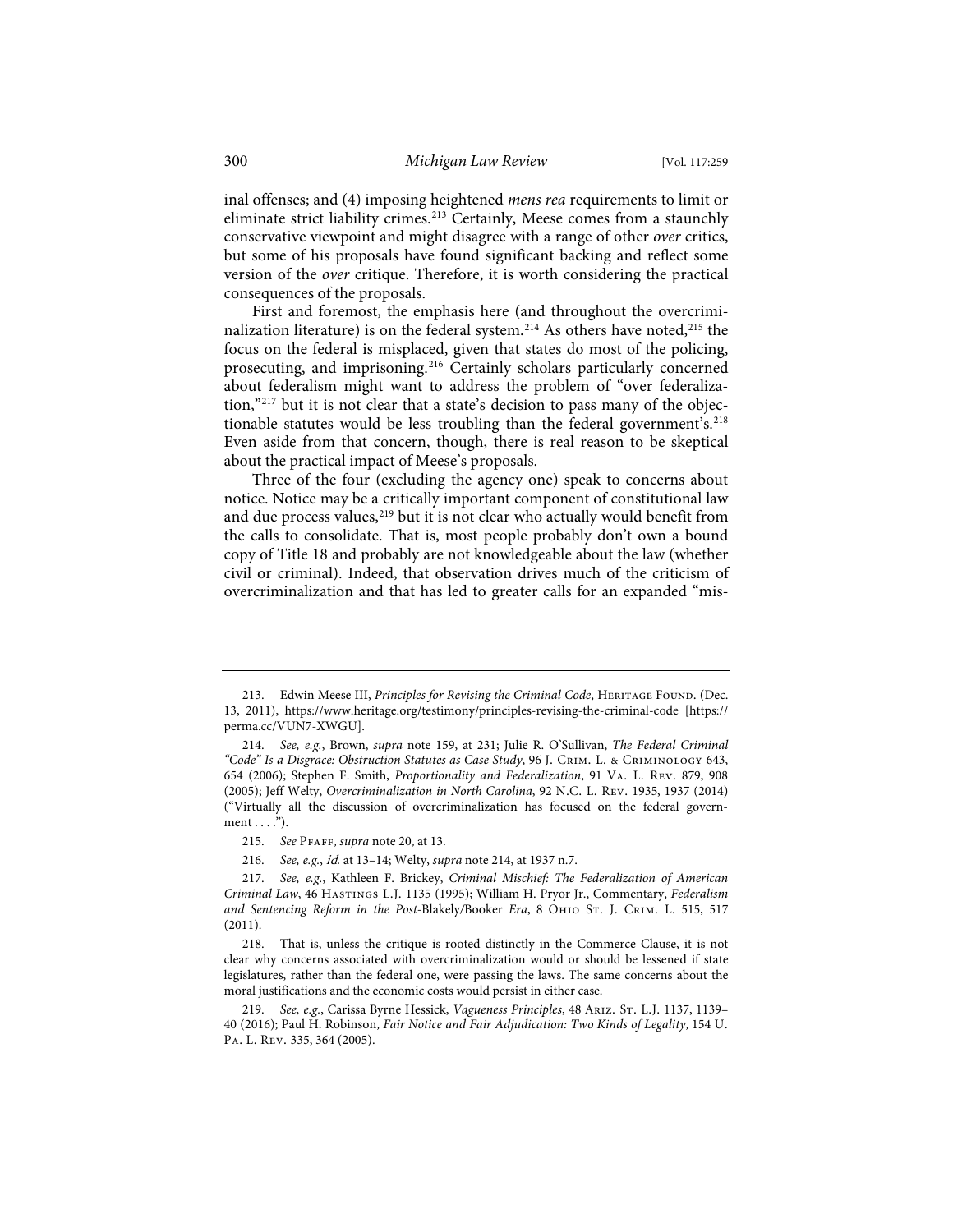take of law" defense.<sup>220</sup> To the extent that a cleaner federal code might make it easier to be on notice, I think it is fair to wonder about the distributive effects of that notice. That is, it may be that the better educated will be more likely to stay apprised of what the criminal code has to say. Perhaps more pointedly, notice probably would be more meaningful to a business, corporation, or wealthy individual who retained a lawyer or had a team dedicated to compliance. My claim is not that the wealthy should be unable to comply with the law, or even that I would not support Meese's proposal, but rather that the proposal appears to speak only to a narrow segment of the population—a segment of the population that looks very different from the millions of Americans caught up in the criminal system.221

The recommendation regarding agency authority has a similar flavor and appears to jibe with conservative and libertarian deregulatory takes on overcriminalization.222 How many defendants or prosecutions would be affected remains an empirical question, but, based on available Bureau of Justice Statistics data, it seems unlikely that regulatory offenses (i.e., crimes defined by agency, rather than legislature) account for a large percentage of prison admissions.<sup>223</sup>

Finally, *mens rea* reform has been both one of the most popular reform proposals and also one of the most contentious.224 It has been supported by both conservative activists and criminal defense attorneys but opposed by politicians and commentators on the left who believe that it would operate as a shield against prosecutions for financial and environmental crime.225 It is possible that *mens rea* reform might cut more broadly than other proposals and implicate a range of crimes and help a range of less privileged defend-

<sup>220.</sup> *See* Paul J. Larkin, Jr., *Taking Mistakes Seriously*, 28 BYU J. Pub. L. 71, 115 (2013); *cf.* Ilya Somin, Democracy and Political Ignorance: Why Smaller Government Is Smarter (2013) (examining the concept of political ignorance and voters' lack of understanding of the political system).

<sup>221.</sup> By way of comparison, consider Alexandra Natapoff's description of the "penal pyramid." *See generally* Natapoff, *supra* note 12. According to Natapoff, the role of formal legal rules in the criminal system reflects a stratified society: at the top of the pyramid, the wealthy tend to live in a world that can be described by legal rules and some concept of "rule of law." *See id.* at 73. As we move down the pyramid, legal doctrine becomes increasingly less useful as a means of predicting outcomes or explaining individuals' interactions with the criminal system. *See id.*

<sup>222.</sup> *See supra* notes 181–184 and accompanying text.

<sup>223.</sup> *See* E. Ann Carson, Bureau of Justice Statistics, U.S. Dep't of Justice, Prisoners in 2013, at 16–17 (2014), https://www.bjs.gov/content/pub/pdf/p13.pdf [https://perma. cc/EX73-9XR3].

<sup>224.</sup> *See, e.g.*, Peter J. Henning, *Making Sure "The Buck Stops Here": Barring Executives*  for Corporate Violations, 2012 U. CHI. LEGAL F. 91, 109; Harvey Silverglate, *Remarks on Restoring the* Mens Rea *Requirement*, 7 J.L. Econ. & Pol'y 711 (2011); Sarah N. Welling, *Reviving the Federal Crime of Gratuities*, 55 Ariz. L. Rev. 417, 446 (2013).

<sup>225.</sup> *See* Alex Sarch, *How to Solve the Biggest Issue Holding Up Criminal Justice Reform*, POLITICO (May 16, 2016, 5:25 AM), http://www.politico.com/agenda/story/2016/05/criminaljustice-reform-mens-rea-middle-ground-000120 [https://perma.cc/HTW6-YEN3].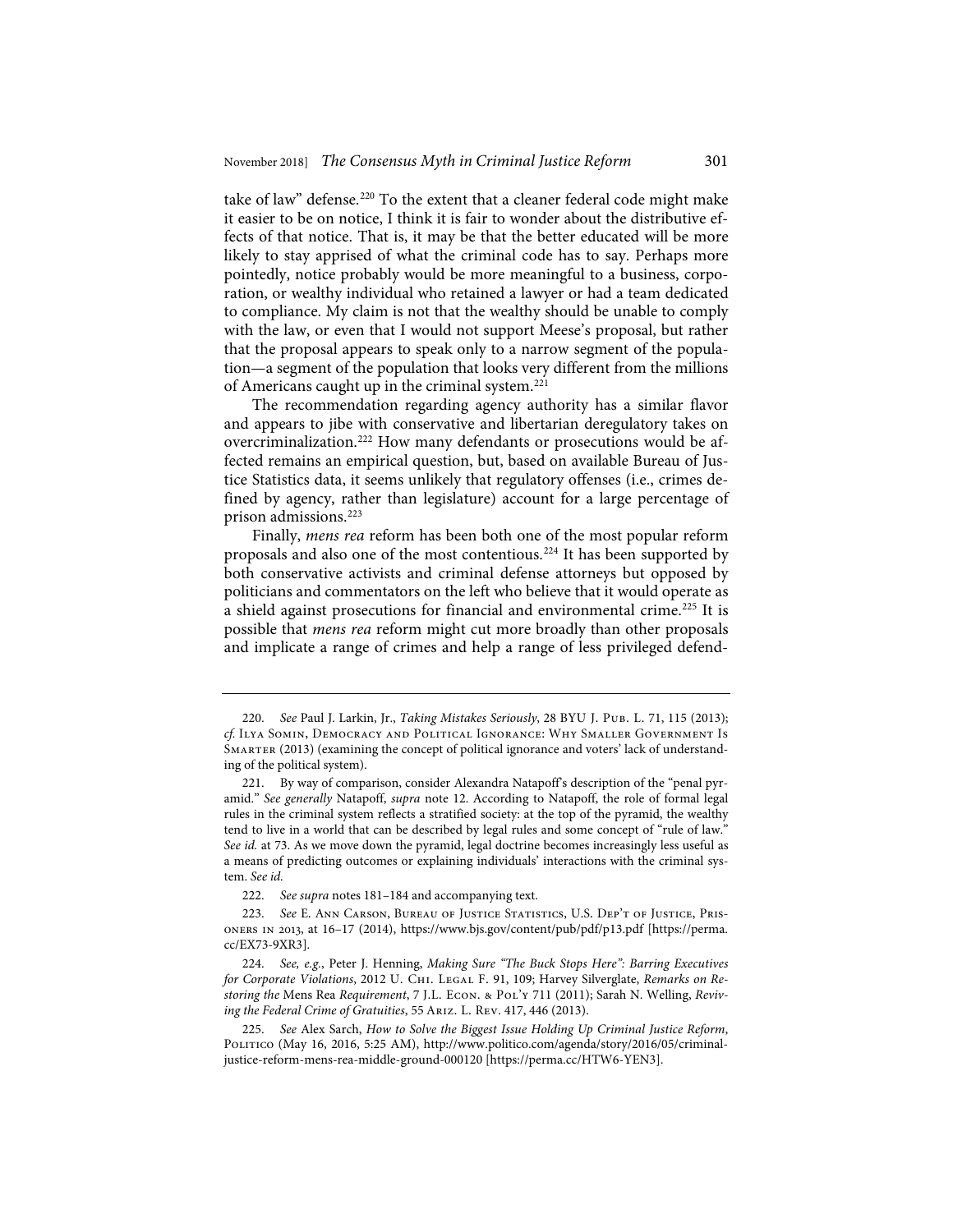ants. And, even if it primarily benefited people charged with corporate crime, it might have a broader impact on the way in which criminal statutes were drafted, or perhaps even the general approach to criminal punishment that has embraced strict liability.

Once again, that these proposals might benefit business or more affluent people does not mean that they are not worthy changes. But the proposals help illuminate the scope of the *over* critiques and their distance from the *mass* critiques. Indeed, each of these proposals, like the critiques from which they flow, depends on the belief that criminalization has run amok, but that the state does need tools to prosecute and incarcerate some class of individuals—individuals who do not need to be shielded from overcriminalization's reach. And, as I will discuss in Part IV, opposition to *mens rea* reform from the left indicates how tenuous and contingent the *over* critique may be: even among criminal justice reform proponents and critics of criminal law's reach, the political drive to use criminal law to address social problems (e.g., economic inequality or environmental degradation) remains high.

# B. *Mass Criminalization*

While the majority of the literature on overcriminalization employs the *over* frame, a certain strand (or strands) of critical writing appears to address questions of overcriminalization through a *mass* frame. To be clear (and unlike in the context of mass incarceration), much of the literature discussed in this Section is not explicitly framed in terms of overcriminalization as such. That is, the literature addresses problems and pathologies that I think it is fair to classify as "overcriminalization," but the authors do not necessarily invoke seminal overcriminalization literature or frame their critiques in similar terms. Nevertheless, scholars, activists, and commentators have adopted a set of critiques that sound in concerns about overcriminalization, but through a very different lens—a *mass* lens, prioritizing a concern for social control, the role of the state, and criminal law's function as a tool of social marginalization.

As a preliminary matter, it is worth noting that a limited amount of criminal law scholarship actually does use the phrase "mass criminalization."226 A certain amount of this literature appears to use "mass criminalization" interchangeably with a traditional, *over* characterization of overcriminalization, often citing to *over* accounts or definitions.<sup>227</sup> Other authors

<sup>226.</sup> A Westlaw search of all law reviews and journals conducted on August 25, 2018 yielded seventy-four articles that used the phrase.

<sup>227.</sup> See, e.g., Andrea L. Dennis, *Criminal Law as Family Law*, 33 GA. St. U. L. Rev. 285, 308 (2017); Brian M. Murray, *A New Era for Expungement Law Reform? Recent Developments at the State and Federal Levels*, 10 Harv. L. & Pol'y Rev. 361, 362 n.4 (2016) ("Mass criminalization refers to the incredible expansion and enforcement of the criminal code at the state and federal level." (citing Silverglate, *supra* note 4)); Jonathan Oberman & Kendea Johnson, *Broken Windows: Restoring Social Order or Damaging and Depleting New York's Poor Commu-*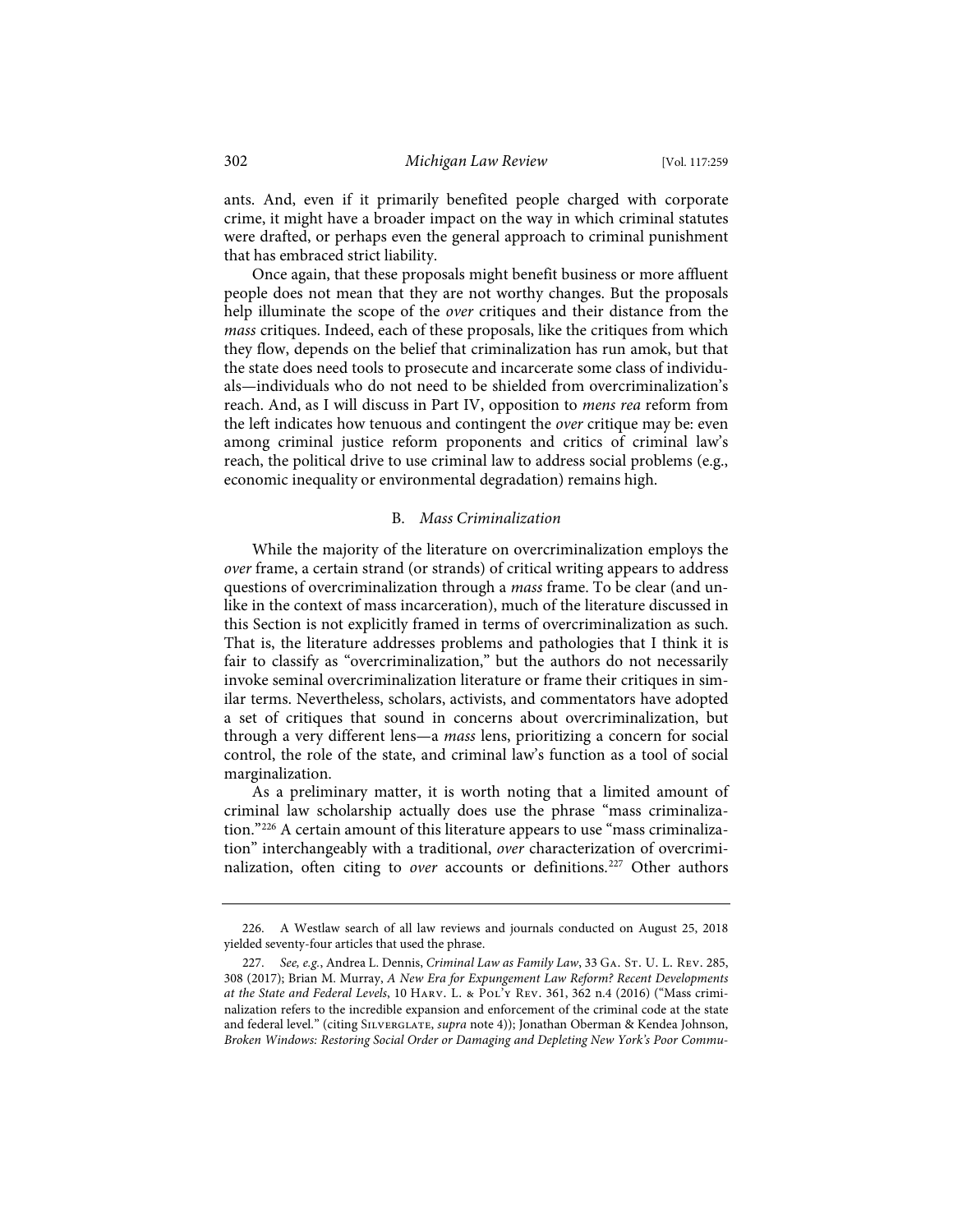appear to use "mass criminalization" as interchangeable with "mass incarceration."228

Using a more explicitly *mass* frame, though, other scholars use "mass criminalization" to refer to overcriminalization as a means of social control. For example, Jenny Roberts critiques overcriminalization through the frame of criminal records and collateral consequences for previously incarcerated individuals.229 Roberts's claim is not that the wrong people have criminal records or that the system is failing to sort among people who are morally culpable and those who are not. Instead, her claim is that the effects of a criminal conviction have rendered a growing population of adults incapable of participating in society.230

Although mass incarceration is perhaps the most serious and pressing problem with the criminal justice system in the United States, most criminal cases are misdemeanors and often do not result in jail or prison time. The problem is thus better characterized as one of mass criminalization. Mass criminalization over the past 40 years means that about one in three people in the United States has some type of criminal record. Law enforcement agencies have made more than a quarter of a billion arrests, and the FBI adds between 10,000 and 12,000 new names to its database each day. The result is that "the FBI currently has 77.7 million individuals on file in its master criminal database."<sup>231</sup>

In this respect, Roberts's characterization of "mass criminalization" sounds a great deal like Jack Chin's characterization of mass conviction.232 The criminal system's impact on communities and individuals transcends incarceration and implicates a range of stages in the process—from the earliest court involvement through collateral consequences.<sup>233</sup>

229. *See* Jenny Roberts, *Expunging America's Rap Sheet in the Information Age*, 2015 Wis. L. Rev. 321, 340.

230. See id.; see also Benjamin Levin, *Criminal Employment Law*, 39 CARDOZO L. REV. 2265 (2018) (examining the exclusion of people with criminal records from formal labor markets).

231. Roberts, *supra* note 229, at 325–26 (footnotes omitted) (quoting Gary Fields & John R. Emshwiller, *As Arrest Records Rise, Americans Find Consequences Can Last a Lifetime*, Wall Street J. (Aug. 18, 2014, 10:30 PM), https://www.wsj.com/articles/as-arrest-records-riseamericans-find-consequences-can-last-a-lifetime-1408415402 (on file with the *Michigan Law Review*)).

232. *See supra* notes 108–109 and accompanying text.

*nities of Color?*, 37 CARDOZO L. REV. 931, 947 (2016) (citing to Luna for the claim that we "live in an era of mass criminalization" (citing Luna, *supra* note 11, at 703–12)).

<sup>228.</sup> *See, e.g.*, Ann Cammett, *Confronting Race and Collateral Consequences in Public Housing*, 39 Seattle U. L. Rev. 1123, 1136 (2016); Ann Cammett, *Deadbeat Dads & Welfare Queens: How Metaphor Shapes Poverty Law*, 34 B.C. J.L. & Soc. Just. 233, 236 (2014); Ann Cammett, *Shadow Citizens: Felony Disenfranchisement and the Criminalization of Debt*, 117 Penn St. L. Rev. 349, 352–53 (2012).

<sup>233.</sup> *See also* Joel Rogers, *Foreword: Federalism Bound*, 10 Harv. L. & Pol'y Rev. 281, 294 (2016) (" '[M]ass criminalization' is different, and affects even more people, than the more familiar phenomenon of 'mass incarceration' . . . .").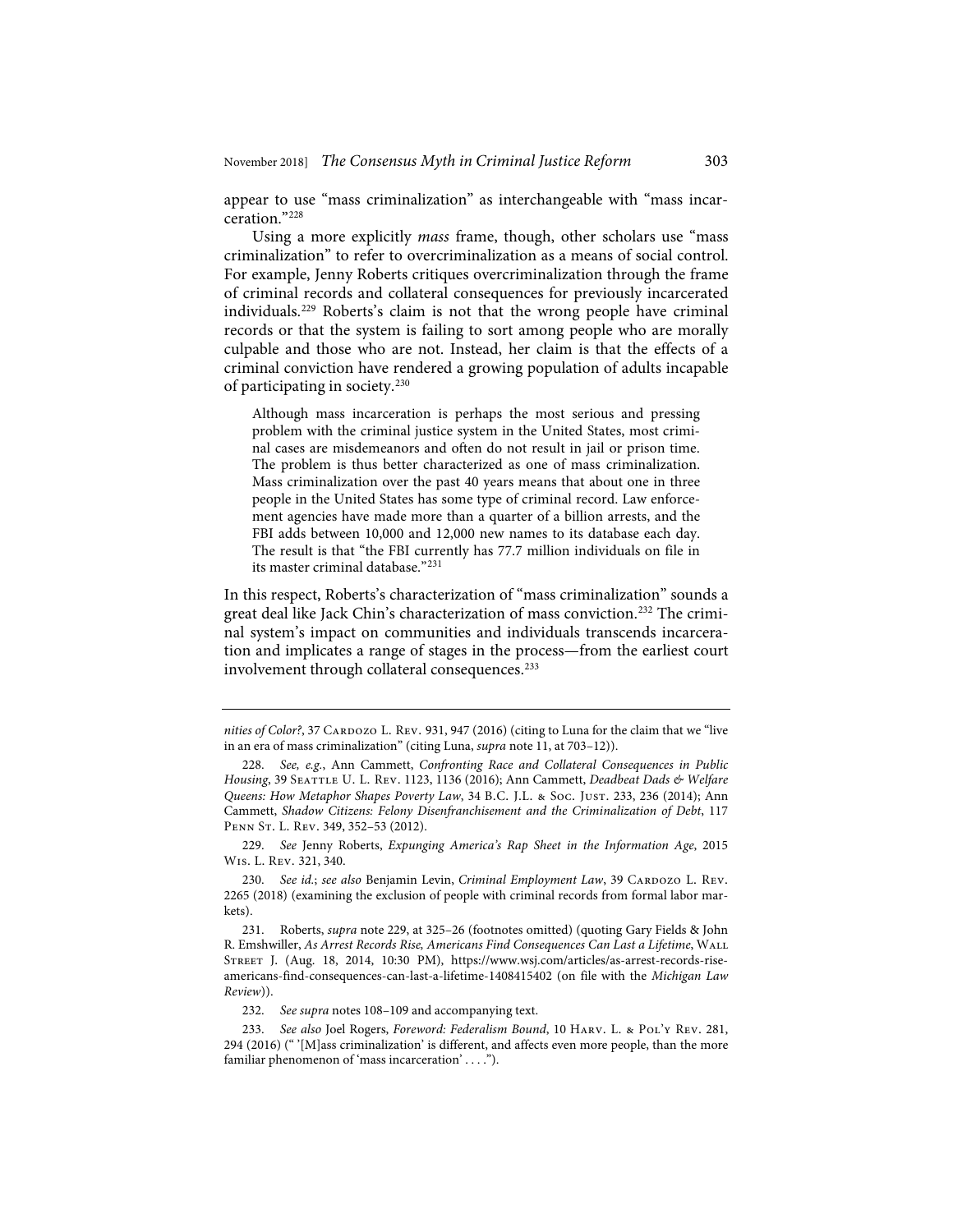# 304 *Michigan Law Review* [Vol. 117:259

Another strand of *mass*-inflected scholarship uses "mass criminalization" to describe *over*-style incarceration, but with a distinct focus on race, gender, immigration status, and sometimes sexuality.<sup>234</sup> This approach is embodied perhaps most clearly in the work of critical race theorist Devon Carbado. Carbado cites to Sara Sun Beale's work in describing mass criminalization,235 but the definition he offers goes beyond the traditional *over* approach. He argues that mass criminalization is not only "the criminalization of relatively nonserious behavior or activities," but also "the multiple ways in which criminal justice actors, norms, and strategies shape welfare state processes and policies."<sup>236</sup> In this respect, he claims that mass criminalization empowers police to confront black civilians "through the diffusion of criminal justice officials, norms, and strategies into the structure and organization of the welfare state."237

Carbado's account, coupled with Roberts's, fits alongside the *mass* accounts of mass incarceration that described a sprawling web of criminal regulation and situated it alongside (or as a part of) a mode of governance that marginalizes and controls populations. This vision of "mass criminalization" is a totalizing form of control that "incorporates punitive responses to poverty, employment rights, and even young children's behavior."238

Like the *over* critiques, the *mass* critiques address the growing universe of substantive criminal law, but they do so with an eye to enforcement and punishment, rather than with a focus on the laws themselves. That is, where the *over* critiques were often conjectural or rooted in a concern about the

<sup>234.</sup> *See, e.g.*, Devon W. Carbado, *Blue-on-Black Violence: A Provisional Model of Some of the Causes*, 104 Geo. L.J. 1479, 1487 (2016) [hereinafter Carbado, *Blue-on-Black Violence*]; Carbado, *supra* note 7, at 549; Angélica Cházaro, *Challenging the "Criminal Alien" Paradigm*, 63 UCLA L. Rev. 594, 610 (2016); Ingrid V. Eagly, *Criminal Justice in an Era of Mass Deportation: Reforms from California*, 20 New Crim. L. Rev. 12, 37–38 (2017); Ingrid V. Eagly, *Immigrant Protective Policies in Criminal Justice*, 95 Tex. L. Rev. 245, 311 (2016); Justin Hansford, *The First Amendment Freedom of Assembly as a Racial Project*, 127 Yale L.J.F. 685, 700 (2018); K. Babe Howell, *From Page to Practice and Back Again: Broken Windows Policing and the Real Costs to Law-Abiding New Yorkers of Color*, 34 N.Y.U. Rev. L. & Soc. Change 439, 439 (2010) ("The mass criminalization of people resulting from Zero Tolerance Policing and 'quality of life' initiatives adopted in the mid-1990s has made it nearly impossible for a young man of color in our city to avoid arrest or harassment . . . ."); George Lipsitz, *"In an Avalanche Every Snowflake Pleads Not Guilty": The Collateral Consequences of Mass Incarceration and Impediments to Women's Fair Housing Rights*, 59 UCLA L. Rev. 1746, 1770 (2012); Natapoff, *supra* note 110, at 1317–18; Charles F. Sabel & William H. Simon, *The Duty of Responsible Administration and the Problem of Police Accountability*, 33 Yale J. on Reg. 165, 203–04 (2016) (describing "the mass criminalization of young minority men through aggressive minor-offense enforcement").

<sup>235.</sup> *See* Carbado, *Blue-on-Black Violence*, *supra* note 234, at 1487 n.20.

<sup>236.</sup> *Id.* at 1487.

<sup>237.</sup> *Id.* at 1490.

<sup>238.</sup> Heather Schoenfeld, *A Research Agenda on Reform: Penal Policy and Politics Across the States*, 664 Annals Am. Acad. Pol. & Soc. Sci. 155, 157–58 (2016).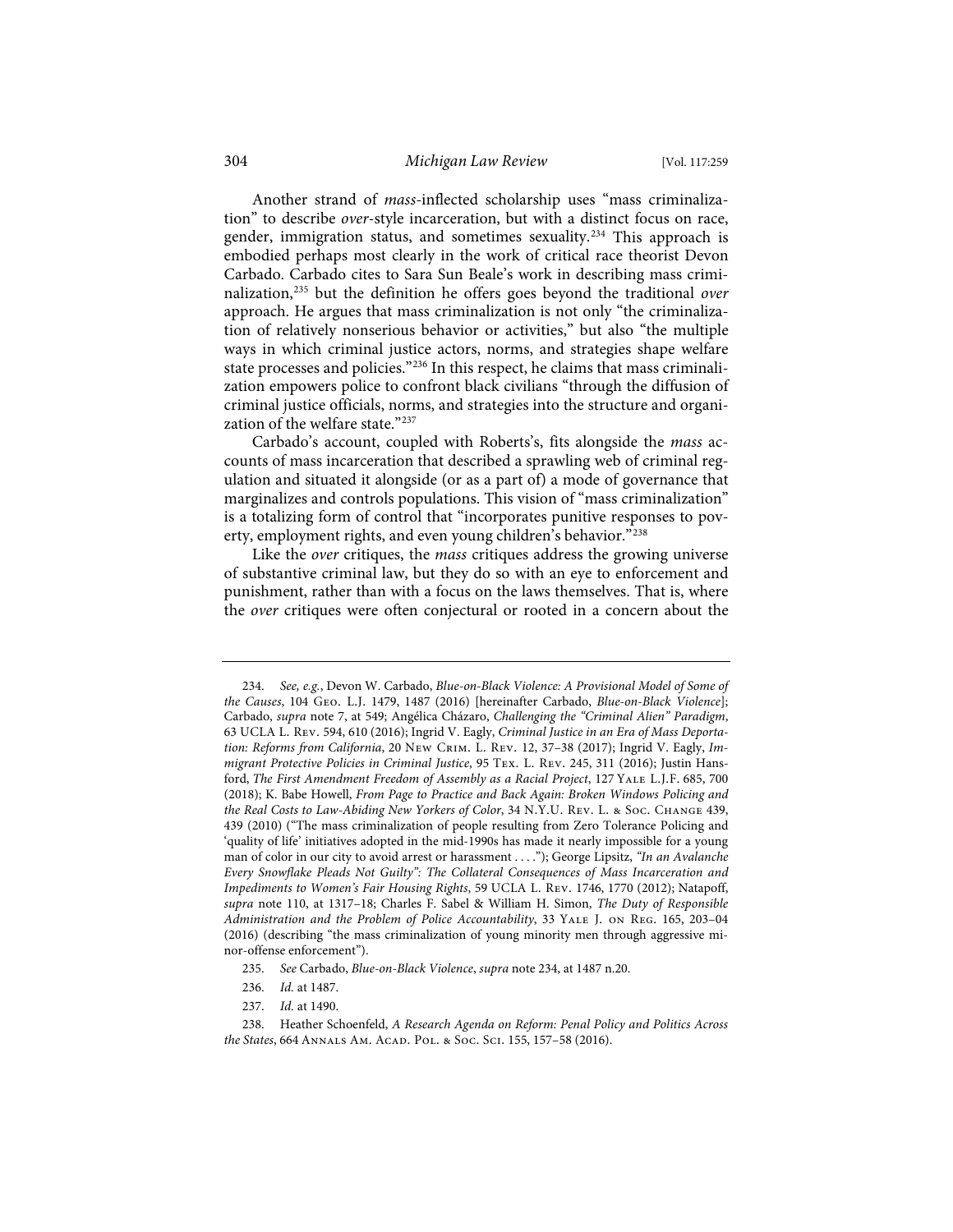theoretical or legitimacy-based costs of overcriminalization,239 the *mass* critics focus on enforcement and application.<sup>240</sup> For Carbado and others focused on racial marginalization, the expansion of the criminal code matters because of the ways in which urban policing enforces those statutes against people of color.<sup>241</sup> For Roberts and others focused on collateral consequences and widespread social marginalization, overcriminalization matters because it expands the criminal system's reach and exposes more people to the marginalization and social stigma that accompany court involvement.<sup>242</sup>

Taking either approach, one way of understanding the *mass* critique of overcriminalization is through Jonathan Simon's concept of "governing through crime."<sup>243</sup> In Simon's account, starting in the latter half of the twentieth century and in the years following the attacks of September 11, 2001, the model of government regulation became to focus on problems in terms of threats to security and use the criminal law to address them.244 This mode of governance through criminalization takes many forms.<sup>245</sup> For example, Simon and others have addressed the ways in which schools (or their students) have been criminalized.<sup>246</sup> Problems with academic achievement, concerns about discipline, and worries about gangs or drugs received significant attention, but only through a system that empowers law enforcement placing police in schools, ramping up "zero tolerance" policies, and shifting the space of the school from a place of academic discipline to a place of pure discipline based on the exercise of state violence.<sup>247</sup> Via the so-called "school to prison pipeline," poor children of color are effectively criminalized shuttled from underachieving and underfunded schools to carceral or deten-

243. *See generally* Simon, *supra* note 118.

<sup>239.</sup> *See generally supra* notes 209–211 and accompanying text.

<sup>240.</sup> *See, e.g.*, Ann Cammett, *Reflections on the Challenge of Inez Moore: Family Integrity in the Wake of Mass Incarceration*, 85 FORDHAM L. REV. 2579, 2580-81 (2017); Devon W. Carbado & Patrick Rock, *What Exposes African Americans to Police Violence?*, 51 Harv. C.R.- C.L. L. Rev. 159, 163 (2016).

<sup>241.</sup> *See, e.g.*, Carbado & Rock, *supra* note 240, at 163; Cházaro, *supra* note 234, at 610.

<sup>242.</sup> *See, e.g.*, Roberts, *supra* note 229, at 325–26; Rogers, *supra* note 233, at 294.

<sup>244.</sup> *See generally id.* In this respect, Simon's account draws from Foucault's focus on the inherent links between governance and "security" as a means of the state asserting and consolidating its power. *See* Michel Foucault, Security, Territory, Population: Lectures at the Collège De France, 1977-78 (Graham Burchell trans., 2007); *cf.* Levin, *supra* note 101, at 554 (arguing that this conception of the state or "governmentality" helps explain the political economy of modern carceral policy).

<sup>245.</sup> *See generally* Simon, *supra* note 118.

<sup>246.</sup> *See, e.g.*, *id.* at 207–32; Tamar R. Birckhead, *Toward a Theory of Procedural Justice for Juveniles*, 57 BUFF. L. REV. 1447, 1496 (2009); Kristin Henning, Criminalizing Normal *Adolescent Behavior in Communities of Color: The Role of Prosecutors in Juvenile Justice Reform*, 98 Cornell L. Rev. 383, 386 (2013).

<sup>247.</sup> *See, e.g.*, Henning, *supra* note 246, at 386; Catherine Y. Kim, *Policing School Discipline*, 77 Brook. L. Rev. 861, 862 (2012).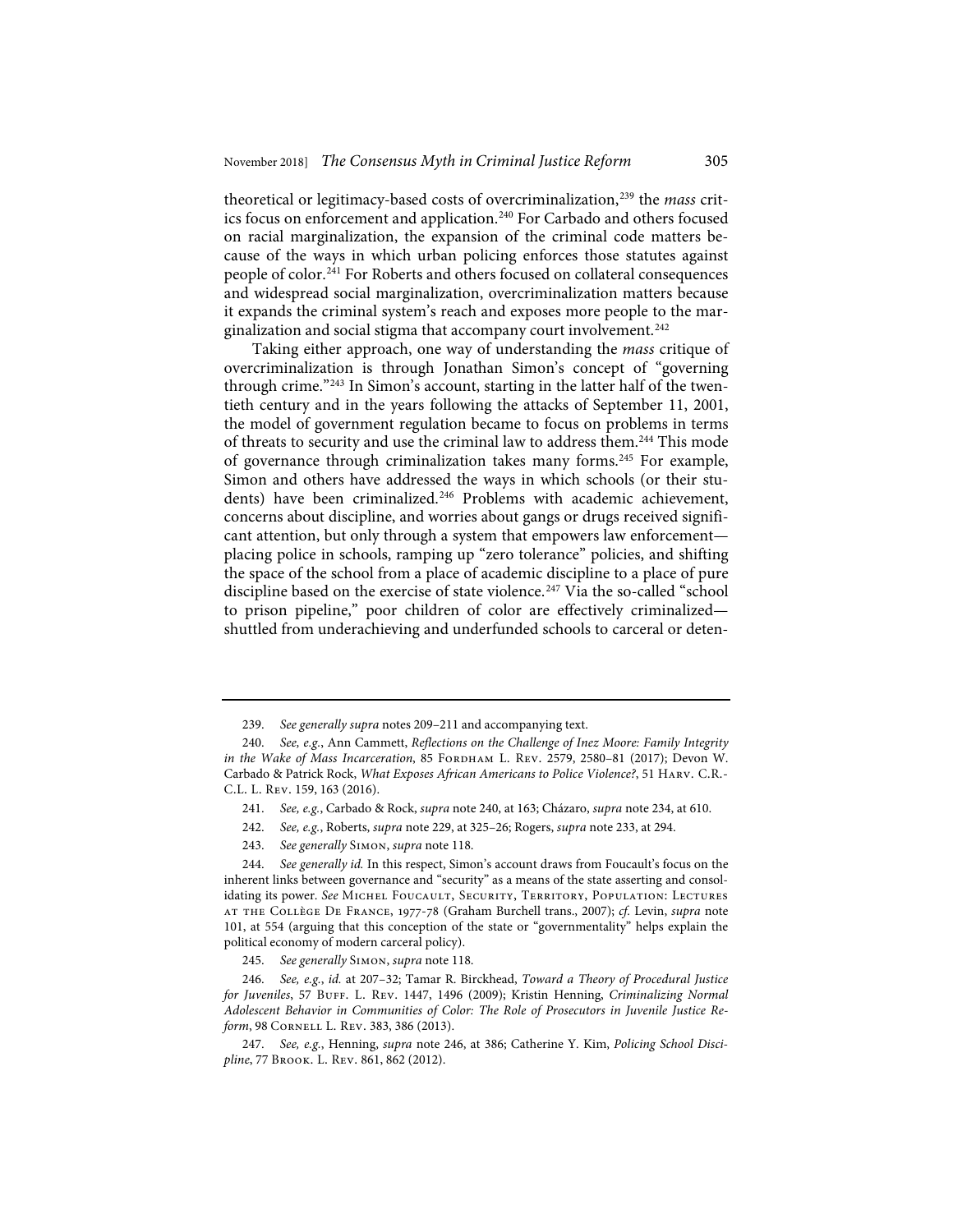tion facilities.248 To put a finer point on it, this critique differs from the *over* critique in that it is not concerned with whether a given law is *justified* or whether students have done bad things; rather, this account is focused on how the criminal system effectively replaces (or at least coexists with) the educational system as a way of managing poor children.

This style of *mass* critique recurs elsewhere,<sup>249</sup> but as a final example, consider the highly fraught realms of intimate partner violence and sexual assault. These are not areas of criminal law that appear in the *over* overcriminalization literature. To the extent that the *malum in se*/*malum prohibitum* distinction is meaningful,250 both clearly are *malum in se* crimes (i.e., the conduct is inherently culpable). In other words, we're a long way from Woodsy Owl. But a number of *mass* critiques have focused on these crimes as areas in which some form of overcriminalization is at work.

The critiques take two forms. First, some critics argue that the criminal system fails to protect women of color, queer people, and other socially marginalized victims, and—in its attempts to protect them—further marginalizes and victimizes them.251 That is, the criminal system focuses on punishment, rather than prioritizing the needs and wants of the victim.<sup>252</sup> This critique often sounds in the same language as the racialized "mass criminalization" critiques.253 The concern is not one of innocence (i.e., the defendant did not commit the crime), ignorance (i.e., the defendant did not know it was a

<sup>248.</sup> *See, e.g.*, Martha Minow, In Brown's Wake: Legacies of America's Educational Landmark 28 (2010); Katayoon Majd, *Students of the Mass Incarceration Nation*, 54 How. L.J. 343, 347 (2011); Janet E. Mosher, *Lessons in Access to Justice: Racialized Youths and Ontario's Safe Schools*, 46 Osgoode Hall L.J. 807, 827–28 (2008).

<sup>249.</sup> *See, e.g.*, Joey L. Mogul et al., Queer (In)Justice: The Criminalization of LGBT People in the United States (2011); Annette R. Appell, *Protecting Children or Punishing Mothers: Gender, Race, and Class in the Child Protection System [An Essay]*, 48 S.C. L. Rev. 577, 584 (1997); Khiara M. Bridges, *Privacy Rights and Public Families*, 34 Harv. J.L. & Gender 113, 132 (2011); Kaaryn Gustafson, *Degradation Ceremonies and the Criminalization of Low-Income Women*, 3 U.C. Irvine L. Rev. 297, 300 (2013); Dorothy E. Roberts, *Criminal Justice and Black Families: The Collateral Damage of Over-Enforcement*, 34 U.C. Davis L. Rev. 1005, 1020–27 (2001).

<sup>250.</sup> *See* Benjamin Levin, *American Gangsters: RICO, Criminal Syndicates, and Conspiracy Law as Market Control*, 48 Harv. C.R.-C.L. L. Rev. 105, 154–57 (2013) (critiquing the distinction).

<sup>251.</sup> *See, e.g.*, Crenshaw, *supra* note 81; Kimberle Crenshaw, *Mapping the Margins: Intersectionality, Identity Politics, and Violence Against Women of Color*, 43 Stan. L. Rev. 1241 (1991); Jesse Krohn & Jamie Gullen, *Mothers in the Margins: Addressing the Consequences of Criminal Records for Young Mothers of Color*, 46 U. BALT. L. REV. 237, 241 (2017).

<sup>252.</sup> *See, e.g.*, Jeannie Suk, At Home in the Law: How the Domestic Violence Revolution Is Transforming Privacy (2009); Crenshaw, *supra* note 81; Francine T. Sherman & Annie Balck, The Nat'l Crittenton Found. & Nat'l Women's Law Ctr., Gender Injustice: System-Level Juvenile Justice Reform for Girls (2015), http:// nationalcrittenton.org/wp-content/uploads/2015/09/Gender\_Injustice\_Report.pdf [https:// perma.cc/VR4K-2QXB].

<sup>253.</sup> *See generally* Crenshaw, *supra* note 81.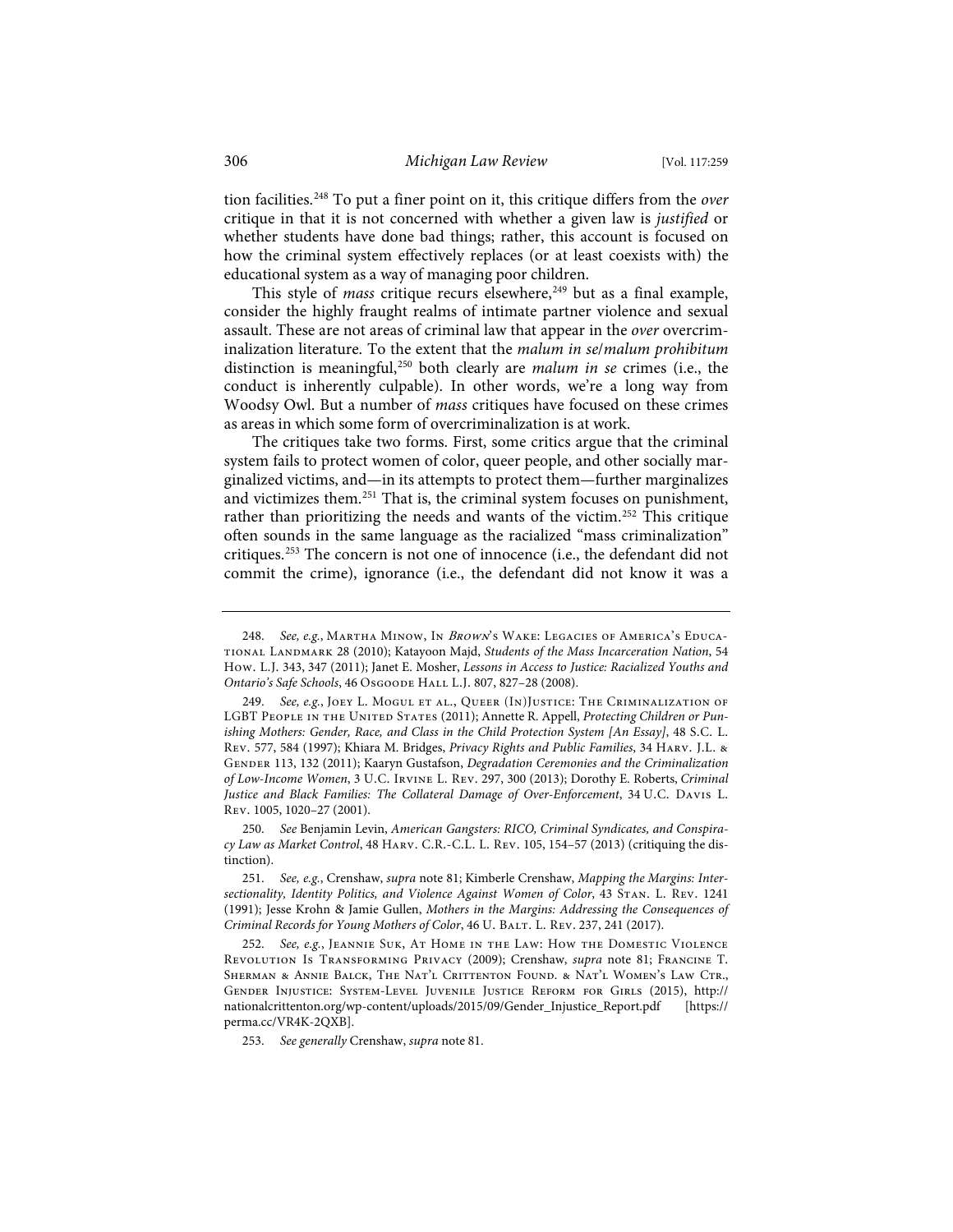crime), or culpability (i.e., the defendant committed the crime but is not morally culpable). Instead, the concern is that marginalized communities being criminalized—whether victims or alleged abusers—are being subjected to intrusive policing and state intrusion.254

A related strand of criticism focuses on "governance feminism" or "carceral feminism."255 Janet Halley describes "governance feminism" as a mode of governance in which feminists have assumed the reins of power (or at least access the halls of power) and have used this power to pursue feminist ends.256 According to Halley and her coauthors, governance feminist law reform projects often invoke state violence via the criminal law and:

[S]ound like fairly simple social-control projects. Method: define a wrong happening to women; then either criminalize it with the goal of eliminating it, or decriminalize women's participation in the underlying exchange with the goal of liberating them in it. The highly contingent and complex relationship between law in the books and law in action—and the multitudinous ways in which the legal system can be designed to shape but cannot control this relationship—seem to fall outside the scope of feminist concern.<sup>257</sup>

Through this critical lens, criminalization projects—even if well intentioned—cannot escape the flawed politics and structures of the state and the

<sup>254.</sup> The case of Bresha Meadows has attracted significant criticism from activists focused on domestic violence who are skeptical or critical of the criminal system as the ideal mechanism for addressing these problems. *See generally* Jonah Engel Bromwich, *Bresha Meadows, Ohio Teenager Who Fatally Shot Her Father, Accepts Plea Deal*, N.Y. Times (May 23, 2017), https://www.nytimes.com/2017/05/23/us/bresha-meadows-father-killing.html (on file with the *Michigan Law Review*); #FreeBresha, https://freebresha.wordpress.com/ [https:// perma.cc/ZV5S-N37W]. Meadows, a fourteen-year-old black girl who allegedly sustained significant, ongoing abuse from her father, ultimately killed him. *See* Bromwich, *supra*. Activists rallied around her and pointed to her case as one that demonstrated the criminal system's failures and failures to serve the interests of black girls and women. *See generally* #FreeBresha, *supra*.

<sup>255.</sup> *See, e.g.*, Janet Halley, Split Decisions: How and Why to Take a Break from Feminism 20–22 (2006); Aziza Ahmed, *When Men Are Harmed: Feminism, Queer Theory, and Torture at Abu Ghraib*, 11 UCLA J. Islamic & Near E.L. 1, 5 (2012) (describing carceral feminism as "a move towards market-based (neoliberal) and punitive rather than redistributive solutions to 'contemporary social problems' " (citing Elizabeth Bernstein, *Militarized Humanitarianism Meets Carceral Feminism: The Politics of Sex Rights, and Freedom in Contemporary Antitrafficking Campaigns*, 36 Signs 47 (2010))); Gruber, *supra* note 117, at 604; Janet Halley et al., *From the International to the Local in Feminist Legal Responses to Rape, Prostitution/Sex Work, and Sex Trafficking: Four Studies in Contemporary Governance Feminism*, 29 Harv. J.L. & Gender 335, 340 (2006); Jeannie Suk, *Criminal Law Comes Home*, 116 Yale L.J. 2, 70 (2006).

<sup>256.</sup> *See* Halley et al., *supra* note 255, at 340–41.

<sup>257.</sup> *Id.* at 420. *But cf.* Carolyn B. Ramsey, *The Exit Myth: Family Law, Gender Roles, and Changing Attitudes Toward Female Victims of Domestic Violence*, 20 MICH. J. GENDER & L. 1 (2013) (complicating the history of criminal law responses to domestic violence).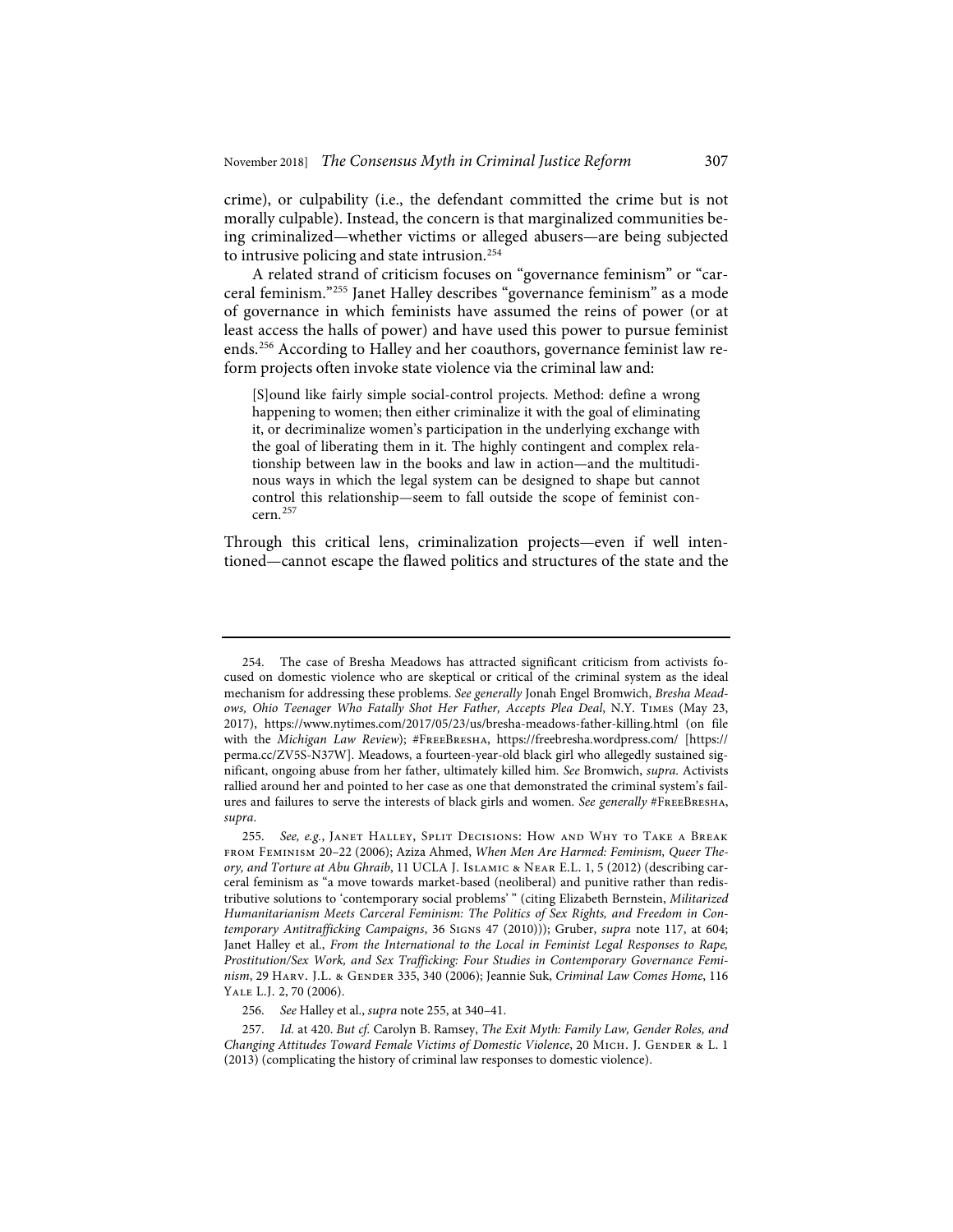criminal system. Goals of equality or redistribution are easily "subsum[ed] . . . into the state's goal of managing undesirables."<sup>258</sup>

All these critiques reflect the *mass* frame's general preoccupation with criminal law as a mode of governance. Because "criminal law historically enforced and entrenched racial, gender, and socio-economic hierarchies,"259 the turn to criminal law as a regulatory regime or as a means of solving social problems carries with it those hierarchies and forms of structural oppression. And, the critiques of gender-based and sexualized violence demonstrate that —unlike the *over* critique—*mass* concerns apply even when the social problems or the criminalized conduct are themselves violent or oppressive. Whether the operative description is "governing through crime," "neoliberal penality," "carceral feminism," or "mass criminalization," the core concerns relate to deep-seated structural and political flaws that have allowed for punitive responses to crowd out redistributive ones.

In his *over* account of overcriminalization, Douglas Husak asserts that "a comprehensive theory of criminalization requires nothing less than a theory of the state."260 While the *mass* critiques do not necessarily offer a positive theory of the state, their descriptive project appears to center more on a critique or critical account of the state than simply on the profusion of objectionable criminal laws.

# IV. The Stakes of the Distinction

The previous Parts have shown the ways in which the two different modes of critique play out and how they shed different light on generally accepted criminal justice system flaws. But why does the distinction matter? The frames are not simply different languages for describing the same problem. They are different ways of understanding what is wrong that identify flaws of different magnitudes and at different levels in the legal and political system. Therefore, adopting one frame, accepting a critique through one frame, or using one frame to reach policy solutions might mean alternate outcomes and approaches.

As a result, understanding the ways that the two critiques differ is, in and of itself, important to understanding the literature and policy debates swirling in the contemporary moment of criminal justice reform. Appreciating the limits or tenuous nature of the critical consensus should be a key component of conversations about how to fix the "broken" system. But this Part aims to go a step further by identifying the ways in which the two cri-

<sup>258.</sup> Gruber, *supra* note 22, at 825. I have used the sexual violence examples as a case study, but this same line of critique could apply to other instances in which progressive causes ultimately join hands with (or are subsumed by) conservative or tough-on-crime politics.

<sup>259.</sup> Gruber, *supra* note 117, at 605.

<sup>260.</sup> Husak, *supra* note 3, at 120. Husak notes that such a theory is lacking in most accounts and, for pragmatic reasons, focuses his work on the theory of criminalization, rather than delving into the broader theory of the state. *See id.*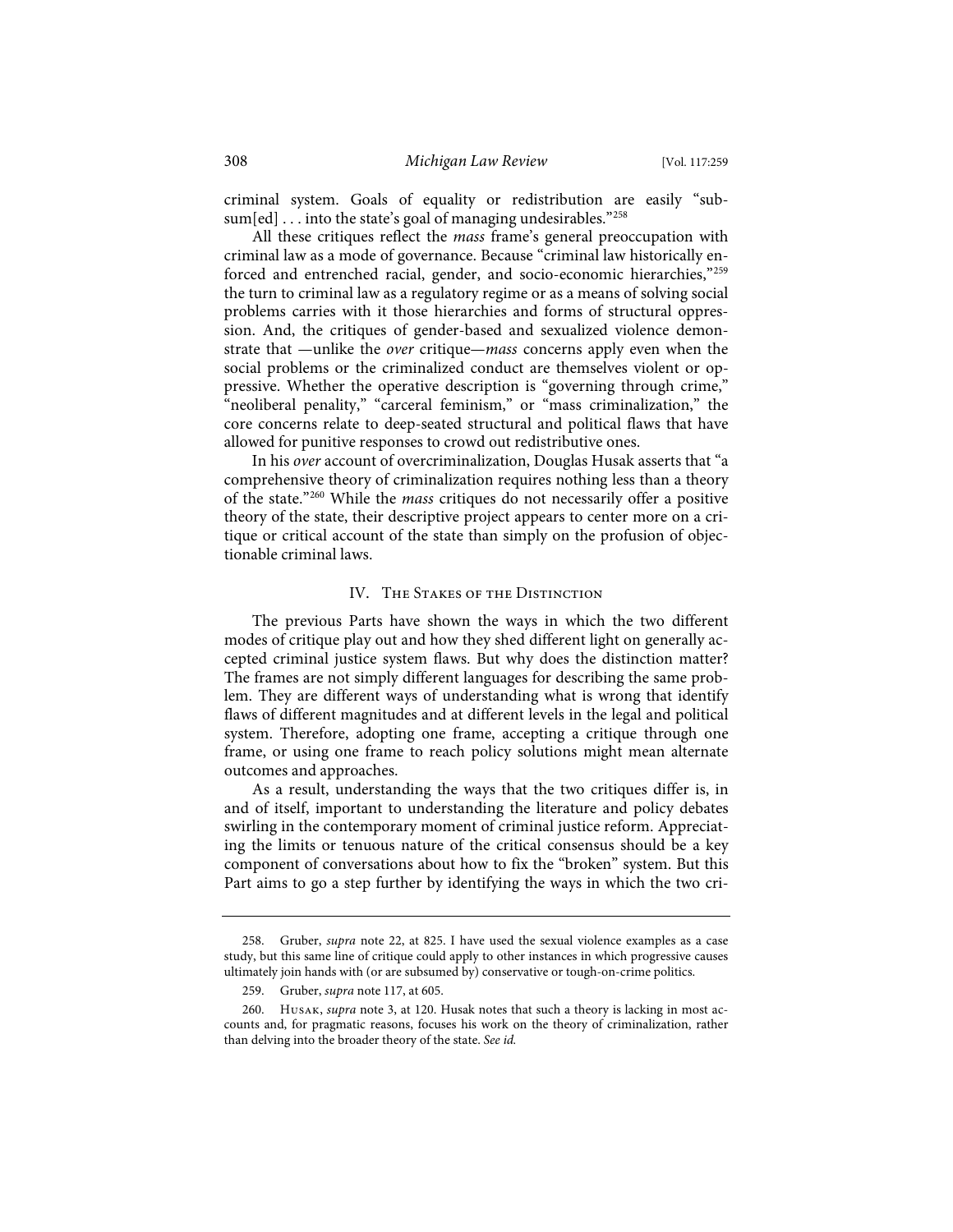tiques might interact and the potential costs of a turn to the *over* critique to address *mass* concerns or serve *mass* ends.

# A. *Over Limitations*

This Article proceeds from the premise that a significant amount of criminal law scholarship and reform work adopts the *over* frame.261 For scholars seeking to communicate with policymakers, prosecutors, and judges, the *over* frame probably has significant appeal. By framing the criminal system's problems explicitly in terms of an optimal and a suboptimal, this approach tees up policy solutions more easily. That is, even if many scholars adopting this frame do not articulate clearly just what the optimal rate of criminalization or incarceration is,<sup>262</sup> their critiques make it easier for policymakers, judges, and prosecutors to identify or remedy problems: the 100:1 crack/powder sentencing disparity is too great and needs be reduced;<sup>263</sup> the criminalization of marijuana possession is indefensible and should be abolished;264 the resources used to prosecute and incarcerate "nonviolent offenders" are better spent on other prosecutions or other corners of the criminal system.<sup>265</sup>

In that respect, the *over* frame avoids the pragmatic concerns that the *mass* frame might introduce. The optimal and suboptimal (even if framed in more philosophical terms by retributivists, expressivists, or incapacitationists) sound in the canon of policy arguments.<sup>266</sup> They help make the *over* frame—whatever its operative normative motivation—the recognizable province of or discourse for the liberal reformist project.<sup>267</sup> Even when level-

<sup>261.</sup> *Cf.* Capers, *supra* note 35, at 591 ("Certainly, much of this conversation is attributable to the numbers. We live in a country that, between 1970 and 2005, increased its prison population by 628%, where one in every one hundred persons is behind bars, and where our prisons and jails now hold about 2.2 million individuals.").

<sup>262.</sup> *See generally supra* text accompanying notes 135–138, 173–176.

<sup>263.</sup> *See, e.g.*, David A. Sklansky, *Cocaine, Race, and Equal Protection*, 47 Stan. L. Rev. 1283 (1995); William Spade, Jr., *Beyond the 100:1 Ratio: Towards a Rational Cocaine Sentencing Policy*, 38 Ariz. L. Rev. 1233, 1254–56 (1996).

<sup>264.</sup> *See, e.g.*, Douglas N. Husak, Legalize This!: The Case for Decriminalizing Drugs (2002); Buchhandler-Raphael, *supra* note 44, at 336 (collecting sources).

<sup>265.</sup> *See, e.g.*, Bruce L. Benson, *Escalating the War on Drugs: Causes and Unintended Consequences*, 20 Stan. L. & Pol'y Rev. 293, 351 (2009); William W. Berry III, *Eighth Amendment Presumptions: A Constitutional Framework for Curbing Mass Incarceration*, 89 S. Cal. L. Rev. 67, 96 (2015).

<sup>266.</sup> *See generally* Duncan Kennedy, *The Disenchantment of Logically Formal Legal Rationality, or Max Weber's Sociology in the Genealogy of the Contemporary Mode of Western Legal Thought*, 55 Hastings L.J. 1031, 1075 (2004).

<sup>267.</sup> I use "liberal" here in the sense of "liberal legalism," rather than in the sense of "liberal Democrat." *See generally* Karl Klare, *Law-Making as Praxis*, Telos, Summer 1979, at 123, 132 n.28 ("I mean by 'liberal legalism' the particular historical incarnation of legalism . . . which characteristically serves as the institutional and philosophical foundation of the legitimacy of the legal order in capitalist societies. Its essential features are the commitment to general 'democratically' promulgated rules, the equal treatment of all citizens before the law, and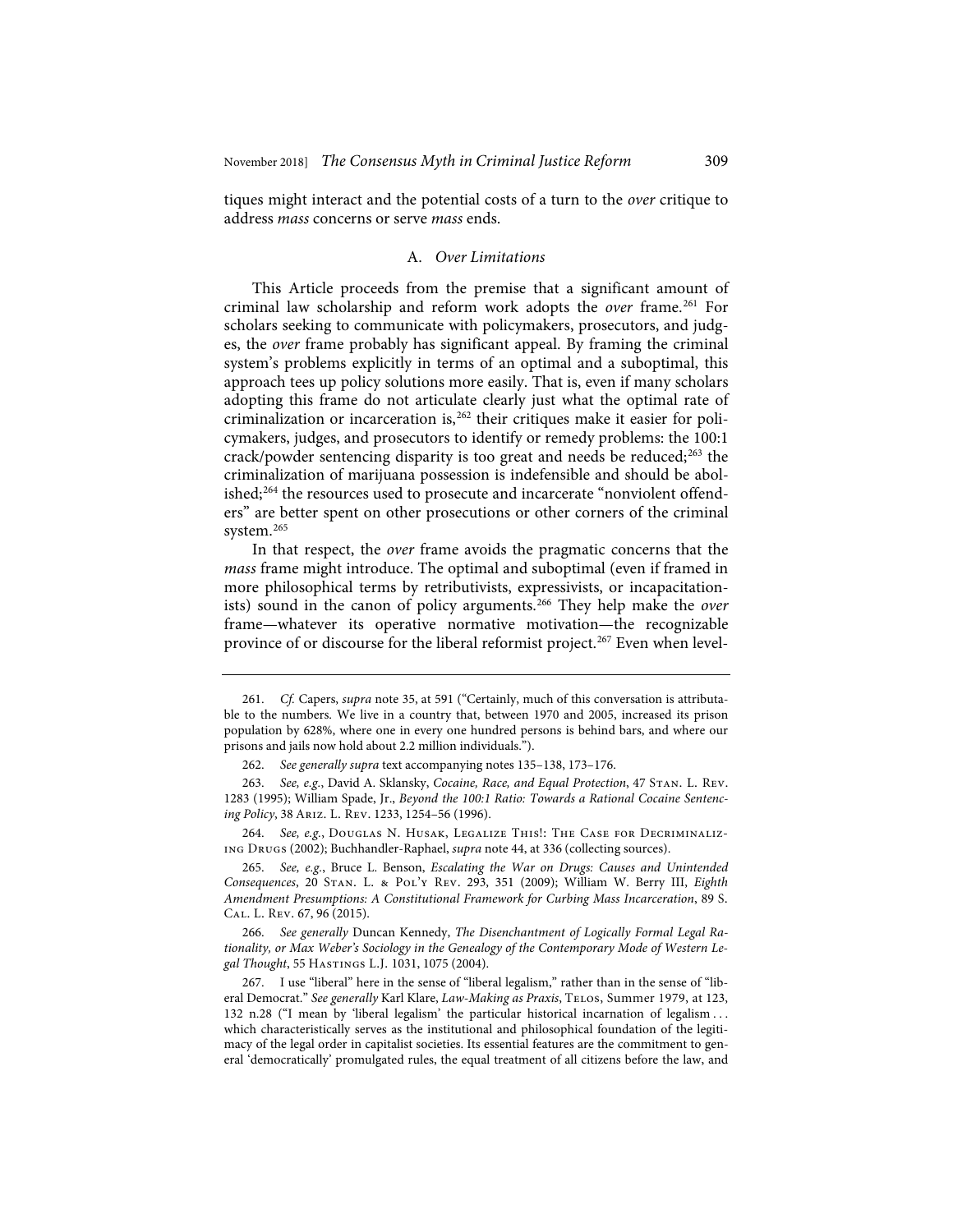ing stinging critiques at the criminal system, the *over* critic need not reject the system as a whole: by decrying a "broken" system, the *over* approach still retains a "good government" valence.<sup>268</sup> If only we could tweak the rules and the actors' incentive, the *over* critique tells us, we could start to right the ship. There may be many major problems to address, and there may be a long way to go in order to fix them, but the fundamental project of the U.S. criminal system and its core tools (prisons, state violence, etc.) are not up for debate.269 We can tackle fundamental criminal justice policies without addressing underlying structures of power (e.g., voting rights, economic inequality, or the long hangover of segregation in jobs, housing, and schools).

Agree or disagree, that line of critique and that approach sound like the ways a scholar might speak convincingly to a legislator considering a piece of criminal justice reform legislation.270 Even if the ask is a big one (e.g., reduce sentences dramatically for a broad range of defendants; decriminalize previously criminal conduct), it is framed in manageable or recognizable terms.

The *mass* frame, on the other hand, sounds in a very different discourse. Foregrounding questions of political economy, race, class, and power, the *mass* frame (at least potentially) raises questions about all aspects of the criminal system and the political economy in which it is embedded. It sounds not in the language of small-bore solutions or narrow, pragmatic fixes, but in terms of sweeping systemic critique. Rather than telling a judge that she should rethink some sentencing determinations or telling a legislator that she should resist the impulse to draft another criminal statute, the *mass* scholar speaks a radical language of deep social ills and social injury. As discussed above and in the next Section, this is not to say that the *mass* frame does not provide or invite policy solutions—it certainly does. It is to say that the critique itself sounds in an academic or ideological discourse that is at best skeptical about capitalism and the fundamental structures of the criminal system. In that respect, it is no surprise that the *mass* frame originated (and appears to retain significant purchase) in sociological and criminological literatures where first principles questions of political economy and dis-

the radical separation of morals, politics and personality from judicial action. Liberal legalism also consists of a complex of social practices and institutions that complement and elaborate on its underlying jurisprudence. With respect to its modern Anglo-American form these include adherence to precedent, separation of the legislative (prospective) and judicial (retrospective) functions, the obligation to formulate legal rules on a general basis (the notion of *ration decidendi*), adherence to complex procedural formalities, and the search for specialized methods of analysis ('legal reasoning')."); *see also* Ahmed A. White, *Victims' Rights, Rule of Law, and the Threat to Liberal Jurisprudence*, 87 Ky. L.J. 357, 358 (1999).

<sup>268.</sup> *See generally* Klare, *supra* note 267 (explaining this mode of rationale legal reasoning).

<sup>269.</sup> *Cf.* Kennedy, *supra* note 266, at 1075 ("In policy argument, a major question is whether the rule proposed will be adequately calculable . . . .").

<sup>270.</sup> For a critical take on this approach, see generally Pierre Schlag, *Normative and Nowhere to Go*, 43 Stan. L. Rev. 167, 178–80 (1990).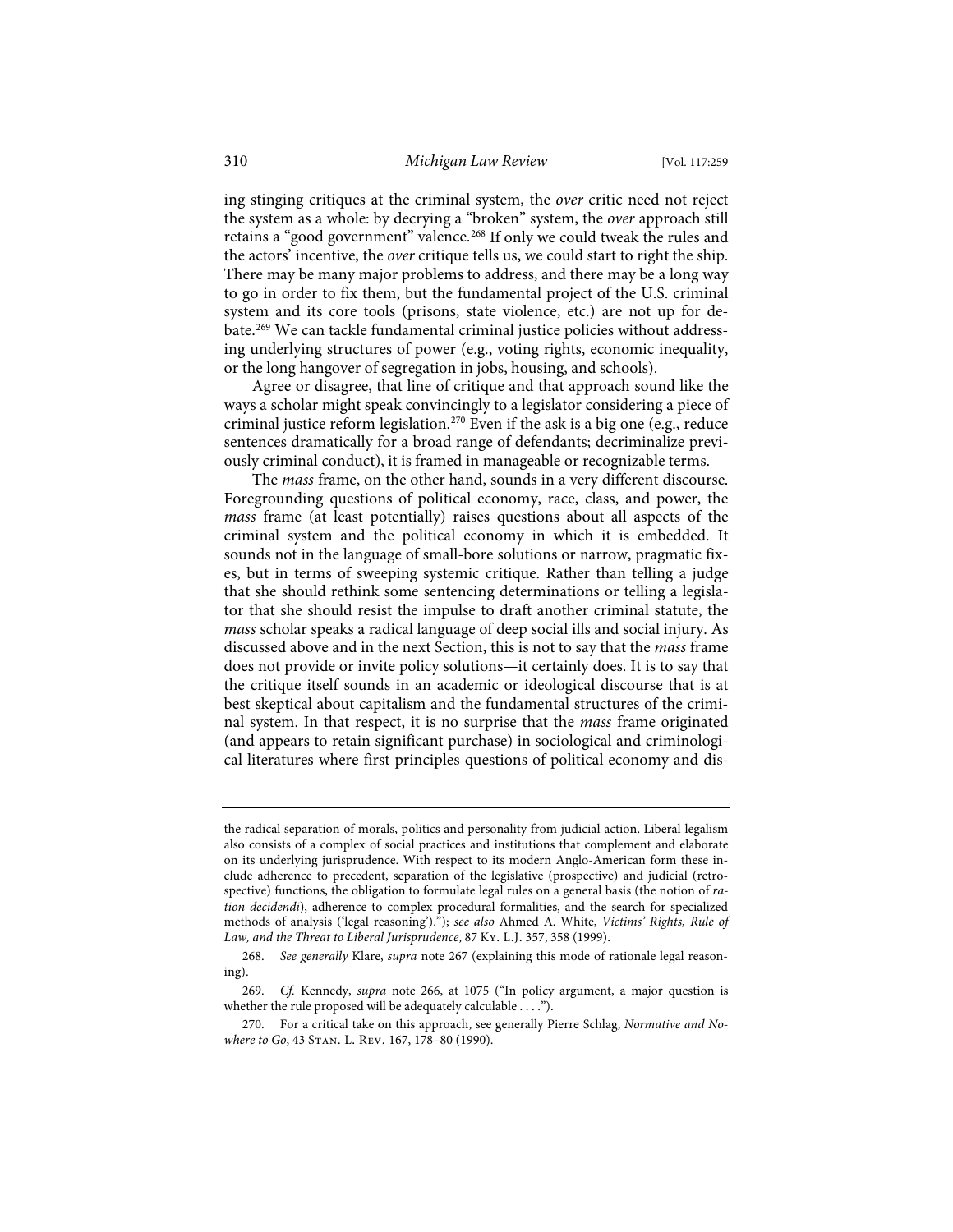tributive consequences are more prevalent.271 Where the law review article as a general matter includes a final policy proposal,<sup>272</sup> articles in these and other allied fields in the humanities and social sciences need not contain such an explicit endorsement, making this mode of critique more easily recognizable and acceptable. Similarly, the law's, legal academics', and legal scholarship's relationship to judges, practitioners, and policymakers complicates a turn to such a critical frame—if the lawyer-scholar's comparative advantage comes from her grounding in the practical aspects of the law and legal practice, $273$ then does she give ground by adopting a less quantifiable or more heavily theoretical frame?274

All this is to say that the *over* turn that much contemporary legal scholarship and commentary reflects is neither surprising nor illogical. Indeed, it makes a lot of sense, and it is an invaluable part of both the criminal justice reform literature and movement. But I think that this turn is not costless. That is, the pragmatism it reflects masks pragmatic concerns about its adoption. Or, put simply, different characterizations of a problem invite different solutions. Framing *mass* problems as *over* problems means advocating for or endorsing *over* solutions, not *mass* solutions.

By way of example, consider marijuana legalization (or, at least, decriminalization). As described above, the criminalization of marijuana possession is a frequent target of the *over*criminalization literature.275 Similarly, *over* critiques of mass incarceration frequently focus on marijuana possession (and other "nonviolent" drug crimes) as indicative of unduly harsh sentencing policy and the existence of a prison population that does not necessarily deserve to be incarcerated.<sup>276</sup> Put simply, then, legalizing marijuana would be a big win and a big step forward in addressing *over* critiques.

<sup>271.</sup> *See generally supra* Section II.A.

<sup>272.</sup> *Cf.* Stuntz, *supra* note 22, at 507 ("Consider two defining features of criminal law's large literature. First, it is relentlessly normative. Almost all writing about American criminal law argues that some set of criminal liability rules is morally wrong or socially destructive, and that a different (usually narrower) set of rules would be better.").

<sup>273.</sup> *See id.*; *cf.* Klare, *supra* note 267, at 132 n.28 ("The rise and elaboration of the ideology, practices and institutions of liberal legalism have been accompanied by the growth of a specialized, professional caste of experts trained in manipulating 'legal reasoning' and the legal process.").

<sup>274.</sup> *See, e.g.*, Harry T. Edwards, Essay, *Another Look at Professor Rodell's* Goodbye to Law Reviews, 100 Va. L. Rev. 1483, 1484 (2014); Harry T. Edwards, *The Growing Disjunction Between Legal Education and the Legal Profession*, 91 Mich. L. Rev. 34, 35 (1992). *But see* Pierre Schlag, *Writing for Judges*, 63 U. Colo. L. Rev. 419, 422 (1992) ("[T]he academic practice of writing for judges increasingly appears as a degraded art-form used to communicate with persons who are not listening in order to achieve nothing very much whatsoever.").

<sup>275.</sup> *See, e.g.*, Buchhandler-Raphael, *supra* note 44, at 336; Ekow N. Yankah, *A Paradox in Overcriminalization*, 14 New Crim. L. Rev. 1, 3–4 (2011); Darryl K. Brown, *Can Criminal Law Be Controlled?*, 108 Mich. L. Rev. 971, 981–82 (2010) (reviewing Husak, *supra* note 3).

<sup>276.</sup> *See e.g.*, Yankah, *supra* note 275, at 3.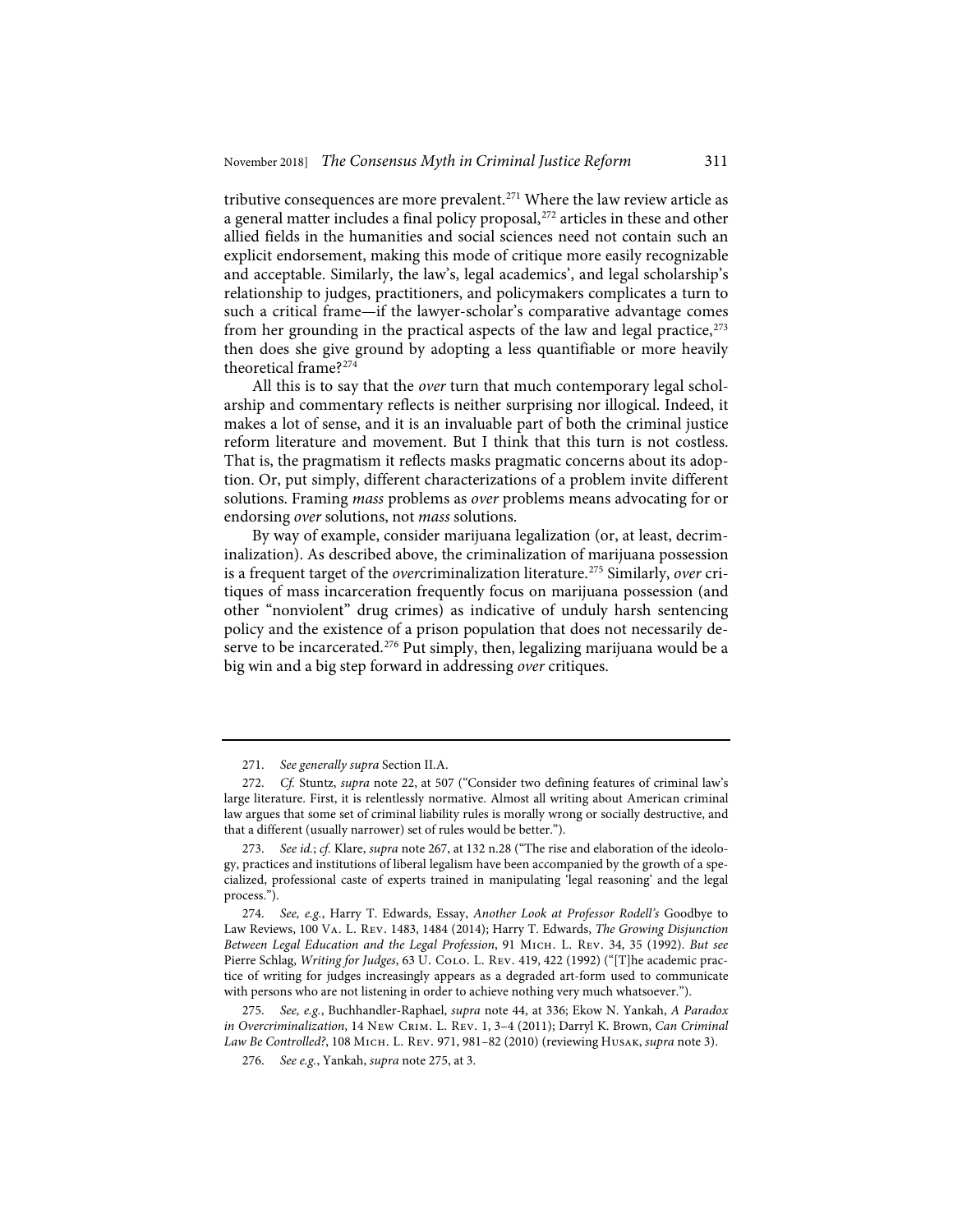# 312 *Michigan Law Review* [Vol. 117:259

But what about *mass* critiques? Presumably, many scholars and advocates who embrace *mass* critiques would support marijuana legalization<sup>277</sup> it would be a small step toward getting the state out of the business of regulating criminally; it would eliminate a class of crimes that lead to many police stops and that are disproportionately enforced against poor people of color; and it would reduce, in small part, the number of people exposed to the criminal system and subjected to the universe of formal and informal collateral consequences of conviction and arrest. Yet, the *mass* critique speaks to deeper flaws than a single statute (or set of statutes) might address.<sup>278</sup> If the concern is with the state governing through crime, then why should we think that police and prosecutors wouldn't use other criminal provisions to adopt a similar approach to regulating the underclass(es)?<sup>279</sup> If the concern is with how prisons and police function, then it is not clear that removing one crime—even an indefensible crime—from the books would get at the real problem. Decriminalizing marijuana would be a victory in battle, not a seminal win to end the war.

Or, think back to the case of the "nonviolent" offender.<sup>280</sup> At this point, it should go without saying that most of the literature on the criminal system would support a gentler approach to such a defendant. But, from a *mass* perspective, a reform agenda that emphasizes the nonviolent offender has a couple of serious problems.

First, this approach would have little to say about the majority of people currently serving time.<sup>281</sup> Therefore, a reform movement, ethos, or package of proposals based on saving the "nonviolent" individuals has serious limitations.282 Not only would it have a low ceiling in terms of its potential for reducing prison populations, but it would also risk significant backlash. For example, consider President Obama's clemency grants for "nonviolent drug offenders."283 In commuting a number of sentences, the Obama Administration stressed that the recipients of executive mercy were deserving in part

<sup>277.</sup> *See, e.g.*, Michelle Alexander, Opinion, *In Legalizing Marijuana, End the Racial Bias*, N.Y. Times: Room for Debate (May 22, 2013), https://www.nytimes.com/roomfordebate/ 2013/05/22/how-can-marijuana-be-sold-safely/in-legalizing-marijuana-end-the-racial-bias (on file with the *Michigan Law Review*).

<sup>278.</sup> *See* Forman, Locking Up Our Own, *supra* note 48, at 220.

<sup>279.</sup> *Cf.* Natapoff, *Misdemeanor Decriminalization*, *supra* note 110, at 1058–61 (examining the hidden costs of decriminalization).

<sup>280.</sup> *See supra* notes 47–51 and accompanying text.

<sup>281.</sup> *See* Forman, Locking Up Our Own, *supra* note 48, at 220; Pfaff, *supra* note 20, at 31–35.

<sup>282.</sup> See GOTTSCHALK, *supra* note 16, at 116.

<sup>283.</sup> *See* Charlie Savage, *Obama Commutes Sentences for 8 in Crack Cocaine Cases*, N.Y. Times (Dec. 19, 2013), https://www.nytimes.com/2013/12/20/us/obama-commutingsentences-in-crack-cocaine-cases.html (on file with the *Michigan Law Review*); *Commutations Granted by President Barack Obama (2009-2017)*, U.S. Dep't Justice, https://www.justice.gov/ pardon/obama-commutations [https://perma.cc/H9NA-M43D].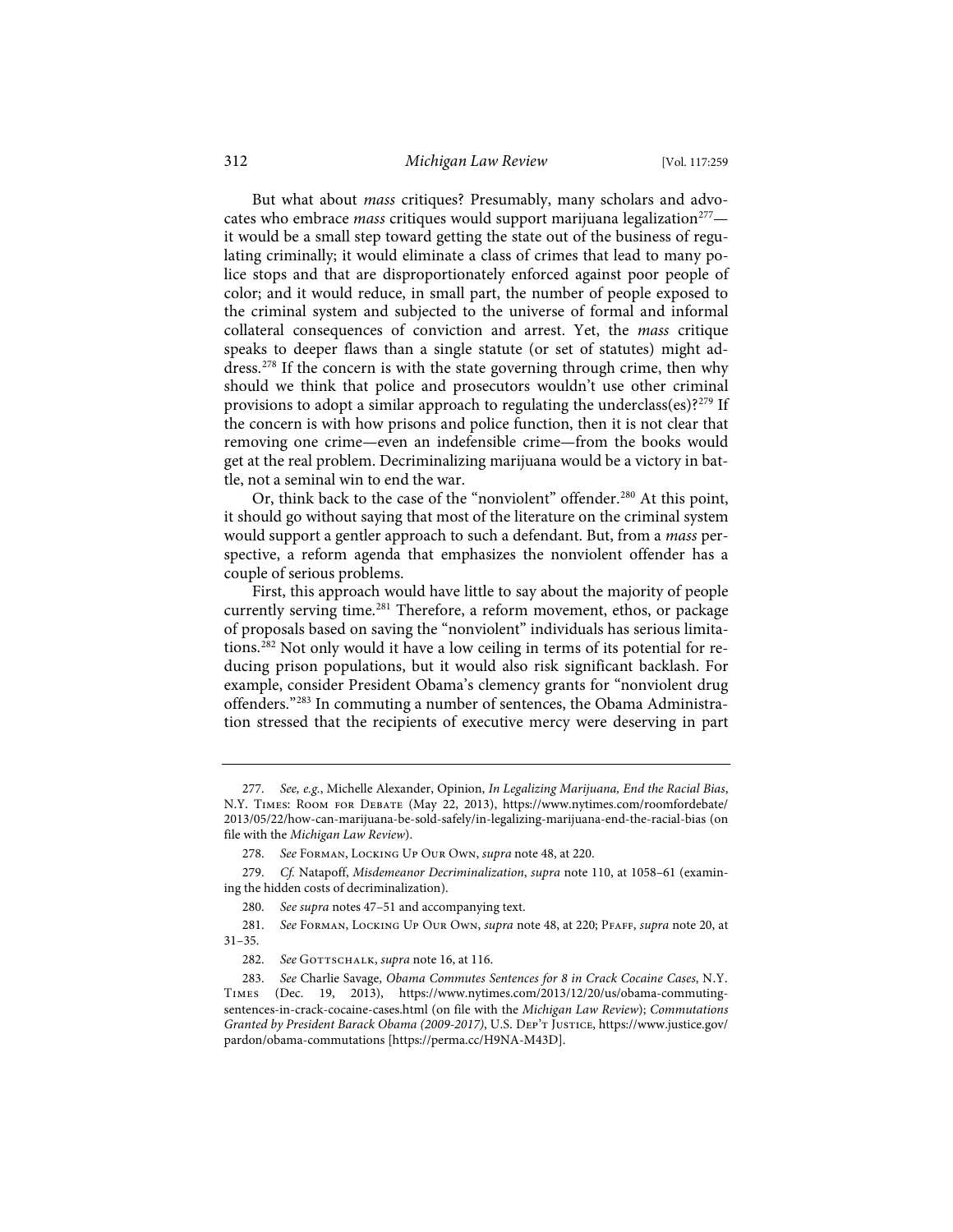because they had not committed "violent" crimes and, therefore, were not dangerous.284 When news circulated that some of the individuals to be released had been convicted of possessory gun charges, some conservative politicians and commentators grew outraged.<sup>285</sup> Focusing on the "nonviolent offenders" might have seemed like the least risky move politically,<sup>286</sup> but the line between violent and nonviolent is fuzzy,<sup>287</sup> and predicating reform on only the "most deserving" has serious drawbacks because of the difficulty of finding anyone (incarcerated or otherwise) who can stand up to heavy scrutiny and be found blameless.

Second, this approach serves to legitimate the system and its treatment of "violent" offenders. As Pfaff explains, "the rhetoric and tactics used to push through reforms for lower-level offenses often explicitly involve imposing even harsher punishments on those convicted of violent crimes."288 For example, even in criticizing the criminal system and announcing plans to assist "nonviolent offenders," President Obama explicitly stated that "violent criminals . . . need to be in jail" and that he "tend[ed] not to have a lot of

Sanjay K. Chhablani, *Legitimate Justice: Using Clemency to Address Mass Incarceration*, 16 U. Md. L.J. Race Religion Gender & Class 48, 51 (2016).

285. *See, e.g.*, Heather Mac Donald, *Obama Continues His Crusade Against a Criminal-Justice System He Derides as Racist*, Nat'l Rev. (Aug. 4, 2016, 10:16 PM), https://www.national review.com/2016/08/obama-releases-prisoners-guilty-gun-crimes/ [https://perma.cc/G9X4-7N 6S] ("That so many of recipients of Obama's clemency were armed and dangerous shows how distorted the dominant narrative about 'mass incarceration' is."); Bill Otis, *When the Mask Drops*, Crime & Consequences (Dec. 26, 2016, 9:14 PM), http://www.crimeandconsequences .com/crimblog/2016/12/when-the-mask-drops.html [https://perma.cc/H5PD-A9G9] ("When pro-criminal groups thought (or fooled themselves into thinking) that they had a chance for federal sentencing 'reform,' what they said they envisioned was sentencing reduction for 'low level, non-violent' offenders. If you've read that phrase once, you've read it a million times. Now that these groups understand they have no chance at such 'reform' for the foreseeable future, they let us in on what the plan actually was. The stuff about 'low level, non-violent' offenders was a head fake."); David Sherfinski & Stephen Dinan, *Obama's Forgiveness of Gun Crimes amid Push for Controls 'Incredible Hypocrisy*,*'* Wash. Times (Aug. 9, 2016), http:// www.washingtontimes.com/news/2016/aug/9/obamas-forgiveness-of-gun-crimes-amid-pushfor-con/ [https://perma.cc/6C2J-3YR8].

286. *See* Forman, Locking Up Our Own, *supra* note 48, at 229 ("Defenders of the nonviolent-offenders-only approach suggest that it is just a start. Reform must begin with nonviolent offenders, they say, but others might benefit later."); *cf.* PFAFF, *supra* note 20, at 23 (describing drug sentences as "low-hanging fruit" in the quest to reform the criminal system).

287. *See supra* note 47.

288. Pfaff, *supra* note 20, at 23.

<sup>284.</sup> The Administration sought clemency petitions and explained that they would prioritize petitions that met the following criteria:

<sup>(1)</sup> the inmate is currently serving a federal sentence in prison and has served at least 10 years of her/his sentence; (2) the inmate likely would have received a substantially lower sentence if convicted of the same offense(s) under the guidelines in effect today; (3) the inmate is a non-violent, low-level offender without significant ties to large scale criminal organizations, gangs or cartels and without a significant criminal history; and (4) the inmate has demonstrated good conduct in prison and has no history of violence prior to or during the current term of imprisonment.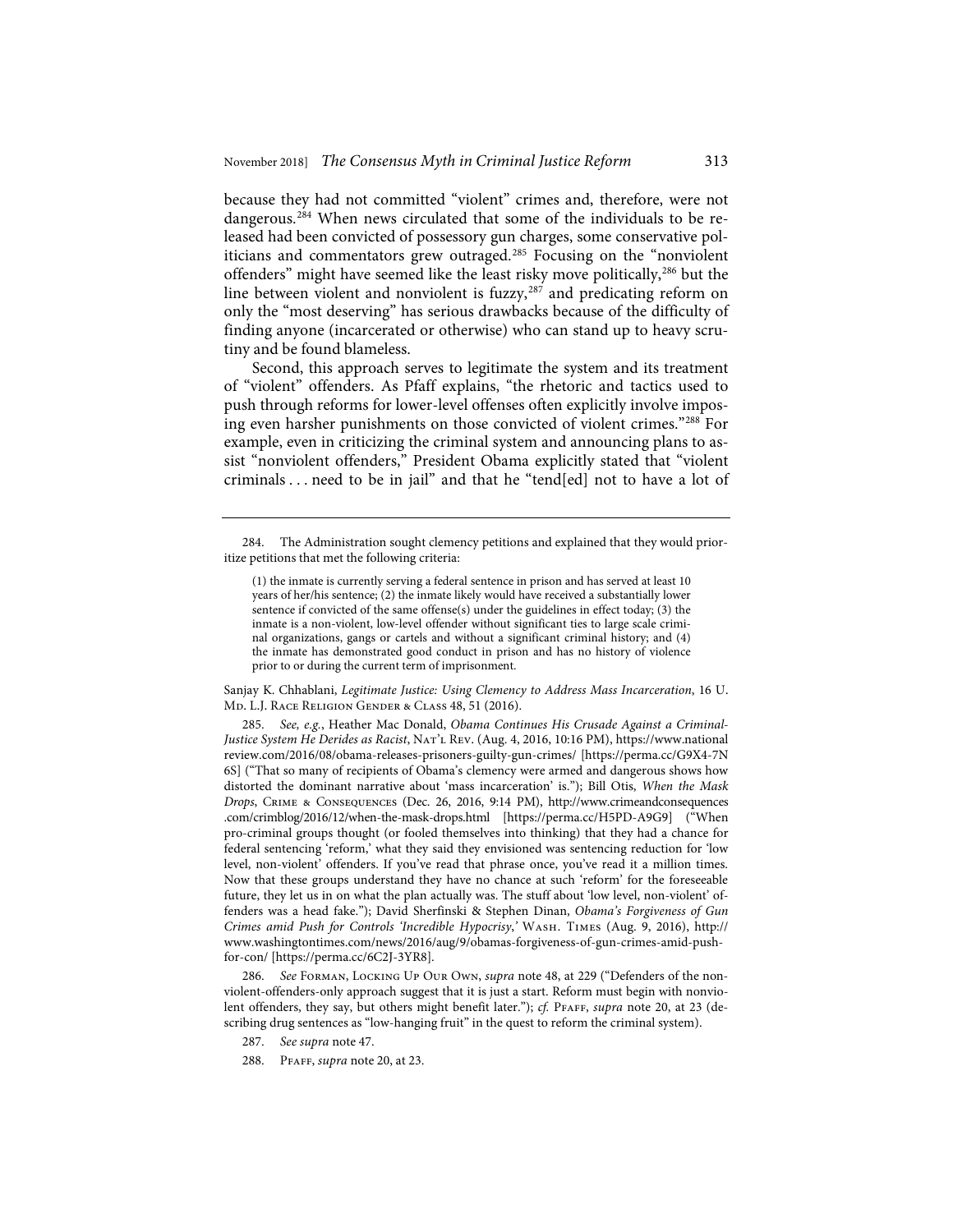sympathy when it comes to violent crime."<sup>289</sup> One way of making "nonviolent offenders" appear more sympathetic is to provide them with a foil those "violent" criminals who are not in need of mercy, compassion, or at least greater thought and consideration. This approach "effectively mark[s] this larger group of violent offenders as permanently out-of-bounds."290

That is, by adopting an *over* frame to target the most glaring problems, *mass* critics risk playing into a dynamic by which "criminal justice reform's first step—relief for nonviolent drug offenders—could easily become its last."291 *Over* grants politicians political cover, but that cover comes with risks.

By way of analogy, Carol and Jordan Steiker—staunch opponents of capital punishment—have argued that antideath penalty advocacy strategies that focused on *methods* of execution, rather than execution itself, may have had an unintended legitimating effect.<sup>292</sup> While the advocacy strategy made sense in light of Supreme Court politics and precedent, it also effectively conceded the death penalty's legitimacy—the arguments advanced indicated that the death penalty itself was not unconstitutional; rather, using a given drug or execution method made the death penalty unconstitutional.<sup>293</sup> Importantly, their claim is not that advocates should not have made these arguments or used the line of legal argument available to them. Instead, they worry about the unintended consequences of such a move.<sup>294</sup>

Ultimately, part of what makes Pfaff's critique of the "standard story" so important is the way in which it shows the limitations of the *over* frame. That is, while Pfaff himself adopts an *over* frame (defining mass incarcera-

292. *See e.g.*, Steiker & Steiker, *supra* note 21; *cf.* Gary Peller, *Race Consciousness*, 1990 Duke L.J. 758, 775 (making a similar claim with regard to antidiscrimination law).

<sup>289.</sup> Forman, Locking Up Our Own, *supra* note 48, at 221 (first quoting President Barack Obama, Speech to NAACP (July 14, 2015), then quoting Office of the Press Sec'y, The White House, *Press Conference by the President* (July 15, 2015), https://obamawhitehouse .archives.gov/the-press-office/2015/07/15/press-conference-president [https://perma.cc/FW4 Q-WLT3]).

<sup>290.</sup> *Id.* at 230; *cf.* Levin, *supra* note 250, at 151–64 (examining the role of criminal law in drawing lines between excusable and inexcusable wrongdoing).

FORMAN, LOCKING UP OUR OWN, *supra* note 48, at 230.

<sup>293.</sup> *See* Steiker & Steiker, *supra* note 21, at 404–12.

<sup>294.</sup> *See id.*; *cf.* Jennifer S. Hendricks, *Converging Trajectories: Interest Convergence, Justice Kennedy, and Jeannie Suk's "The Trajectory of Trauma," 110 COLUM. L. REV. SIDEBAR 63* (2010) (arguing that consideration of unintended consequences should not disregard the sorts of constraints that shape advocates' strategies and decision making); Jeannie Suk, *The Trajectory of Trauma: Bodies and Minds of Abortion Discourse*, 110 Colum. L. Rev. 1193 (2010) (examining the unintended consequences of feminist advocates' use of trauma discourse). It is worth noting that many of the critiques that this Article describes come from academics, not just advocates. Without veering into deeper questions of advocacy strategies (whether before courts, legislators, or others), then, we should recognize that academics may be, and often are, not similarly situated to movement lawyers in terms of their constraints, audiences, etc.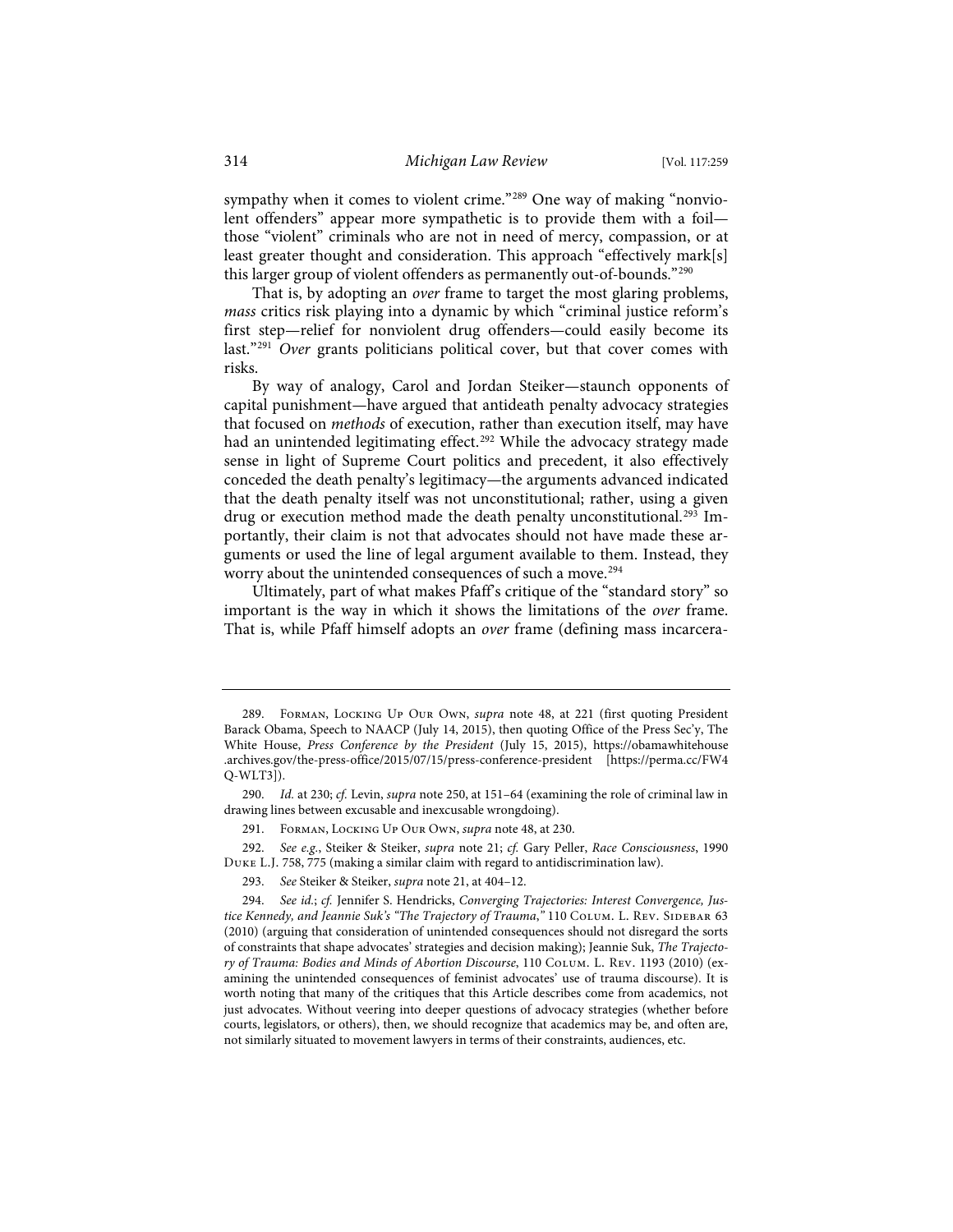tion in *over* terms and thinking largely quantitatively about the problem),<sup>295</sup> his account highlights how the *over* frame often has gotten it wrong. By looking at problems in *over* terms—particularly by overstating the role of nonviolent crime and the federal system—critics have arrived at critiques that invite ill-fitting solutions. It may be that decriminalizing marijuana, ending prosecutions of a range of low-level "nonviolent" conduct, etc. would have significant positive results in society. But, if the claim is that such moves will cut the prison population in half, then Pfaff shows that such approaches are off base. Much like Meese's proposals to fix overcriminalization,296 these solutions are solutions to one problem; it just is not clear whether it is the same problem that the critics claim to be addressing.

# B*. Mass Pragmatism*

To be clear, though, this Article is meant to be neither a call for ideological purity nor a critique of incrementalism. To that end, the *over*/*mass* distinction is not intended to be a stand-in (or disguise) for the incremental/ radical distinction.297 Indeed, while the *mass* critique is fundamentally radical and sweeping, that does not mean that the critique is incompatible with pragmatism or incremental reforms.298 Existing *mass* critiques—both inside and outside of the academy—often *do* include concrete steps or policy solutions designed to redistribute political, social, and economic power.<sup>299</sup>

Putting aside, for a moment, a range of *over*-style policy solutions that would address *mass* concerns (e.g., drug decriminalization; ending mandatory minimum sentencing), it is important to recognize that many of the most vital criminal justice reform efforts on the ground reflect a *mass* approach.300 For example, consider the movements to end cash bail and the push to reduce fines and fees in the criminal system.

In recent years, scholars and activists have focused on the problem of cash bail: people who cannot afford bail must languish in jail as they await

299. *See* Akbar, *supra* note 59, at 20; *see also Platform*, Movement for Black Lives, https://policy.m4bl.org/platform/ [https://perma.cc/9VNZ-3NUR].

300. *See* Akbar, *supra* note 59, at 7–8 (arguing for a more serious scholarly and legal engagement with radical activism by heavily policed and incarcerated communities).

<sup>295.</sup> *See supra* notes 119–129 and accompanying text.

<sup>296.</sup> *See supra* notes 213–225 and accompanying text.

<sup>297.</sup> *But cf.* Bibas, *supra* note 14, at 61 (describing the difference between a "radical" and a "meliorist" approach to criminal justice reform and describing the "radical" approach as "condemn[ing] lesser reforms as papering over injustice").

<sup>298.</sup> *Cf.* Susan R. Klein & Jordan M. Steiker, *Foreword*, 84 Tex. L. Rev. 1687, 1688 (2006) ("Marie Gottschalk's article takes aim at the present carceral state and analyzes the political prospects for major reform. Gottschalk is not interested in tinkering with the machinery of the carceral state, but seeks a wholesale dismantling with the goal of reducing state and federal imprisonment rates by more than 75%. Her article offers a pragmatic assessment of the plausible sources of such ambitious reform, including fiscal conservatives, civil rights groups, international advocates, professional organizations (e.g. the ABA), and the judiciary."). *But see* Bibas, *supra* note 14, at 61 ("That radical approach is impractical.").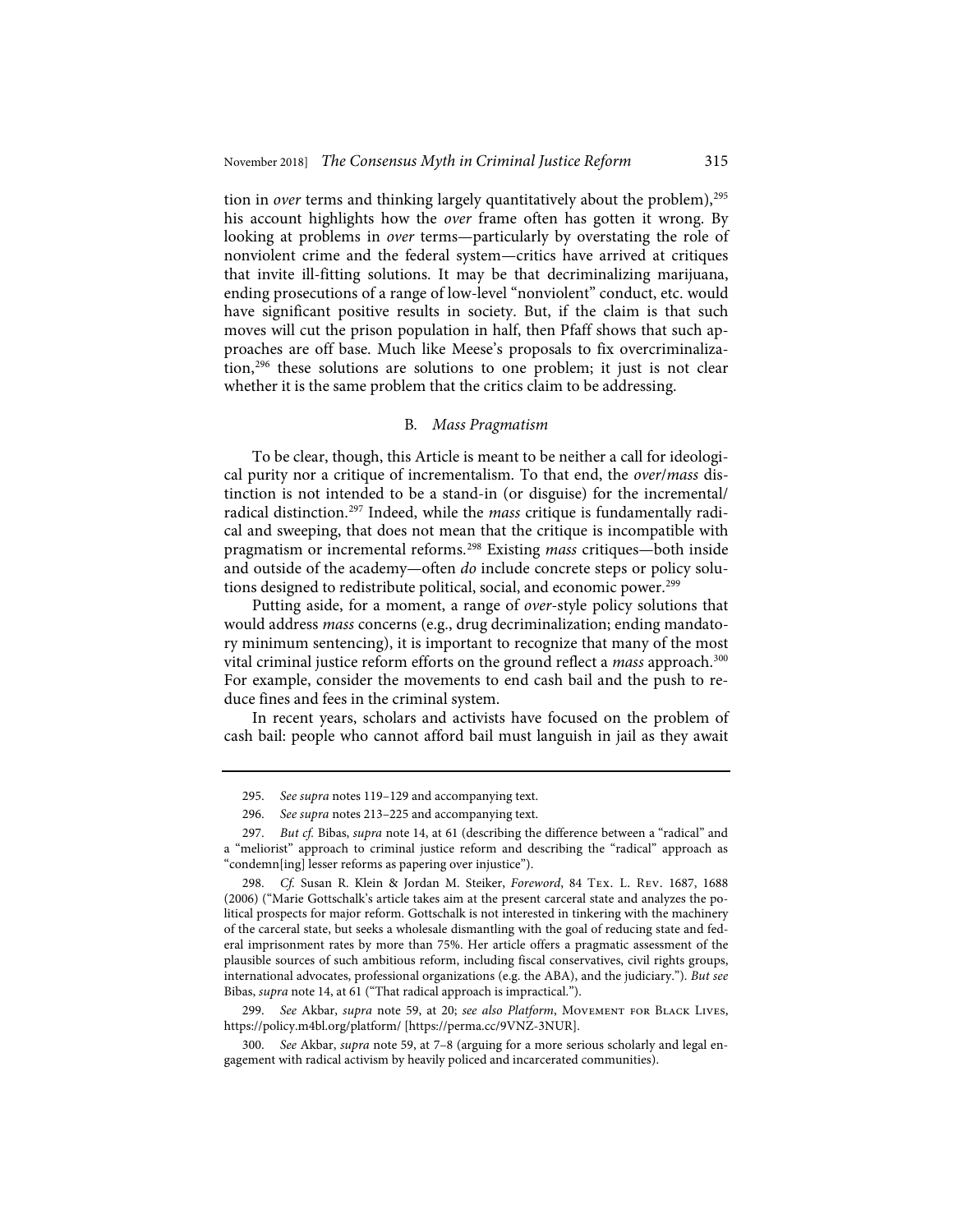# 316 *Michigan Law Review* [Vol. 117:259

trial or resolution of their case.<sup>301</sup> The movement to address cash bail gained steam following the suicide of Kalief Browder, a young man who spent three years incarcerated at Riker's Island awaiting trial for allegedly stealing a backpack.302 The *over* response to the problem focuses on whether the right people are being detained (i.e., courts should use algorithms to determine if a given defendant poses a societal danger); if so, she should remain in custody pretrial.303 That response addresses *over* concerns (i.e., more people are being detained than necessary). That said, *mass* responses reflecting different concerns and priorities have attracted significant attention and backing. Perhaps most notable has been the rise of the community bail fund—a fund established by community members to pay bail for people awaiting trial.<sup>304</sup> The idea being that the court is detaining defendants in the name of the community, but the community does not believe that the court represents its voice(s).305 This *mass* approach to the problem does not focus on optimizing detention; rather, its goal is to resituate power and voice in the criminal system.306 By providing bail money to defendants, community members are able to override official decisions that might have disparate impacts or that might not accurately reflect popular will.<sup>307</sup> As a part of a broader political project of community empowerment and a less punitive criminal system, the bail fund represents an incremental solution.

<sup>301.</sup> *See, e.g.*, Thomas B. Harvey, *Jailing the Poor*, 42 Hum. Rts., no. 3, 2017, at 16; Paul Heaton et al., *The Downstream Consequences of Misdemeanor Pretrial Detention*, 69 Stan. L. Rev. 711, 777 (2017); Candace McCoy, Tribute, *Caleb Was Right: Pretrial Decisions Determine Mostly Everything*, 12 Berkeley J. Crim. L. 135, 141 (2007); Oberman & Johnson, *supra* note 227, at 933 n.8 (collecting sources); Liana M. Goff, Note, *Pricing Justice: The Wasteful Enterprise of America's Bail System*, 82 Brook. L. Rev. 881, 883 (2017); Margaret Talbot, *The Case Against Cash Bail*, New Yorker (Aug. 25, 2015), http://www.newyorker.com/news/newsdesk/the-case-against-cash-bail (on file with the *Michigan Law Review*).

<sup>302.</sup> *See generally* Jennifer Gonnerman, *Before the Law*, New Yorker (Oct. 6, 2014), http://www.newyorker.com/magazine/2014/10/06/before-the-law (on file with the *Michigan Law Review*); Jennifer Gonnerman, *Kalief Browder, 1993–2015*, New Yorker (June 7, 2015), http://www.newyorker.com/news/news-desk/kalief-browder-1993-2015 (on file with the *Michigan Law Review*).

<sup>303.</sup> *See generally* Shima Baradaran & Frank L. McIntyre, *Predicting Violence*, 90 Tex. L. Rev. 497, 556–57 (2012) (collecting sources).

<sup>304.</sup> *See generally* Jocelyn Simonson, *Bail Nullification*, 115 Mich. L. Rev. 585, 593–606 (2017).

<sup>305.</sup> *See id.* at 633; *cf.* Jenny Carroll, *The Jury as Democracy*, 66 Ala. L. Rev. 825, 870 (2015) ("[J]ury composition should be reimagined as a forum to embrace the citizen's fluid identity and to promote diverse perspectives within democracy.").

<sup>306.</sup> *See* Simonson, *supra* note 304, at 633–34.

<sup>307.</sup> *Cf.* Akbar, *supra* note 59; Eric J. Miller, *Challenging Police Discretion*, 58 How. L.J. 521, 545 (2015) (discussing the role of community participation in overriding police policy); Jocelyn Simonson, *Copwatching*, 104 CALIF. L. REV. 391, 392 (2016) (arguing that filming police empowers otherwise marginalized communities in the criminal system); Jocelyn Simonson, *The Criminal Court Audience in a Post-Trial World*, 127 Harv. L. Rev. 2173, 2174 (2014) (making a similar claim in the context of court observation).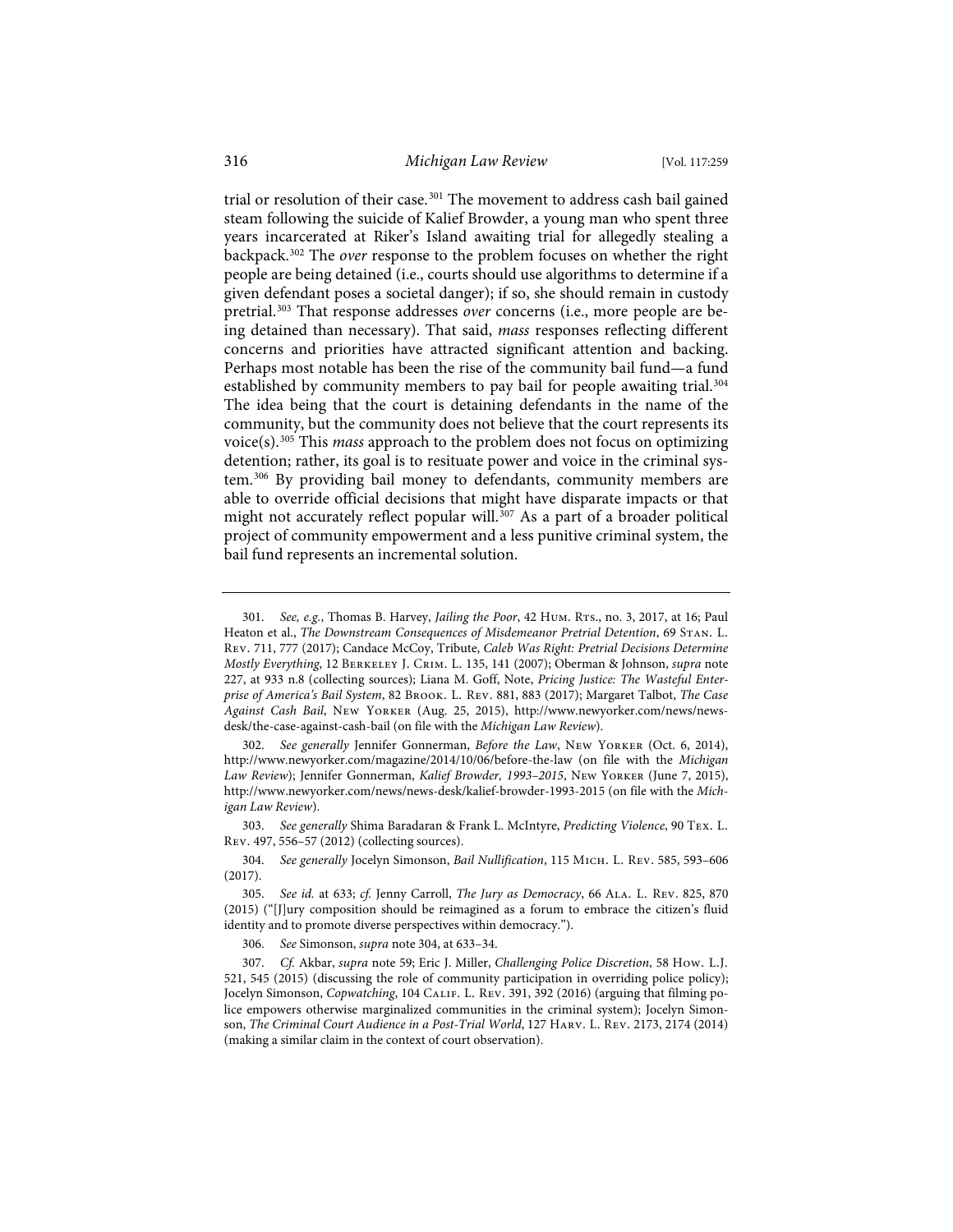Relatedly, media coverage has helped shed light on the problem of fines and fees in the criminal system, and a range of scholars and activists have taken up the cause.<sup>308</sup> Like the cash bail issue, this is a problem deeply rooted in issues of economic and racial justice.<sup>309</sup> Poor arrestees and defendants often wind up deep in debt, rearrested, or incarcerated because they are unable to pay fines or fees that courts and police departments impose.<sup>310</sup> The critique of this practice is fundamentally a *mass* one, rather than an *over* one: the issue is not that the fines should be lower, that the wrong class of defendants is being fined, or even that the fines or fees are sometimes levied against people who have not been convicted. Rather, the concern is that the criminal system is driving people further into poverty and helping to drive a cycle in which people remain court-involved after their case is resolved. In some cases, the state and law enforcement entities are enriching themselves on the backs of poor and marginalized defendants. This line of criticism and law reform, then, explicitly confronts the place of the criminal system as a driver of inequality and as inextricably linked to distributive justice. A growing body of scholarship addresses these issues, and advocates are working to end these practices via impact litigation and legislative activism.<sup>311</sup>

While these are only two examples, they both demonstrate the capacity of *mass* critiques to translate into on-the-ground legal and policy solutions. That is, while the critique itself may be sweeping and less appealing as a way

<sup>308.</sup> *See generally* Alexes Harris, A Pound of Flesh: Monetary Sanctions as Punishment for the Poor (2016); Laura I Appleman, *Nickel and Dimed into Incarceration: Cash-Register Justice in the Criminal System*, 57 B.C. L. Rev. 1483 (2016); Neil L. Sobol, *Fighting Fines & Fees: Borrowing from Consumer Law to Combat Criminal Justice Debt Abuses*, 88 U. Colo. L. Rev. 841, 844 (2017); Note, *State Bans on Debtors' Prisons and Criminal Justice Debt*, 129 Harv. L. Rev. 1024 (2016).

<sup>309.</sup> *See, e.g.*, Tamar R. Birckhead, *The New Peonage*, 72 Wash. & Lee L. Rev. 1595, 1659 (2015); Olivia C. Jerjian, *The Debtors' Prison Scheme: Yet Another Bar in the Birdcage of Mass Incarceration of Communities of Color*, 41 N.Y.U. Rev. L. & Soc. CHANGE 235, 257-61 (2017); Larry Schwartzol, *The Role of Courts in Eliminating the Racial Impact of Criminal Justice Debt*, *in* Nat'l Ctr. for State Courts, 2017 Trends in State Courts: Fines, Fees, and Bail Practices; Challenges and Opportunities 14 (2017), http://www.ncsc.org/~/media/ Microsites/Files/Trends%202017/Eliminating-Racial-Impact-Trends-2017.ashx [https:// perma.cc/TPA2-TSC2]; *Developments in the Law—Policing*, 128 Harv. L. Rev. 1723, 1724 (2015).

<sup>310.</sup> *See generally* Torie Atkinson, Note, *A Fine Scheme: How Municipal Fines Become Crushing Debt in the Shadow of the New Debtors' Prisons*, 51 Harv. C.R.-C.L. L. Rev. 189 (2016).

<sup>311.</sup> *See, e.g.*, ODonnell v. Harris Cty., 251 F. Supp. 3d 1052, 1168 (S.D. Tex. 2017); Cain v. City of New Orleans, 184 F. Supp. 3d 349, 352 (E.D. La. 2016) (basing Fourteenth Amendment claim on method of collecting fines and fees from defendants); ABBY SHAFROTH & LARRY SCHWARTZOL, NAT'L CONSUMER LAW CTR. & CRIMINAL JUSTICE POLICY PROGRAM, CONfronting Criminal Justice Debt: The Urgent Need for Comprehensive Reform (2016), http://cjpp.law.harvard.edu/assets/Confronting-Criminal-Justice-Debt-The-Urgent-Need-for-Comprehensive-Reform.pdf [https://perma.cc/SG2G-WQW9]; Beth A. Colgan, *Reviving the Excessive Fines Clause*, 102 Calif. L. Rev. 277 (2014); Sarah Geraghty, *Keynote Remarks: How the Criminalization of Poverty Has Become Normalized in American Culture and Why You Should Care*, 21 Mich. J. Race & L. 195 (2016).